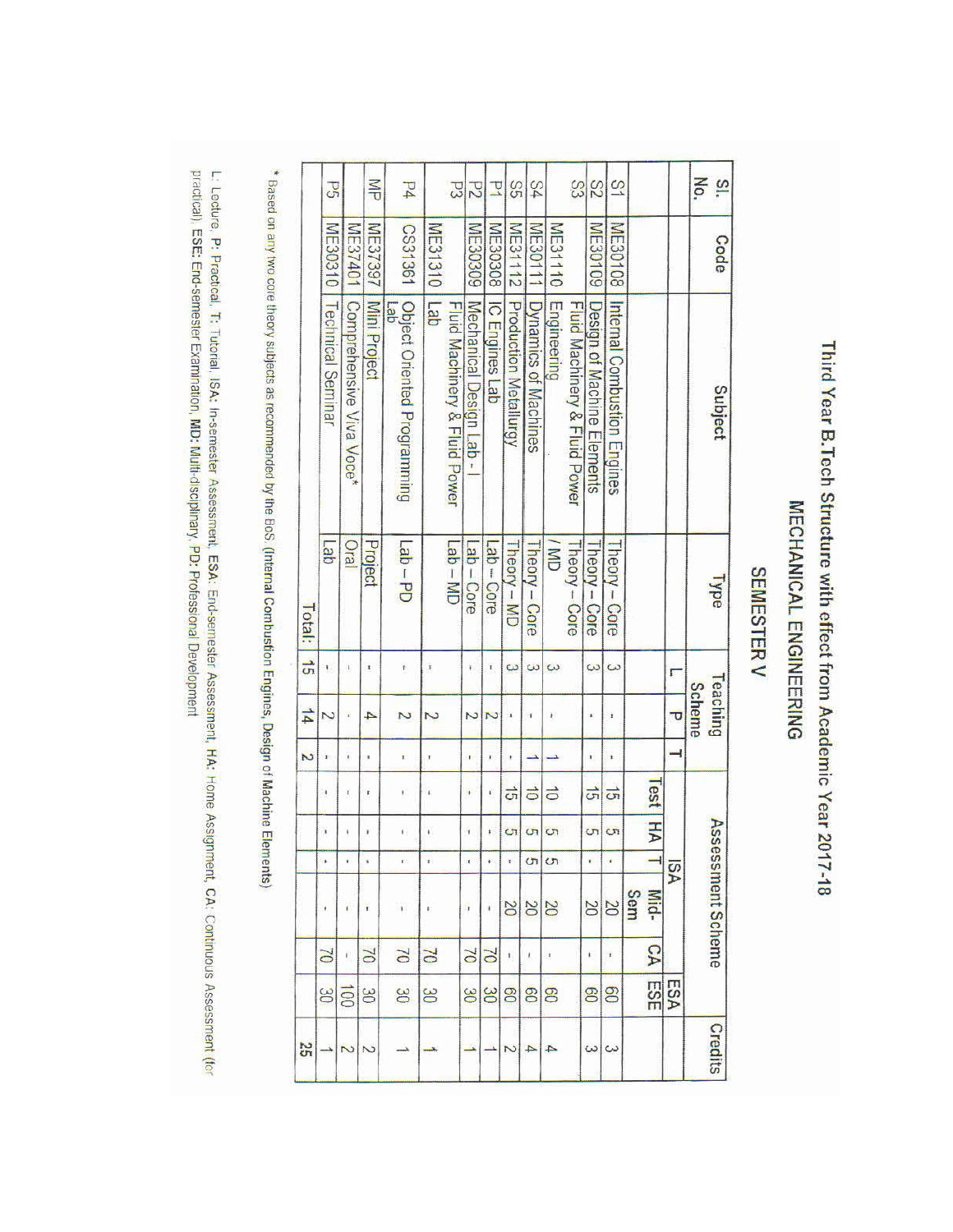#### **ME30109:: Design of Machine Elements**

#### **Credits:** 03 **Teaching Scheme: -** Theory 03 Hrs/Week

#### **Prerequisites**:

The Students should have knowledge of

- 1. Engineering Mechanics
- 2. Mechanics of Solids
- 3. Basic Manufacturing Processes
- 4. Kinematics of Machines

#### **Course Objectives:**

The main objective of the course is to build a strong foundation and to acquaint the students with the

- 1. fundamentals and the phases of machine design.
- 2. understanding on the process of material selection and design.
- 3. use of design data books & various codes of practice.
- 4. concepts of strength design related to various machine elements.
- 5. design methodology for simple joints, couplings, fasteners, levers and springs under static loading.

#### **Course Details:**

#### **Unit 1: Fundamentals of Machine Design (04 Hrs)**

- **U1.1** Static Loads, Types of stresses, Different Criteria for Design, Design Process, Design considerations, Factors influencing machine design, Standardization and Interchangeability of machine elements, Use of Preferred numbers, Fits and Tolerances, Indian standard and codes for Ferrous and Non-ferrous materials, Allowable stress, Factor of safety, Service factor, Use of Code/Data books.
- **U1.2** Maximum Principal Stress and maximum shear stress for combined axial, bending and shear loading, Use of Preferred series.

#### **Unit 2: Design of Temporary and Permanent Joints (10 Hrs)**

**U2.1 Temporary Joints:** Socket and spigot cotter joint, Knuckle joint **Permanent Joints:** Riveted joints: Types, Modes of failure, boiler joint, Welded joints: Types, Design for various loading conditions.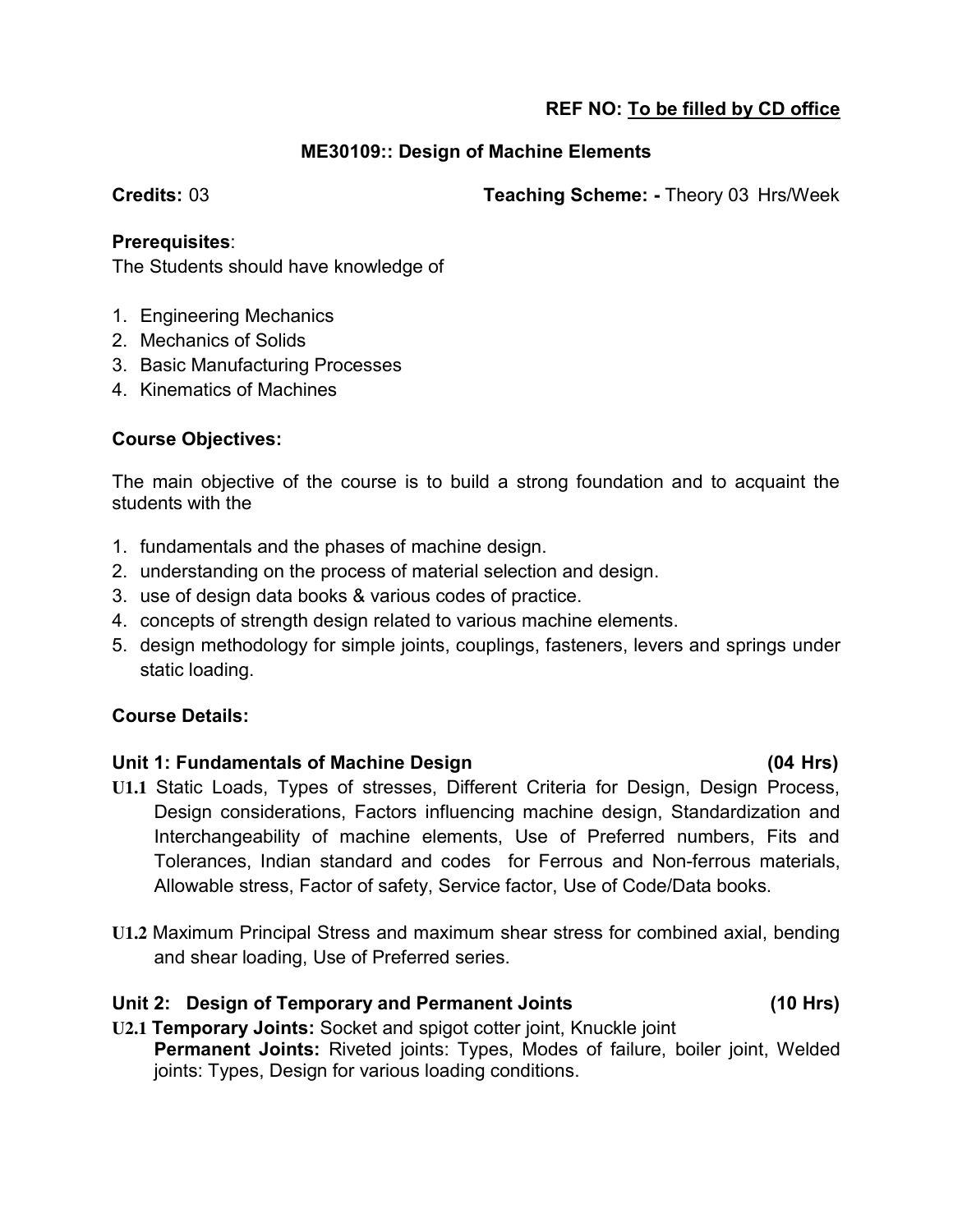**U2.2** Sleeve and Cotter, Cotter with a Gib, Structural riveted joint, Basic weld symbols.

#### **Unit 3: Design of Shaft, Keys and Couplings (14 hrs)**

- **U3.1 Shafts:** Maximum Principal Stress and maximum shear stress for combined axial, bending and torsional loading in shafts, Materials, Types, Standard sizes. **Keys:** Types, Design of Rectangular Sunk key. **Couplings:** Types, Design of Rigid Flange Coupling and Flexible Bushed Pin Coupling.
- **U3.2**, Design of Feather key, Woodruff key, Tangent key, Taper pin, Splines, Muff Coupling, Clamp or Compression Coupling.

#### **Unit 4: Power Screws and Threaded joints (06 hrs)**

- **U4.1** Forms of threads, Designation of screws, Multiple start screws, Self locking screw, Torque analysis and design of power screws with square and trapezoidal threads, Design of Screw jack, Bolts of uniform strength.
- **U4.2** Basic types of screw fasteners, Design of Eye-bolt, Wall bracket.

#### Unit 5: Mechanical Springs and levers *Unit 5: Mechanical Springs and levers COS hrs*

- **U5.1 Springs:** Stress and deflection equations for helical compression Springs, Types of ends, Design of helical compression and tension springs, Helical torsion Spring, Surge in springs, Design of semi-elliptical leaf springs. **Levers:** Design of lever for safety valve, bell crank lever.
- **U5.2** Types, applications and materials for springs, Classification of levers, Design of hand lever, foot lever, cranked lever.

#### **Course Outcomes:**

#### **The students will be able to**

- **CO1:** Explain basic principles in the design of machine elements & apply them effectively from material selection to design analysis using design data book to interpret standardized data.
- **CO2:** Design and analyze permanent and temporary joints under various loading conditions.
- **CO3:** Design and analyze power transmission shafts and couplings with different geometrical features under various loading conditions.
- **CO4:** Explain various thread forms and design power screws.
- **CO5:** Identify types of springs & levers and perform design analysis.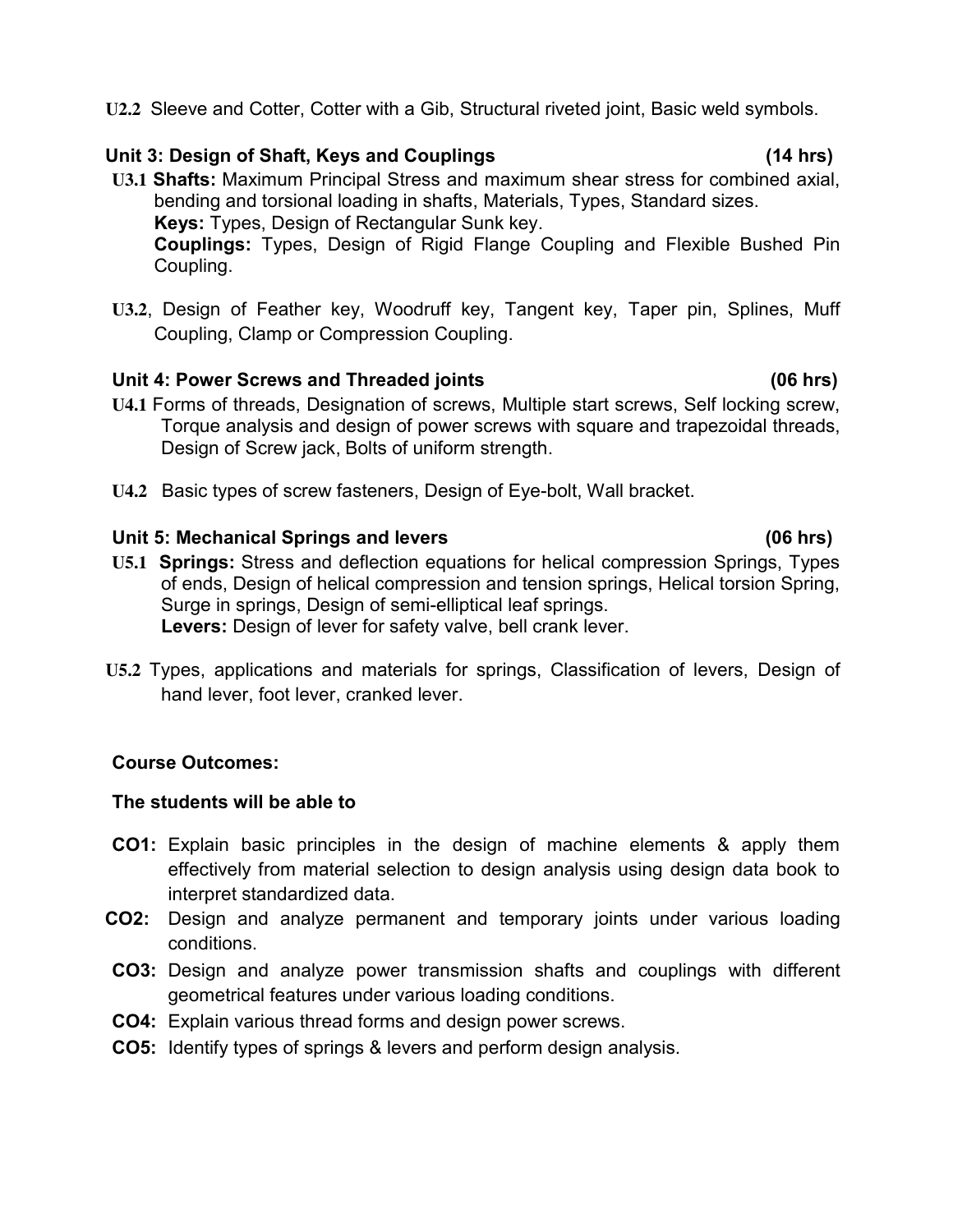#### **DESIGN DATA HAND BOOKS:**

- 1. "Design Hand Book", S.M. Jalaluddin; Anuradha Agencies Publications
- 2. "P.S.G. Design Data Hand Book"**,** PSG College of Tech Coimbatore
- 3. "Machine Design Data Book", K. Lingaiah, Tata McGraw Hill

# **TEXT BOOKS:**

- T1. "Mechanical Engineerng Design", J.E. Shigley, C.R. Mischke, R.G. Budynas and K.J. Nisbett, Tata McGraw-Hill, 8<sup>th</sup> Edition, 2008
- T2. "Design of Machine Elements", V.B. Bhandari, Tata McGraw-Hill, 3 rd Edition, 2010.
- T3. "A Text Book of Machine Design", R.S. Khurmi and J.K. Gupta, S.Chand Publication, 14<sup>th</sup> Edition, 2005.

#### **REFERENCE BOOKS:**

- R1. "Design of Machine Elements", M.F. Spotts, T.E. Shoup and L.E. Hornberger, Pearson/Prentice Hall, 8<sup>th</sup> Edition, 2007.
- R2. "Machine Design", P.C. Sharma and D.K. Agrawal, S.K.Kataria & Sons, 11<sup>th</sup> Edition, 2007.
- R3. "Machine Design", R.L. Norton, Pearson Education Asia, 5<sup>th</sup> Edition, 2001.
- R4. "Fundamental of Machine Component Design", R.C. Juvinall and K.M. Marshek, Wiley India Pvt. Ltd., New Delhi,  $3^{^{\text{rd}}}$  Edition, 2007
- R5. "Machine Design", P. Kanaiah, Scietech Publications, 2nd Edition, 2008

#### **OPEN SOURCES:**

- http://nptel.ac.in
- http:// ocw.mit.edu/courses/mechanical-engineering/
- http://www.myopencourses.com/discipline/mechanical-engineering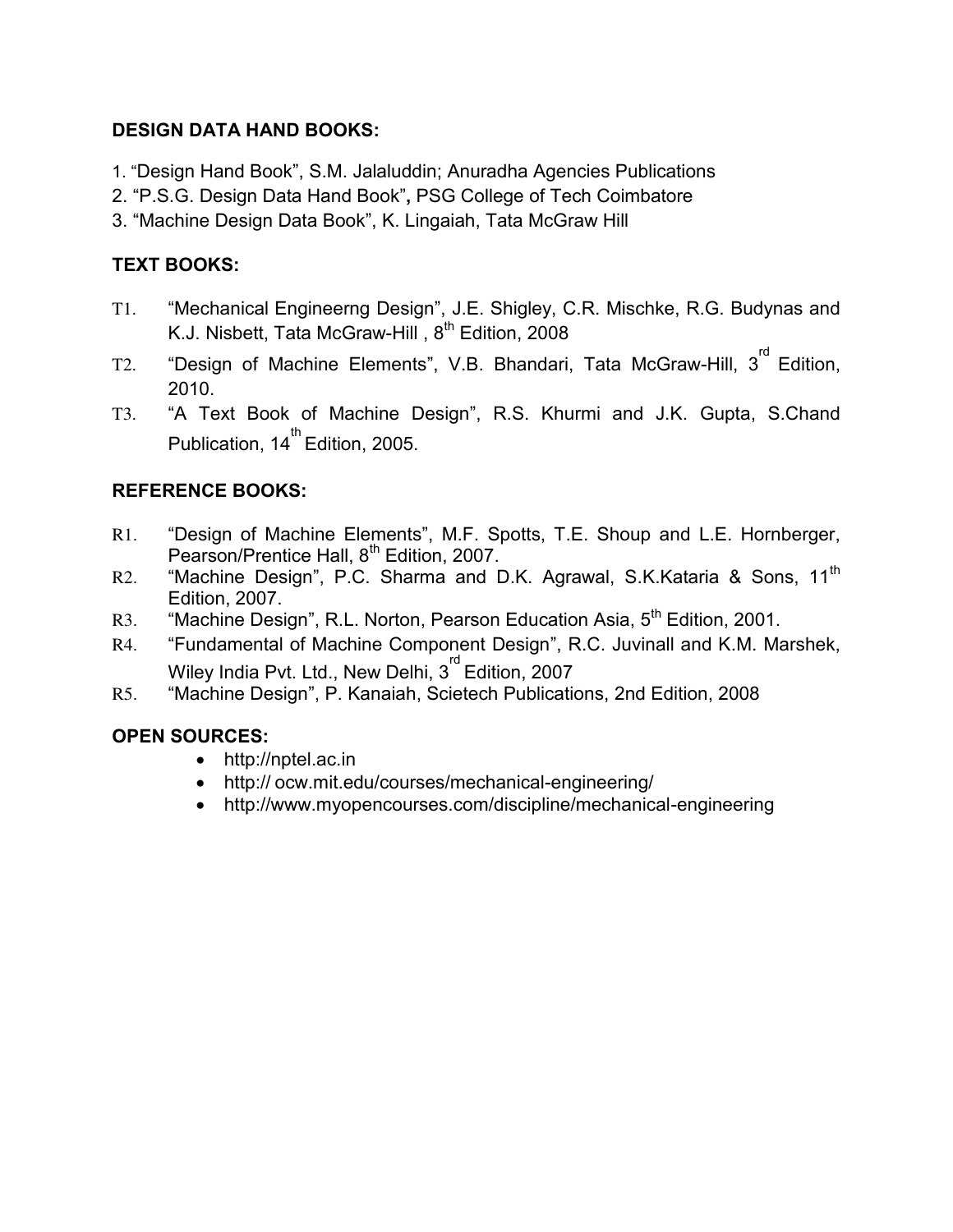#### **ME30111:: Dynamics of Machines**

**Credits:** 03 **Teaching Scheme: -** Theory 03 Hrs/Week

#### **Prerequisites:**

- 1. Engineering Mechanics
- 2. Engineering Graphics Lab
- 3. Kinematics of Machines

#### **Course Objectives:**

The main objective of the course is to build a strong foundation and to acquaint the students with the

- 1. techniques of force analysis for different components used in machines.
- 2. analysis of flywheel for engines as well as for different machines.
- 3. understanding of static and dynamic balancing of high speed rotors as well as multi-cylinder engines used in practice.
- 4. concepts of speed control systems for engines and gyro-stabilizers for ships and aeroplanes
- 5. analysis of journal bearings, friction clutches and other friction driven devices.

#### **Course Details:**

#### **Unit 1: Dynamic Force Analysis (08 Hrs)**

- **U1.1.** D'Alembert's Principle, Inertia force and torque, Dynamic force analysis of reciprocating engines, Piston effort, Crank effort, turning moment on crank shaft (without and with inertia of connecting rod), Turning moment diagram of single and multi-cylinder engines, Fluctuation of energy and speed, Dynamic analysis of flywheel.
- **U1.2.** Flywheels for different types of engines and machines as used in practice, dynamic force analysis of four bar mechanism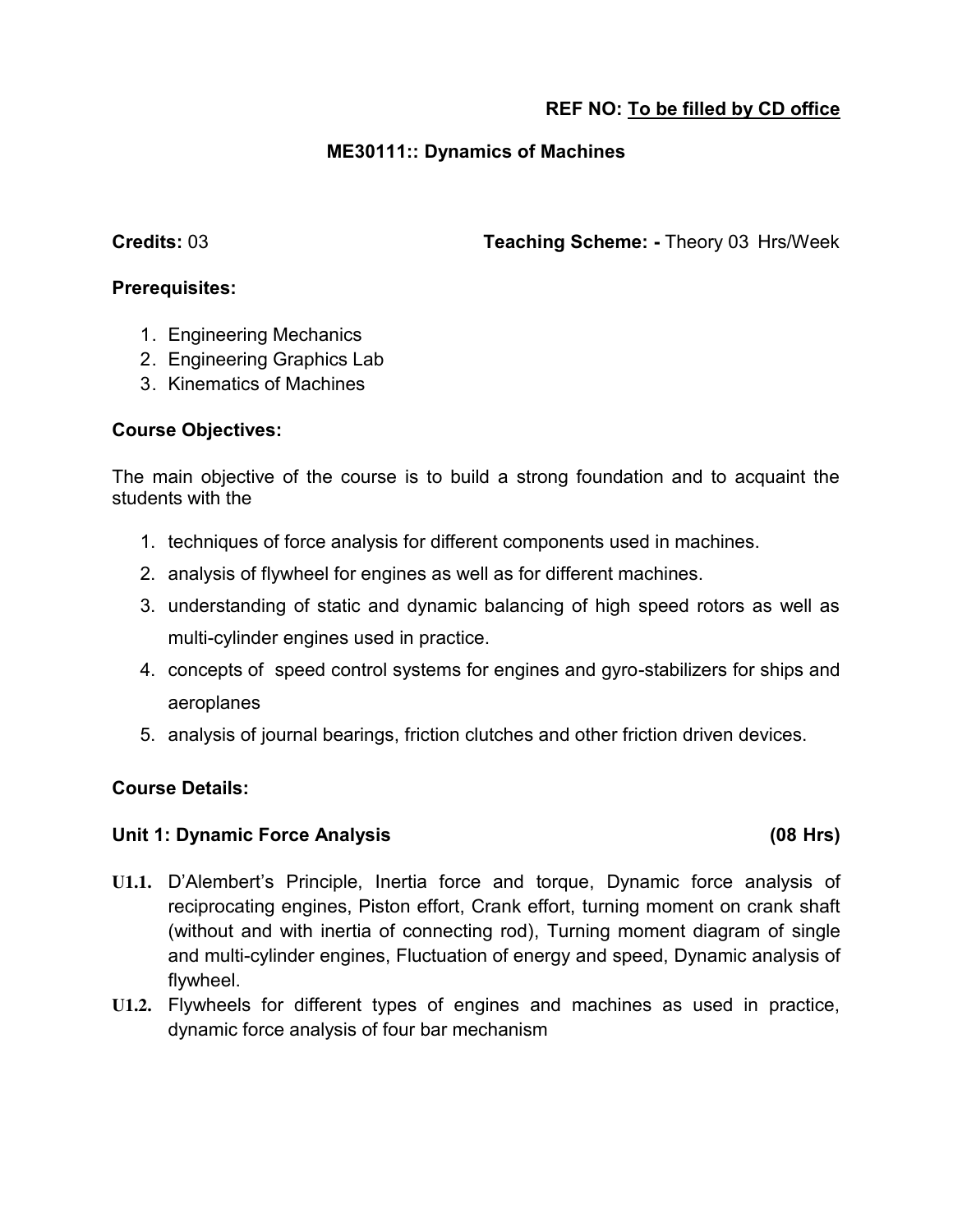#### **Unit 2: Balancing of Rotating Masses (06 Hrs)**

- **U2.1.** Introduction to balancing, Static and dynamic balancing, Internal and External balancing, Balancing of single and multiple revolving masses in same plane, Balancing of several revolving masses in different planes.
- **U2.2.** Static and dynamic balancing machines, Field balancing of discs and rotors, Balancing techniques as used in industries.

#### **Unit 3: Balancing of Reciprocating Masses: (06 Hrs)**

- **U3.1.** Introduction to types of reciprocating engines, Partial balancing of single cylinder engines, Primary and Secondary balancing of multi-cylinder inline and radial engine, Concept of firing order, Analytical method for V engines.
- **U3.2.** Balancing of multi-cylinder inline cum V & W engines using direct and reverse crank methods as used in practice, Crank orientation for multi-cylinder inline engines with proper firing order.

#### **Unit 4: Mechanism for Speed and Stability Control: (10 Hrs)**

- **U4.1.** Governor for speed control, Gravity and spring controlled governors, Governor Characteristics, Controlling force curves, stability, isochronisms, hunting, Effect of friction on equilibrium speed and range of speed, coefficient of insensitiveness, Gyroscopic couple, Gyroscopic effect on stability of aeroplanes, ships, fourwheeler and two-wheeler.
- **U4.2.** Governor effort and power, Use of Governor in steam and I.C. engines, Use of gyrostabilizers in practice.

#### **Unit 5: Friction in Different Industrial Applications: (10 Hrs)**

- **U5.1.** Screw threads and screw jacks, pivot, collar and radial journal bearings, friction clutches, working principle of brakes and dynamometers with simple examples.
- **U5.2.** Different bearings, brakes and dynamometers as used in industries.

#### **Course Outcomes:**

#### **Students will be able to**

**CO1**: understand the technique of force analysis for different components used in machines.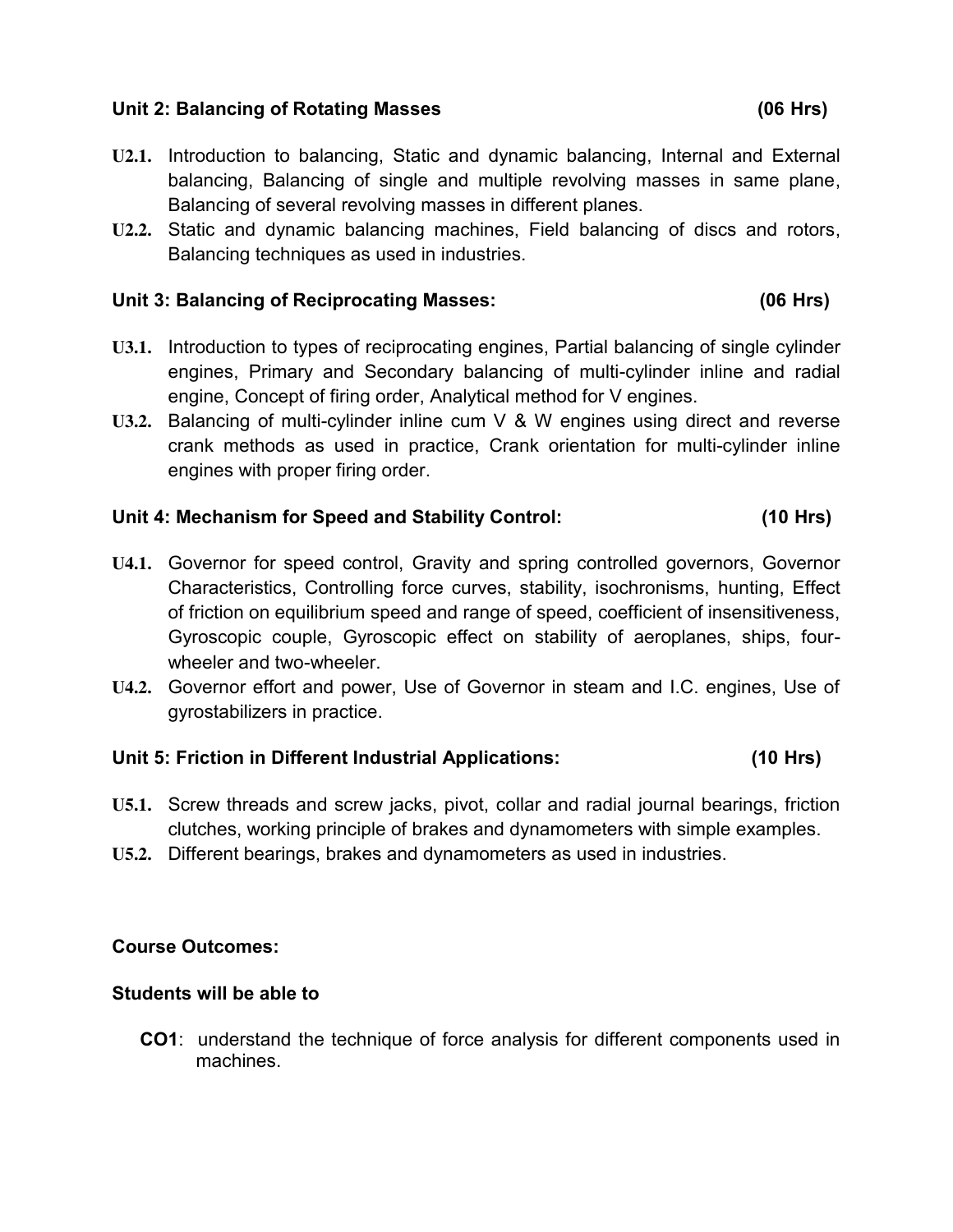- **CO2**: carry out dynamic analysis of flywheel for engines as well as for different machines.
- **CO3**: perform static and dynamic balancing of high speed rotors and multi-cylinder engines used in practice.
- **CO4**: develop concepts of speed control systems for engines, and gyro-stabilizers for ships and aeroplanes.
- **CO5**: carry out dynamic analysis of friction clutches, journal bearings as well as other friction driven devices.

#### **TEXT BOOKS:**

- T1. "Theory of Machines", Thomas Bevan, CBS Publishers and Distributors, 3rd Edition, 2005.
- T2. "Theory of Machines", S.S Rattan., Tata McGraw-Hill, 3rd Edition, 2009.

#### **REFERENCES:**

- R1. "Kinematics and Dynamics of Machinery", Robert L. Norton, Tata McGraw-Hill, 1<sup>st</sup> Edition, 2009.
- R2. "Theory of Mechanisms and Machines", A. Ghosh and A.K., Mallick, East-West Pvt. Ltd., 3<sup>rd</sup> Edition, 2001
- R3."Mechanisms and Machine Theory", J.S. Rao and R. V. Dukkipati, Wiley-Eastern Ltd., 2<sup>nd</sup> Edition, 2008.
- R4."Theory of Machines and Mechanisms", J.J. Uicker, G .R. Pennock and J. E. Shigley, Oxford University Press, 3<sup>rd</sup> Edition, 2009.

#### **Open sources:**

- http://nptel.ac.in
- http:// ocw.mit.edu/courses/mechanical-engineering/
- http://www.myopencourses.com/discipline/mechanical-engineering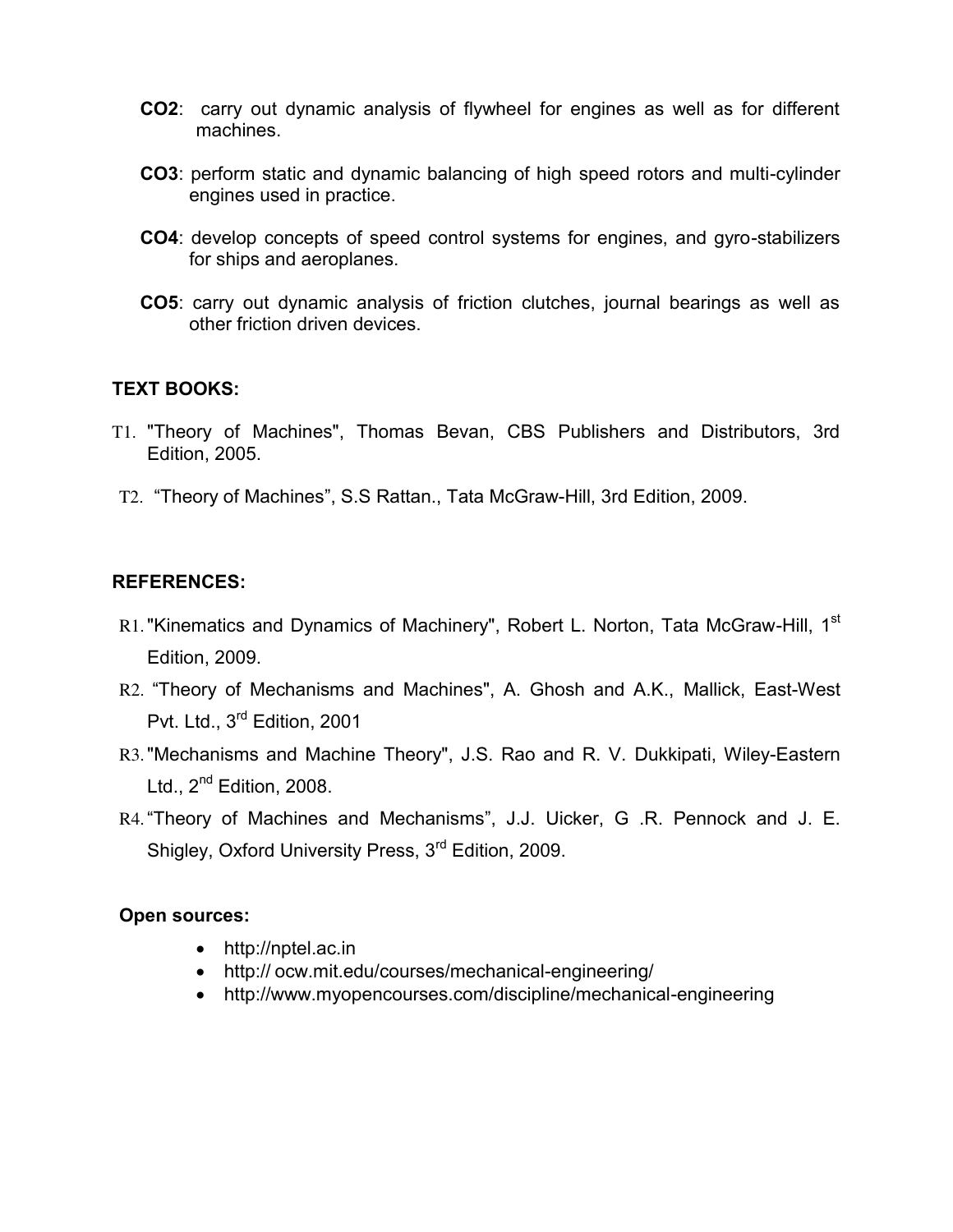#### **ME30111:: Dynamics of Machines**

**Credits:** 01 **Teaching Scheme: -** Tutorial 01 Hr/Week

#### **Prerequisites**:

- 1. Engineering Mechanics
- 2. Engineering Graphics Lab
- 3. Kinematics of Machines

#### **Course Objectives:**

The main objective of the course is to build a strong foundation and to acquaint the students with the

- 1. techniques of force analysis for different components used in machines.
- 2. analysis of flywheel for engines as well as for different machines.
- 3. understanding of static and dynamic balancing of high speed rotors as well as multi-cylinder engines used in practice.
- 4. concepts of speed control systems for engines and gyro-stabilizers for ships and aeroplanes
- 5. analysis of journal bearings, friction clutches and other friction driven devices.

#### **Course Details:**

#### **List of Contents**

- **Tutorial No. 1:** Numericals on dynamic force analysys of different components of reciprocating engine mechanism.
- **Tutorial No. 2:** Numericals on analysis of flywheel.
- **Tutorial No. 3:** Numericals on balancing of rotating masses in single plane

#### **Tutorial No. 4:** Numericals on balancing of rotating masses in several planes.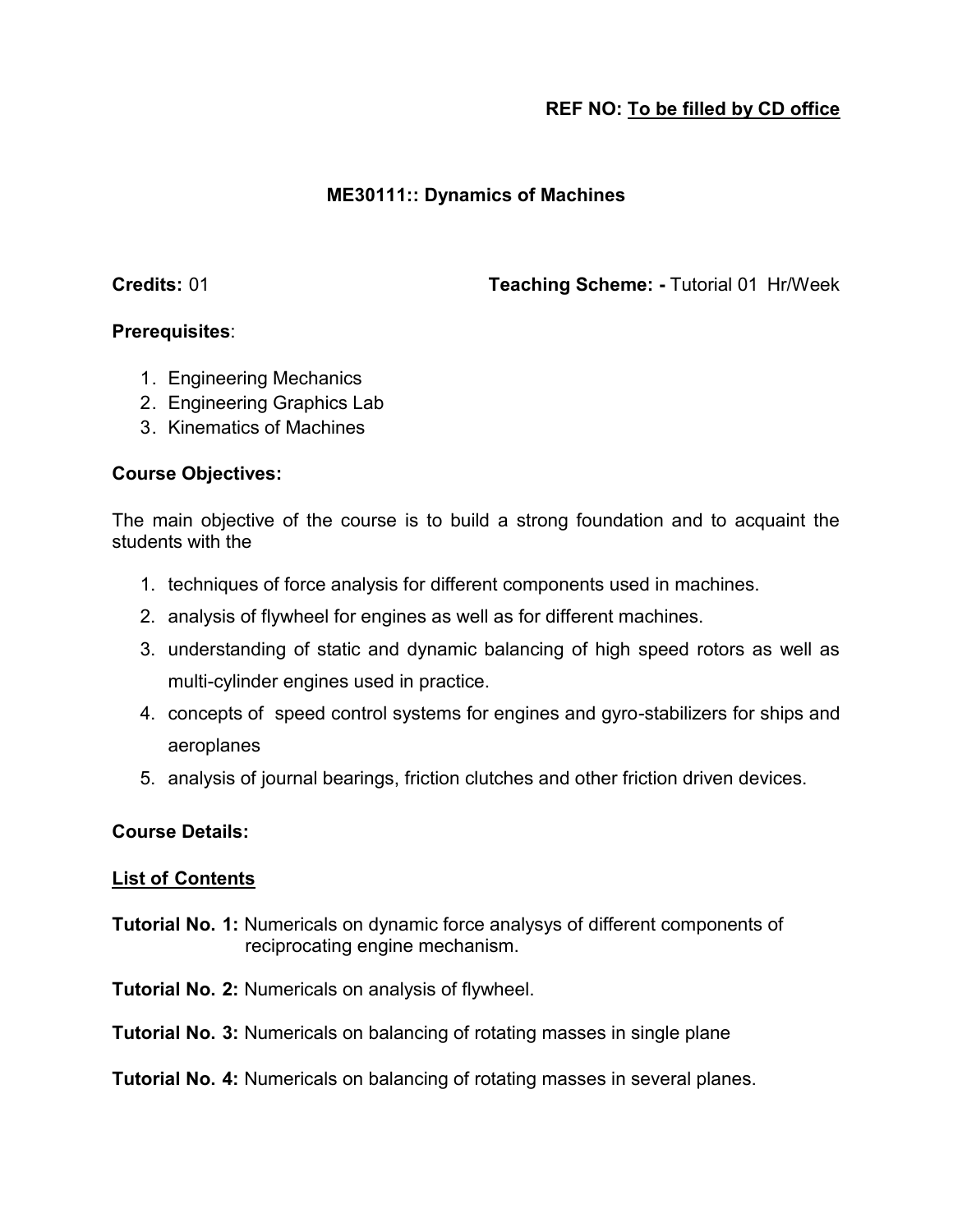- **Tutorial No. 5:** Numericals on balancing of reciprocating masses.
- **Tutorial No. 6:** Numericals on gravity controllrd governor.
- **Tutorial No. 7:** Numericals on spring controlled governor.
- **Tutorial No. 8:** Numericals on effect of gyroscopic couple on ship, aeroplane.
- **Tutorial No. 9:** Numericals on screw jack.
- **Tutorial No. 10:** Numericals on friction clutches.
- **Tutorial No. 11:** Numericals on brakes and dynamometers.

#### **Course Outcomes:**

#### **Students will be able to**

- **CO1**: understand the technique of force analysis for different components used in machines.
- **CO2**: carry out dynamic analysis of flywheel for engines as well as for different machines.
- **CO3**: perform static and dynamic balancing of high speed rotors and multi-cylinder engines used in practice.
- **CO4**: develop concepts of speed control systems for engines, and gyro-stabilizers for ships and aeroplanes.
- **CO5**: carry out dynamic analysis of friction clutches, journal bearings as well as other friction driven devices.

#### **TEXT BOOKS:**

- T1. "Theory of Machines", Thomas Bevan, CBS Publishers and Distributors, 3rd Edition, 2005.
- T2. "Theory of Machines", S.S Rattan., Tata McGraw-Hill, 3rd Edition, 2009.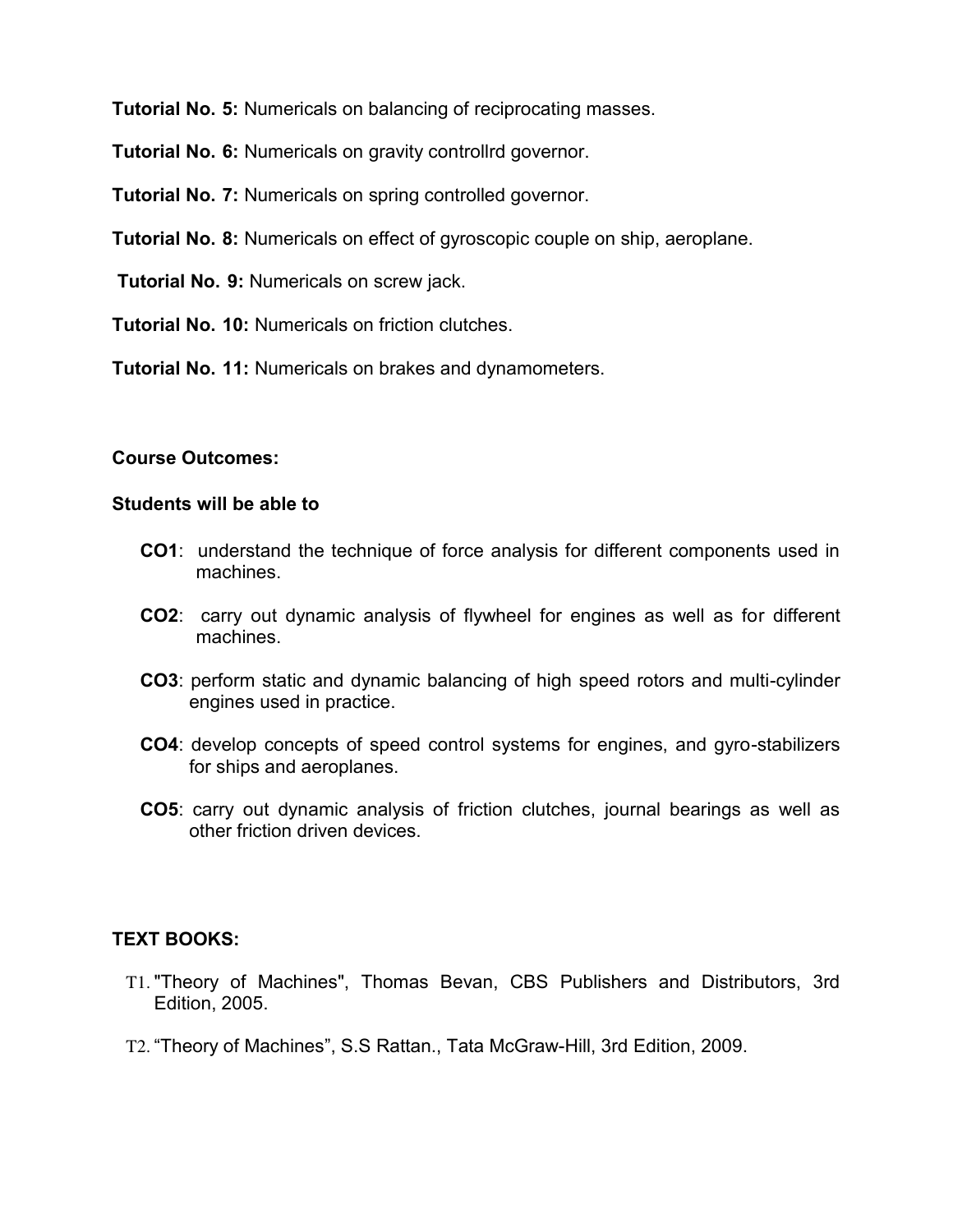#### **REFERENCES:**

- R1."Kinematics and Dynamics of Machinery", Robert L. Norton, Tata McGraw-Hill, 1<sup>st</sup> Edition, 2009.
- R2. "Theory of Mechanisms and Machines", A. Ghosh and A.K., Mallick, East-West Pvt. Ltd., 3<sup>rd</sup> Edition, 2001
- R3."Mechanisms and Machine Theory", J.S. Rao.and R.V. Dukkipati., Wiley-Eastern Ltd., 2<sup>nd</sup> Edition, 2008.
- R4."Theory of Machines and Mechanisms", J.J. Uicker, G.R. Pennock and J.E. Shigley, Oxford University Press, 3<sup>rd</sup> Edition, 2009.

#### **Open sources:**

- http://nptel.ac.in
- http:// ocw.mit.edu/courses/mechanical-engineering/
- http://www.myopencourses.com/discipline/mechanical-engineering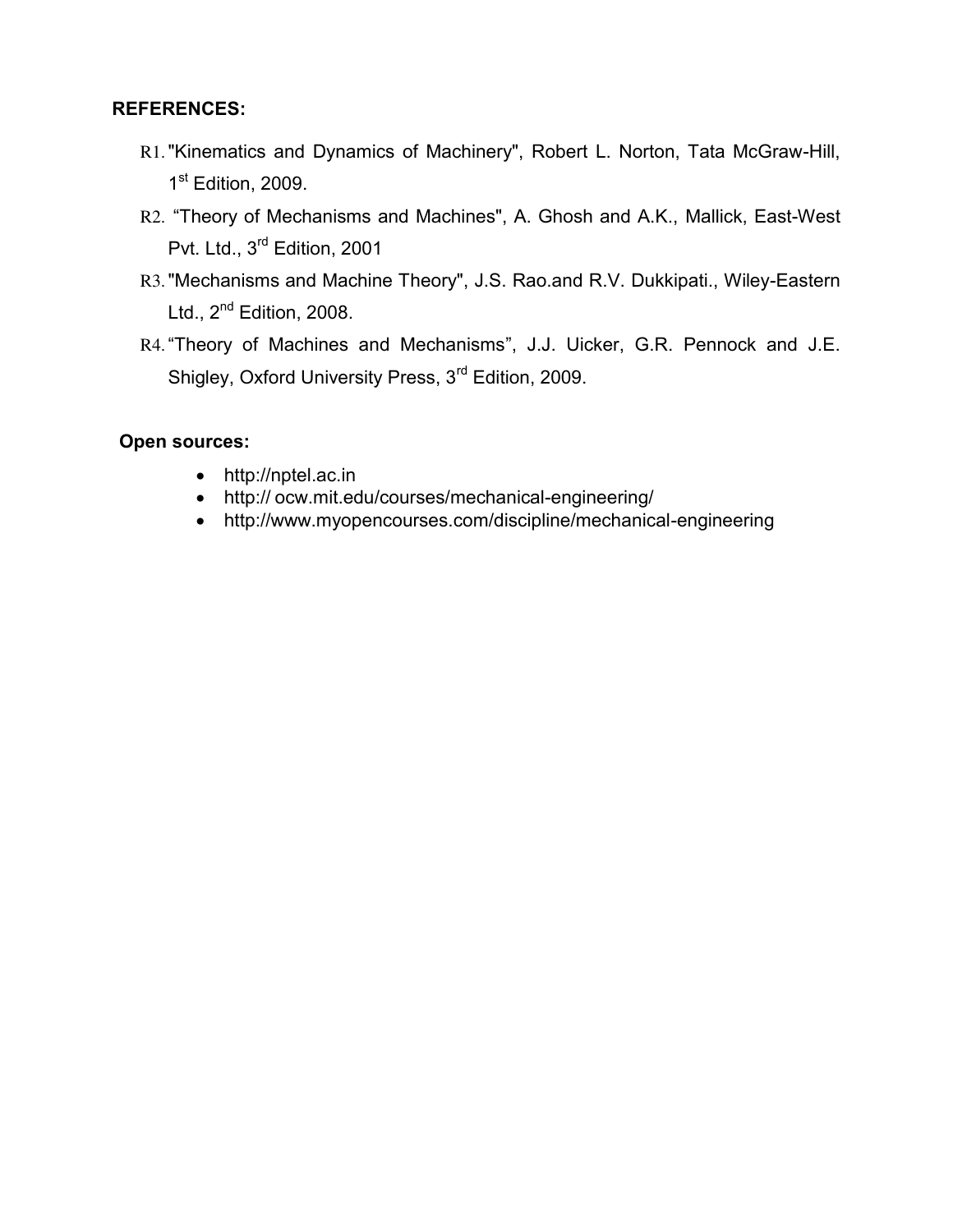#### **ME31110:: Fluid Machinery and Fluid Power Engineering**

**Credits:** 03 **Teaching Scheme: -** Theory 03 Hours/Week

#### **Prerequisites:**

1. Fluid Mechanics.

#### **Course Objectives:**

The main objective of this course is to build a strong foundation and to acquaint the students with

- 1. performance analysis of turbines using velocity triangles.
- 2. study of characteristics of turbines for various applications.
- 3. performance analysis of centrifugal and reciprocating pumps.
- 4. identification of different hydraulic components and their functions.
- 5. understanding of the basics of control valves used in different hydraulics circuits.

#### **Course Details:**

#### **Unit 1: Impact of Jets and Impulse Turbines (8 Hrs)**

- **U1.3.** Flow through nozzles, Impact of jets. Momentum equation and its applications. Hydraulic turbine: Classification, Impulse and Reaction turbine; Tangential, Radial and axial turbine. Pelton turbine, Work done and efficiencies of Pelton Turbines, Velocity Triangles and their analysis, bucket dimensions, number of buckets in Pelton wheel, Governing, Main and Operating Characteristics
- **U1.4.** Inclined and Moving Jet Problems, Governing Mechanisms, Unit Quantities.

#### **Unit 2: Reaction Turbines (8 Hrs)**

**U2.3.** Francis turbine, Work done and efficiencies, Velocity Triangles and their analysis, Kaplan Turbine, Principle of Governing, Operating Characteristics, Draft tube and casing cavitations.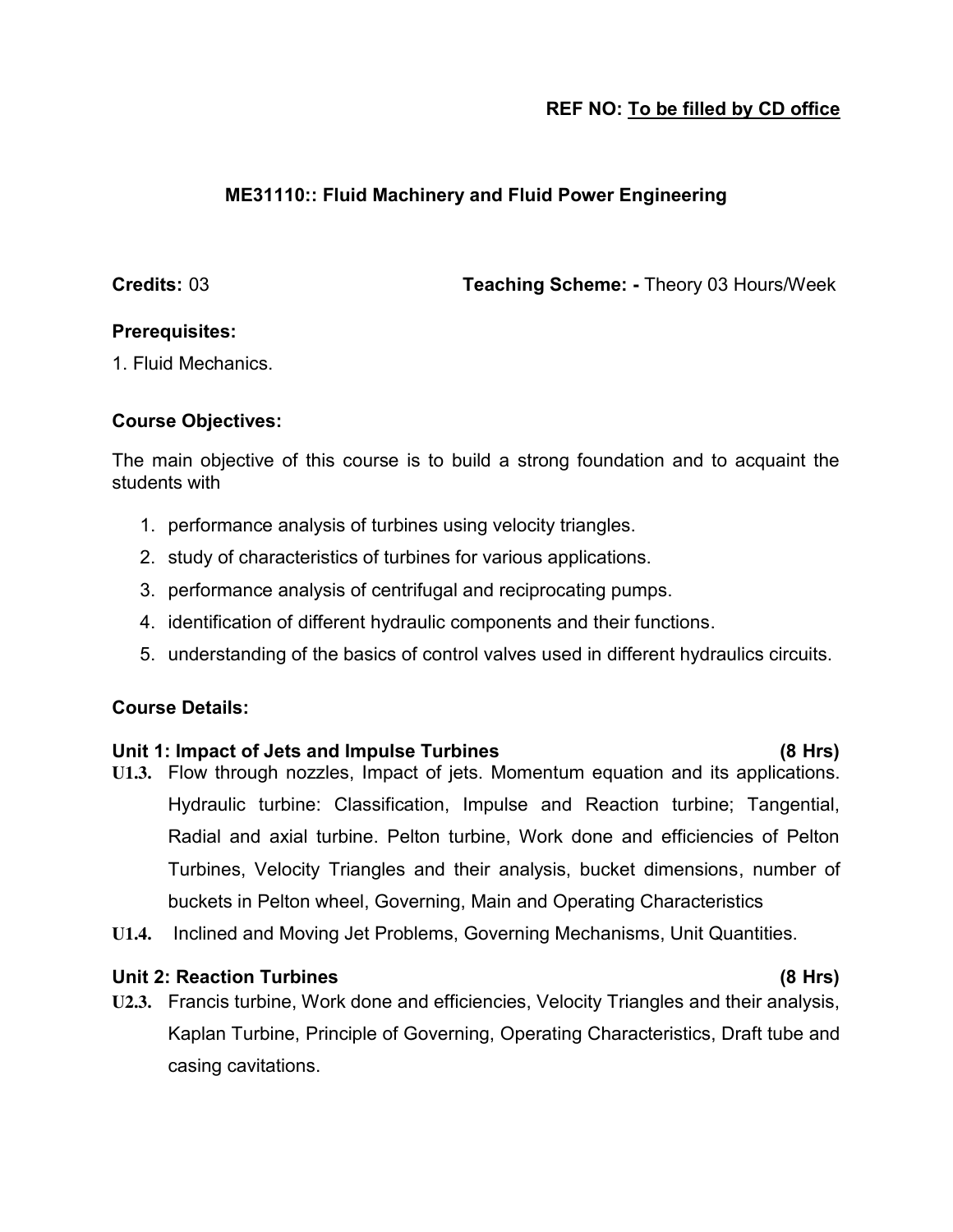#### **U2.4.** Governing Mechanisms

#### **Unit 3: Centrifugal and Reciprocating Pumps (8 Hrs)**

**U3.3. Centrifugal Pump**: Classification, construction, working, various heads, velocity triangles, losses and efficiencies, specific speed, net positive suction head (NPSH), Main and Operating Characteristics, Pump in series and parallel, Cavitation.

**Reciprocating Pump**: Working principle, discharge, work done and power requirement, slip, indicator diagram.

**U3.4.** Priming and troubleshooting, Unit quantities.

#### Unit 4: Source of Fluid Power (8 Hrs)

**U4.3.** A Fluid power system, advantage, application.

**Hydraulic Pumps**: Elements of Oil Hydraulic System, Hydrodynamic and Hydrostatic Pumps. Gear Pumps, Vane pumps and piston pumps, types, principle and application, Pump performance.

**U4.4.** Various types of Hydraulic fluids, properties of fluid and their comparison.

#### **Unit 5: Fluid Power Control (8 Hrs)**

- **U5.3.** Actuators types, Types of cylinders, Simple Circuits, Reservoir Assembly, Filters, Accumulators.
- **U5.4.** Flow dividers and other special purpose valves: Principles and applications.

#### **Course Outcomes:** Students will be able to

- **CO1**: analyze performance of turbines using velocity triangles.
- **CO2**: use the characteristics of turbines for various applications.
- **CO3**: analyze the performance of Centrifugal and Reciprocating pumps.
- **CO4**: identify different hydraulic components and their functions.
- **CO5**: explain the basic of Control valves used in different hydraulics circuits.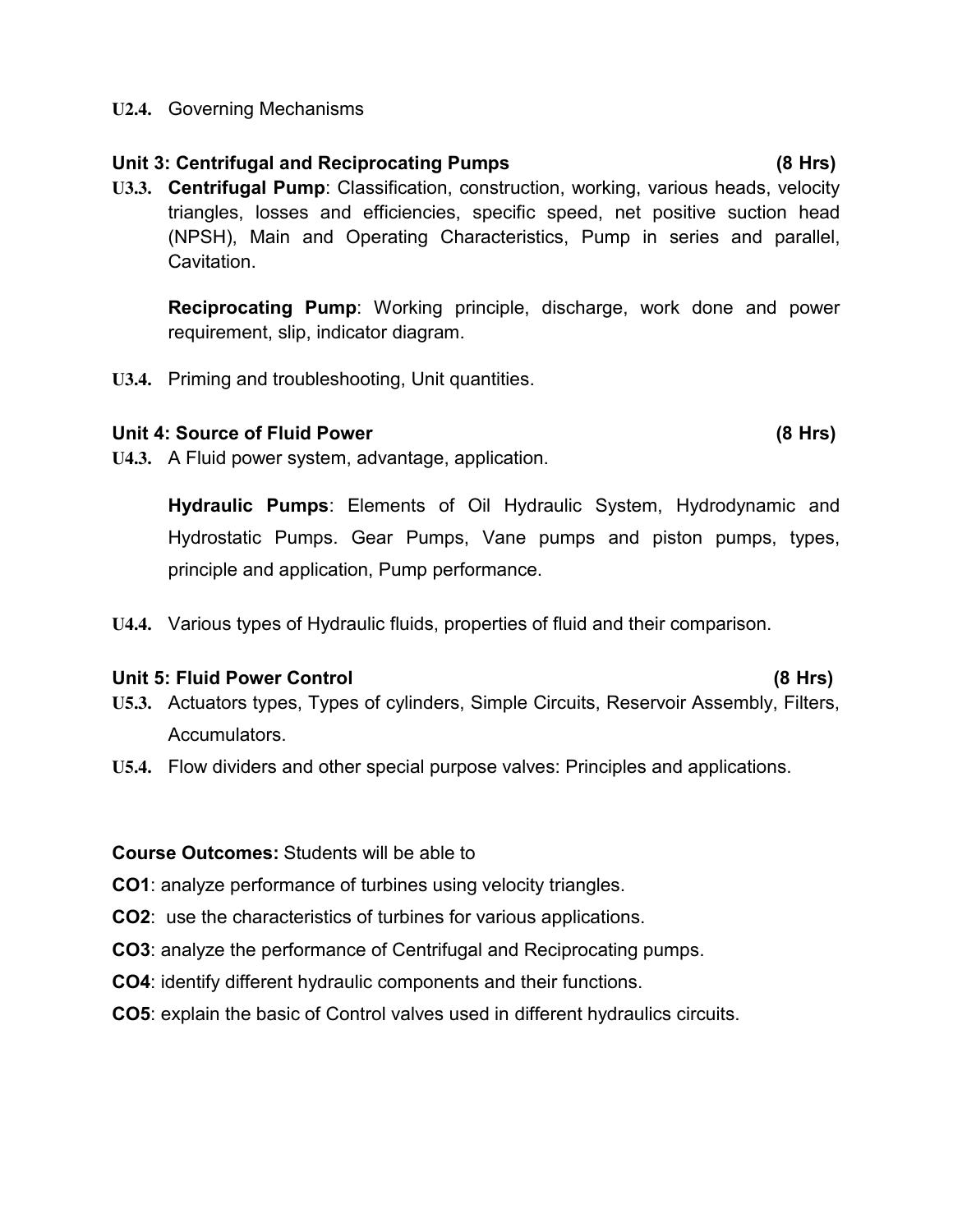## **Text Books:**

- T4. "Hydraulics, Fluid Mechanics and Machinery", P N Modi and Seth, Standard Book House, 20<sup>th</sup> Edition, 2013.
- T5. "Fluid Power with application", A Esposito, Prentice Hall, 7<sup>th</sup> Edition, 2014.

#### **Reference Books:**

- R6. "Hydraulic Machines", R.K.Rajput, S.Chand Publications, 5<sup>th</sup> Edition, 1999.
- R7. "Theory of Hydraulic Machinery", V. P.Vasandani, Khanna Publishers, Paper Back Edition, 2010.
- R8. Vickers Manual on Industrial Hydraulics, 5<sup>th</sup> Edition, 2008.
- R9. "Hydraulic Machines", J Lal, Metropolitan Book Co., Paper Back Edition, 1994.
- R10. "Oil Hydraulics-Principle and Maintenance", Majumdar, Tata McGraw Hill, 1<sup>st</sup> Edition, 2001.
- R11. "Industrial Hydraulics", J. H. Pipenger, McGraw Hill, 3<sup>rd</sup> Revised Edition, 1979.

# **OPEN SOURCES:**

- http://nptel.ac.in
- http:// ocw.mit.edu/courses/mechanical-engineering/
- http://www.myopencourses.com/discipline/mechanical-engineering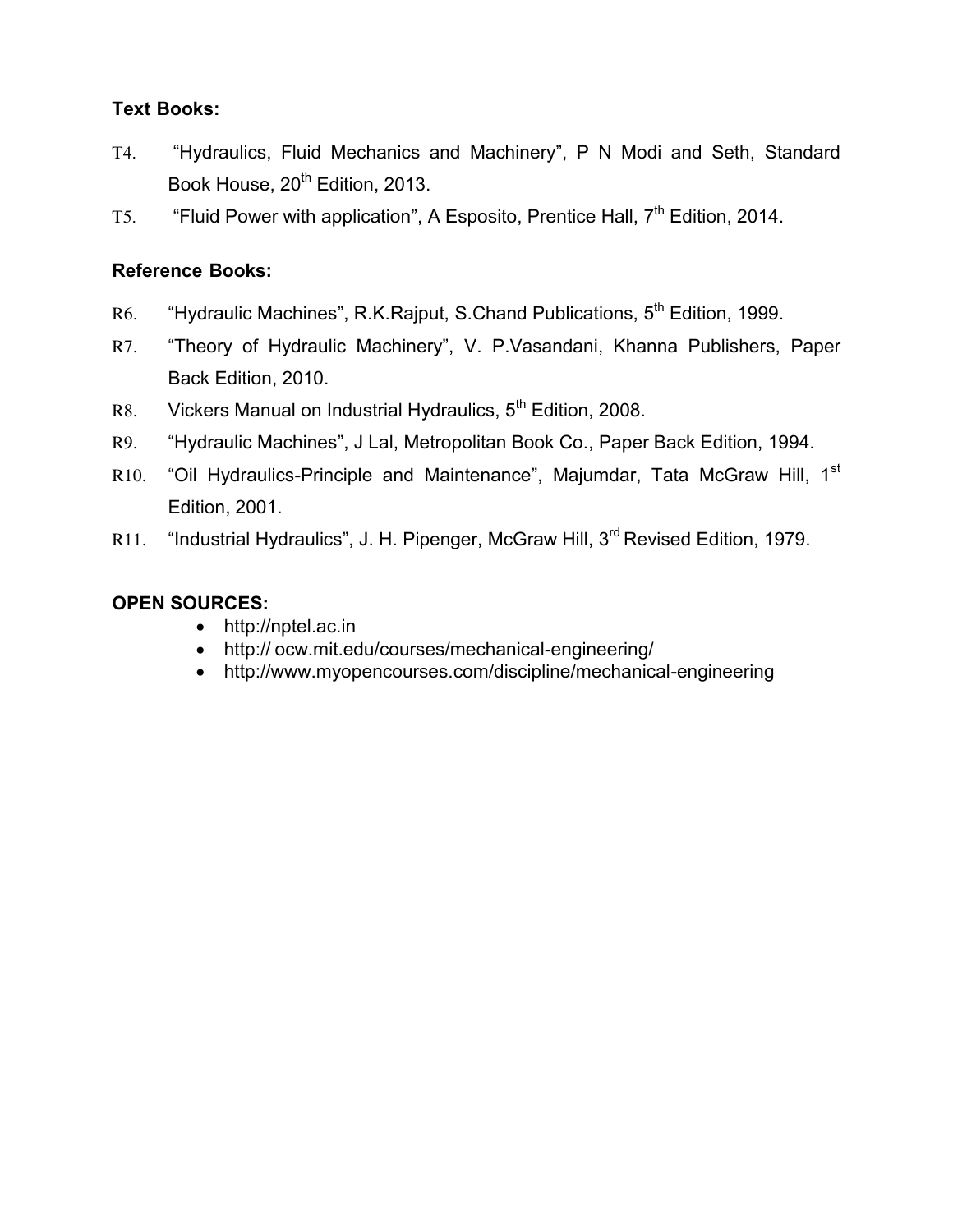### **ME31110:: Fluid Machinery and Fluid Power Engineering**

**Credits:** 01 **Teaching Scheme:** Tutorial 01 Hrs/Week

#### **Prerequisites**:

1. Fluid Mechanics

#### **Course Objectives:**

The main objective of this course is to build a strong foundation and to acquaint the students with

- 1. performance analysis of turbines using velocity triangles.
- 2. study of characteristics of turbines for various applications.
- 3. performance analysis of centrifugal and reciprocating pumps.
- 4. identification of different hydraulic components and their functions.
- 5. understanding of the basics of control valves used in different hydraulics circuits.

## **Course Details:**

#### **List of Contents**

- **Tutorial No. 1:** Solving numericals based on the applications of impulse momentum principle.
- **Tutorial No. 2:** Solving numericals of Jet Problems.
- **Tutorial No. 3:** Solving numericals of Pelton turbines.
- **Tutorial No. 4:** Solving numericals of Francis turbine.
- **Tutorial No.5:** Solving numericals on velocity triangles, losses and efficiencies of Centrifugal Pumps.
- **Tutorial No. 6:** Solving numericals on Pump in series and parallel.
- **Tutorial No. 7:** Solving numericals on Reciprocating Pump.
- **Tutorial No. 8:** Solving numericals on Pumps in series and parallel.

**Tutorial No.9:** Solve numerical based on the fluid power system and its components.

**Tutorial No.10:** Solving numerical on gear pump.

**Tutorial No.11:** Solving numerical on vane pump.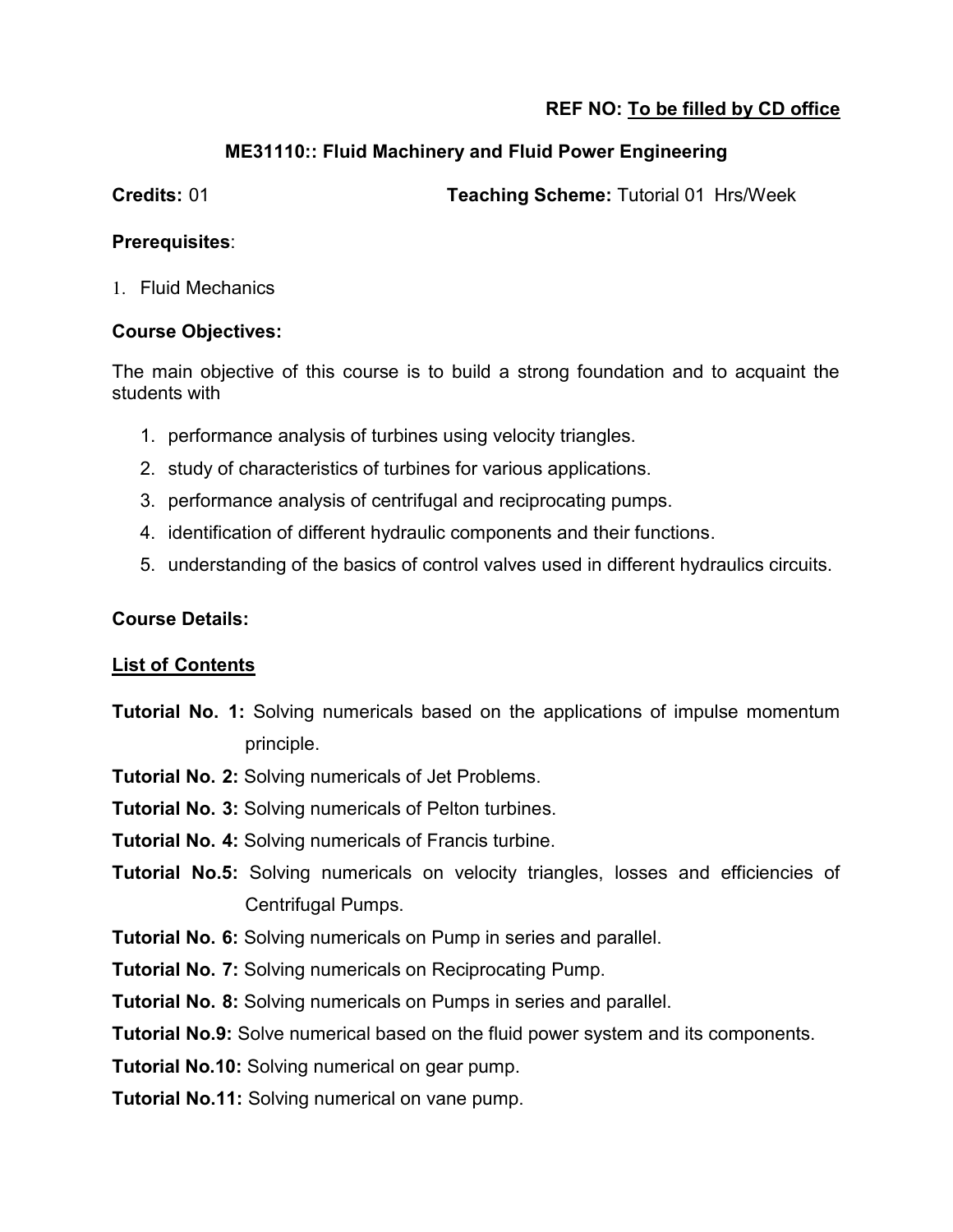**Tutorial No.12:** Solving numerical on design of hydraulic circuit.

**Course Outcomes:** Students will be able to

**CO1**: analyze performance of turbines using velocity triangles.

**CO2**: use the characteristics of turbines for various applications.

**CO3**: analyze the performance of Centrifugal and Reciprocating pumps.

- **CO4**: identify different hydraulic components and their functions.
- **CO5**: explain the basic of Control valves used in different hydraulics circuits.

#### **Text Books:**

- T1. "Hydraulics, Fluid Mechanics and Machinery", P N Modi and Seth, Standard Book House, 20<sup>th</sup> Edition, 2013.
- T2. "Fluid Power with application", A Esposito, Prentice Hall,  $7<sup>th</sup>$  Edition, 2014.

# **Reference Books:**

- R1. "Hydraulic Machines", R. K. Rajput, S.Chand Publications, 5<sup>th</sup> Edition, 1999.
- R2. "Theory of Hydraulic Machinery", V. P. Vasandani, Khanna Publishers, Paper Back Edition, 2010.
- R3. Vickers Manual on Industrial Hydraulics, 5<sup>th</sup> Edition, 2008.
- R4. "Hydraulic Machines", J Lal, Metropolitan Book Co., Paper Back Edition, 1994.
- R5. "Oil Hydraulics-Principle and Maintenance", Majumdar, Tata McGraw Hill, 1<sup>st</sup> Edition, 2001.
- R6. "Industrial Hydraulics", J. H. Pipenger, McGraw Hill, 3<sup>rd</sup> Revised Edition, 1979.

#### **Open sources:**

- http://nptel.ac.in
- http:// ocw.mit.edu/courses/mechanical-engineering/
- http://www.myopencourses.com/discipline/mechanical-engineering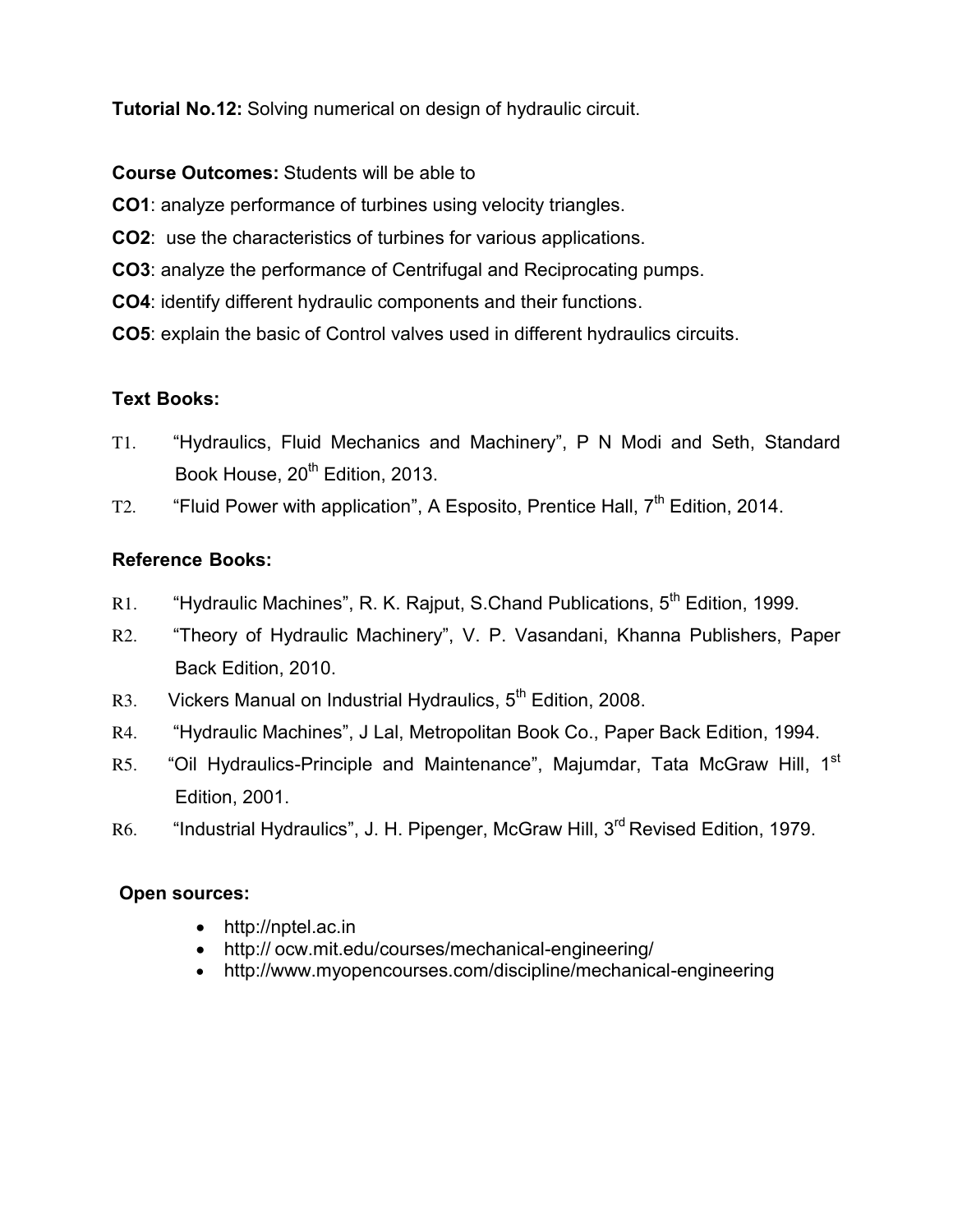#### **ME30108:: Internal Combustion Engines**

**Credits: 03 Teaching Scheme: -** Theory 03 Hrs/Week

#### **Prerequisites**:

- 2. Basic Thermodynamics.
- 3. Fluid Mechanics.
- 4. Engineering Chemistry.
- 5. Material Science.

#### **Course Objectives:**

The main objective of this course is to build a strong foundation and to acquaint the students with

- 1. Basic understanding of engine function, performance, design methodology and performance analysis of different IC Engine cycles.
- 2. Description of different Air and Fuel induction techniques for SI and CI Engines.
- 3. Explanation of ignition and combustion characteristics for SI and CI Engines.
- 4. Understanding of supercharging, turbo charging on power output and on performance analysis of internal combustion engines.
- 5. Understanding of real world engine design issues related to Cooling, Lubrication and engine emission.

#### **Course Details:**

#### **Unit 1: Introduction (10 Hrs)**

**U1.5.** Classification, Engine nomenclature, engine operating and performance parameters, Valve timing diagram of SI & CI Engines, Comparison of SI and CI engine.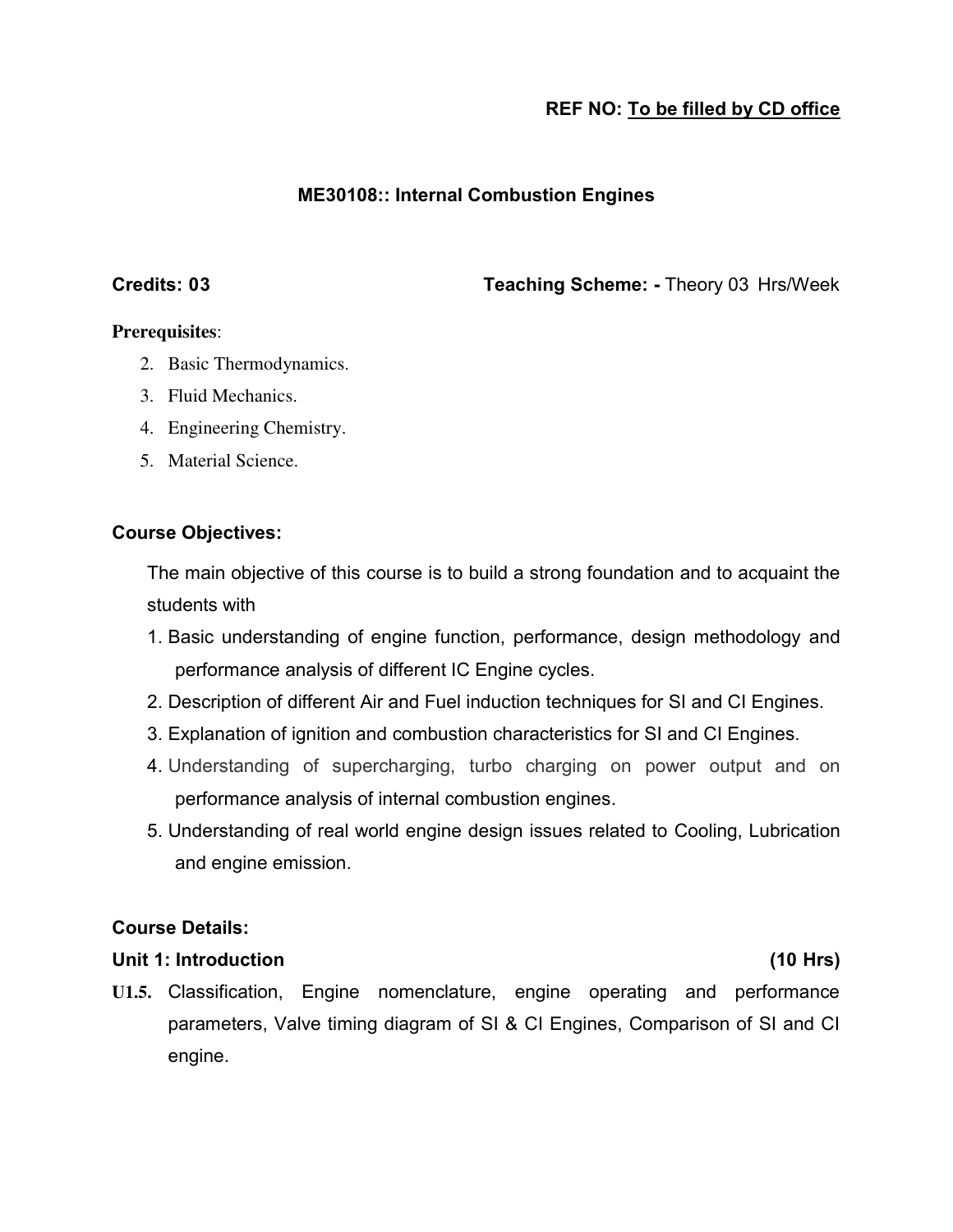**IC Engine Cycles:** Air standard cycles, Assumptions, Otto, Diesel, Dual Combustion Cycles, Comparison of Otto, Diesel and Dual cycles, Fuel-air cycles, Effect of variable specific heat, dissociation and operating variables on performance, Actual cycles, Time Loss Factor, Heat Loss Factor, Exhaust Blow down, Loss Due to Gas Exchange Processes, Volumetric Efficiency, Loss due to Rubbing Friction.

**U1.2**. Numerical on Fuel-Air cycle.

#### **Unit 2: Fuels, Carburetion and Fuel Injection (10 Hrs)**

**U2.1**. Fuels**:** Types of IC Engine fuels, Structure of Petroleum, Petroleum Refining process, Qualities of IC Engine fuels, rating of fuels.

**Carburetion:** Factors Affecting Carburetion, Mixture requirements, Principle of Carburetion, Simple Carburetor and its drawbacks, Calculation of the Air–Fuel Ratio, Solex Carburetor.

**Fuel Injection:** Functional Requirements of an Injection System, Classification of Injection Systems, Fuel Feed Pump, Injection Pump, Injection Pump Governor, Mechanical Governor, Pneumatic Governor, Fuel Injector, Nozzle, Injection in SI Engine.

**U2.2** Alternative Fuels, Modern developments in Petrol and Diesel Injection System.

#### Unit 3: Ignition and Combustion in IC Engine (8 Hrs)

**U3.5. Ignition:** Requirements of an ignition system, conventional ignition systems, firing order, Ignition timing, Spark advance mechanism.

 **Combustion:** Stages of combustion in SI and CI engines, effects of engine variables on flame propagation and ignition delay, abnormal combustion, Pre-ignition & Detonation, Theory of Detonation. Effect of engine variables on Detonation, Control of Detonation. Diesel Knock & methods to control diesel knock, Requirements of combustion chambers. Features of different types of combustion chambers system for S.I. engines and CI. engines.

**U3.6.** Modern ignition systems (TCI and CDI).

#### **Unit 4: Supercharging, Scavenging, Testing and Performances of IC Engine (6 Hrs)**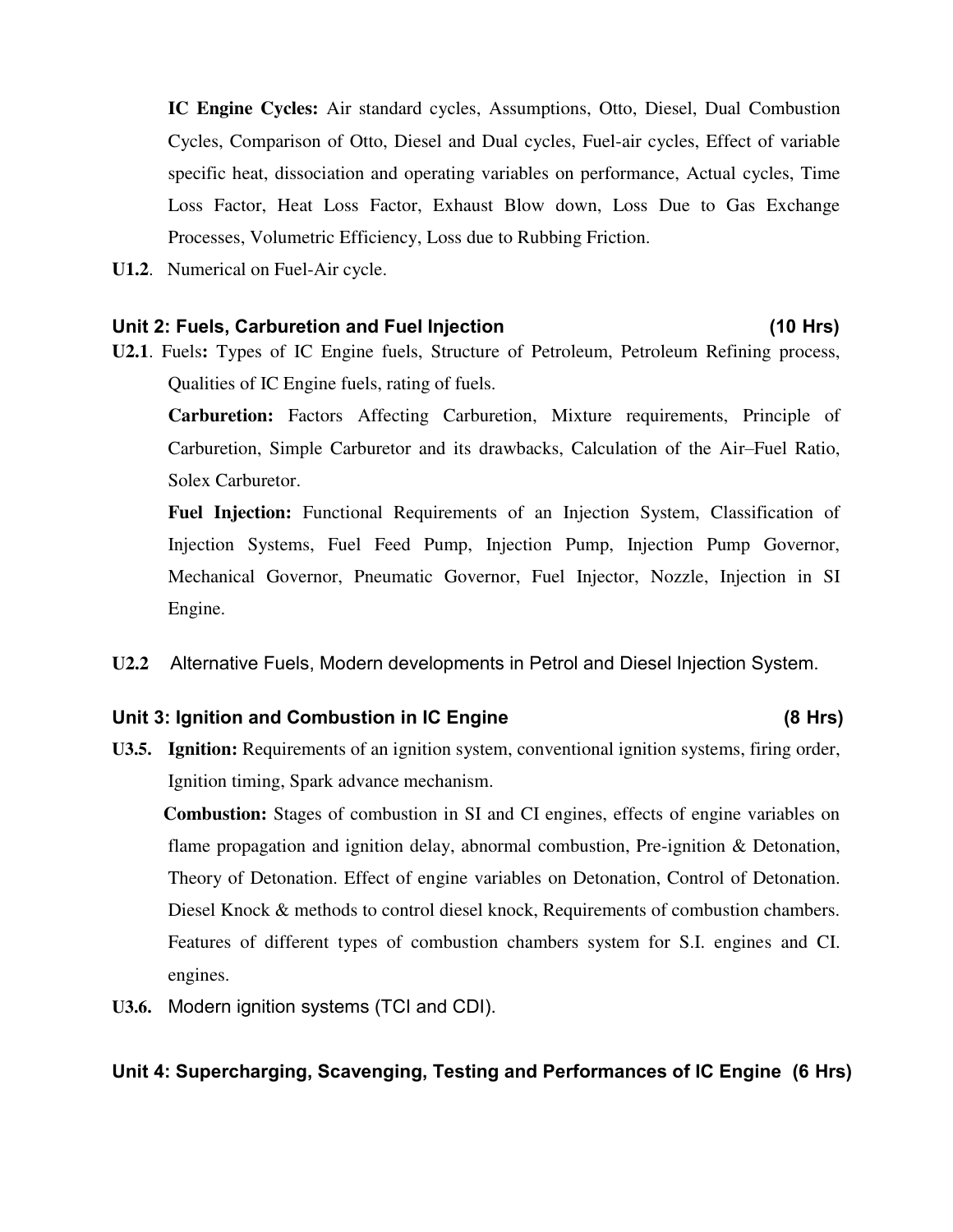**U4.5. Super Charging & Scavenging:** Thermodynamics Cycles of supercharging. Effect of supercharging, Efficiency of supercharged engines. Methods of super charging, supercharging and scavenging of 2-stroke engines.

**Testing and Performances:** Power, fuel & air measurement methods, Performance characteristic curves of SI & CI engines, variables affecting performance and methods to improve engine performance.

- **U4.6.** Turbo charging: Methods and Limitations.
- **Unit 5: Cooling, Lubricating Systems, Engine Emission & Controls, Modern Developments (6 Hrs)**
- **U5.1. Cooling & Lubricating Systems:** Air cooling & water cooling systems, Effect of cooling on power output & efficiency, Properties of lubricants and different types of lubricating system.

 **Engine Emission & Controls:** Mechanism of pollutant formation and its harmful effects. Methods of measuring pollutants and control of engine emission.

**U5.2. Modern developments in IC Engines:** EGR, GDI, HCCI, dual fuel engine, Lean burn engine, Stratified engine (basic principles).

#### **Course Outcomes:** Students will be able to

- **CO1**: Demonstrate a basic understanding of engine function, performance, design methodology and perform thermodynamic analysis of different IC Engine cycles.
- **CO2**: Describe the Air and Fuel induction techniques for SI and CI Engines.
- **CO3**: Explain ignition and combustion characteristics for SI and CI Engines.
- **CO4**: Understand the effect of supercharging, turbo charging on power output and carry out performance analysis of internal combustion engines.
- **CO5**: Develop an understanding of real world engine design issues related to Cooling, Lubrication and engine emission.

#### **Text Books:**

T6. "Internal Combustion Engines", V. Ganesan, TMH, 4<sup>th</sup> Edition, 2012.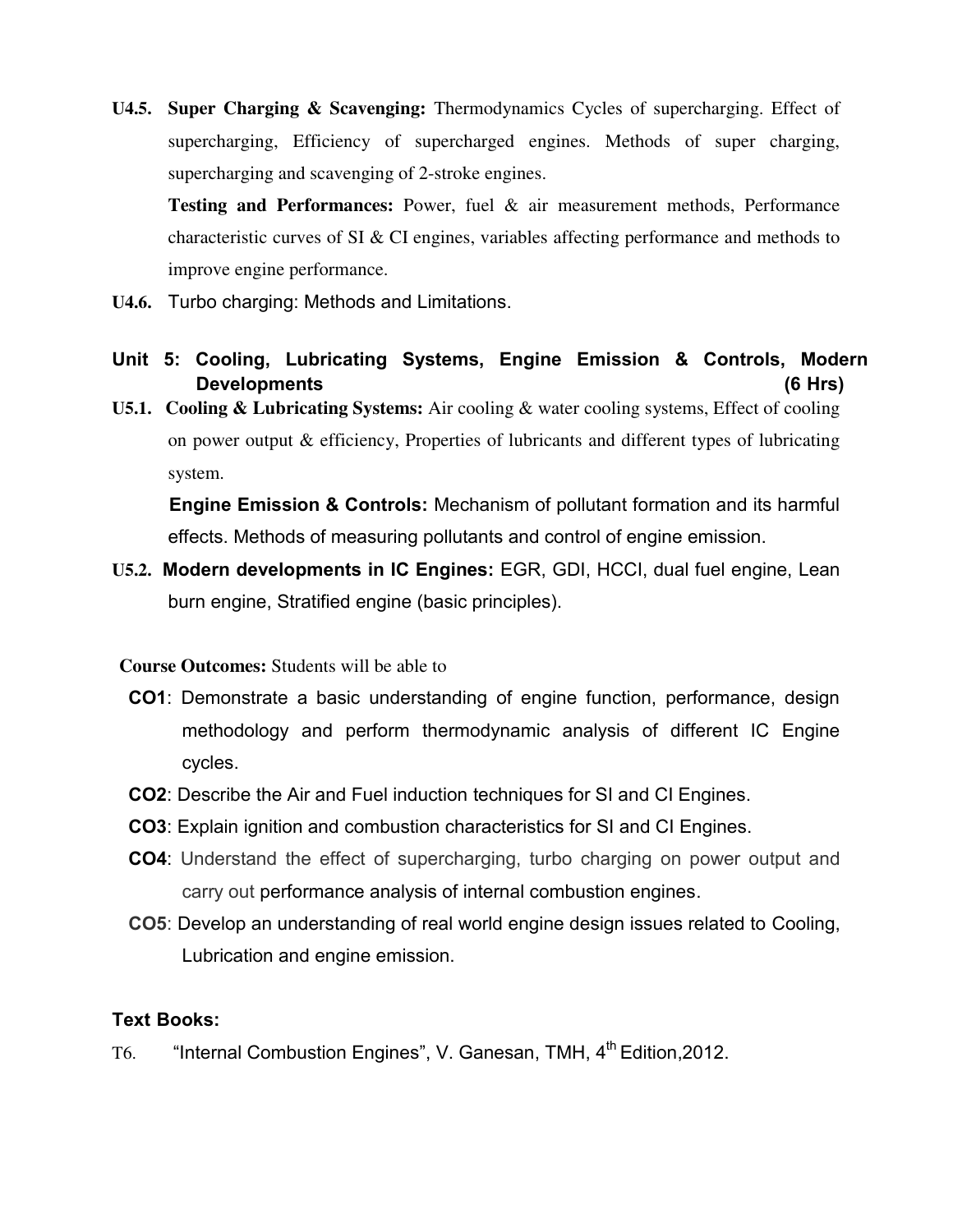- T2. "Fundamentals of Internal Combustion Engines", Poul. W. Gill, James H. Smith, Jr. E.J.Zirus, Oxford, 4<sup>th</sup> Revised Edition, 2007.
- T3. "IC Engines" Mathur & Sharma, Dhanpat Rai & Sons, Paper back Edition, 2010.

#### **Reference Books:**

- R12. "A course in IC Engines", V. M. Domkundwar, Dhanpat rai and sons, Paper back Edition, 2013.
- R2. "Fundamentals of Internal Combustion Engines", H.N.Gupta, PHI, 2<sup>nd</sup> Edition, 2013.
- R3. "Internal Combustion Engines", K K Ramalingam, Scitech, 2<sup>nd</sup> Edition, 2009.
- R4. "Fundamentals of IC Engines", J. B. Heywood, McGraw Hill, Paperback Edition, 1989.
- R5. "An Introduction To Combustion: Concepts and Applications", Stephen R Turns, TMH, 3<sup>rd</sup> Edition, 2012.

#### **OPEN SOURCES:**

- http://nptel.ac.in
- http:// ocw.mit.edu/courses/mechanical-engineering/
- http://www.myopencourses.com/discipline/mechanical-engineering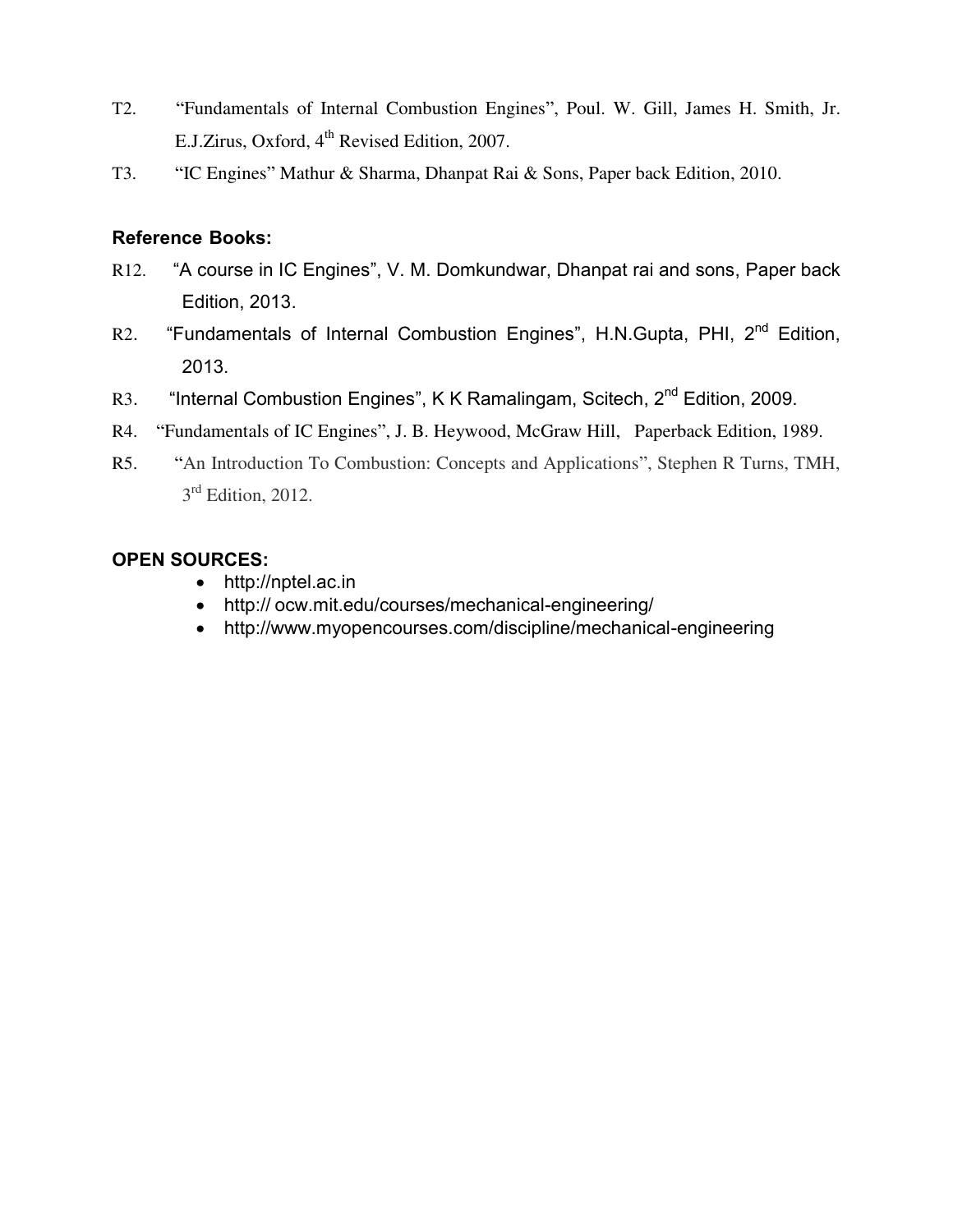#### **ME31112:: Production Metallurgy**

**Credits:** 02 **Teaching Scheme:** Theory 03 Hrs/Week

#### **Prerequisites:**

- 1. Material Science
- 2. Material Science Lab

#### **Course Objectives:**

The main objective of the course is build to a strong foundation and to acquaint the students with

- 1. steels for different applications
- 2. heat treatment for steels
- 3. surface coating solutions
- 4. types of alloys and cast iron
- 5. different types Non ferrous metals and alloys

#### **Course Details:**

#### **Unit 1: The Iron-Iron carbide Phase equilibrium Diagram (06 Hrs)**

- **U1.6.** Introduction, Iron carbon diagram, Significant Temperatures, Definitions of structures, Carbon solubility in Iron, Slow cooling of steel, Classification of steels
- **U1.7.** Basics of Phase Diagram, Lever Rule, Cooling curve for pure iron.

#### Unit 2: Heat Treatment of Steels (06 Hrs)

- **U2.1** Part A: Introduction, Full Annealing, Normalizing, Hardening, Tempering, Isothermal transformation Diagram for eutectic steel, Products of Austenite, Quenching, Hardenability, Austempering
- **U2.2** Jominy End quench Test

#### **Unit 3: Surface Heat Treatments (04 Hrs)**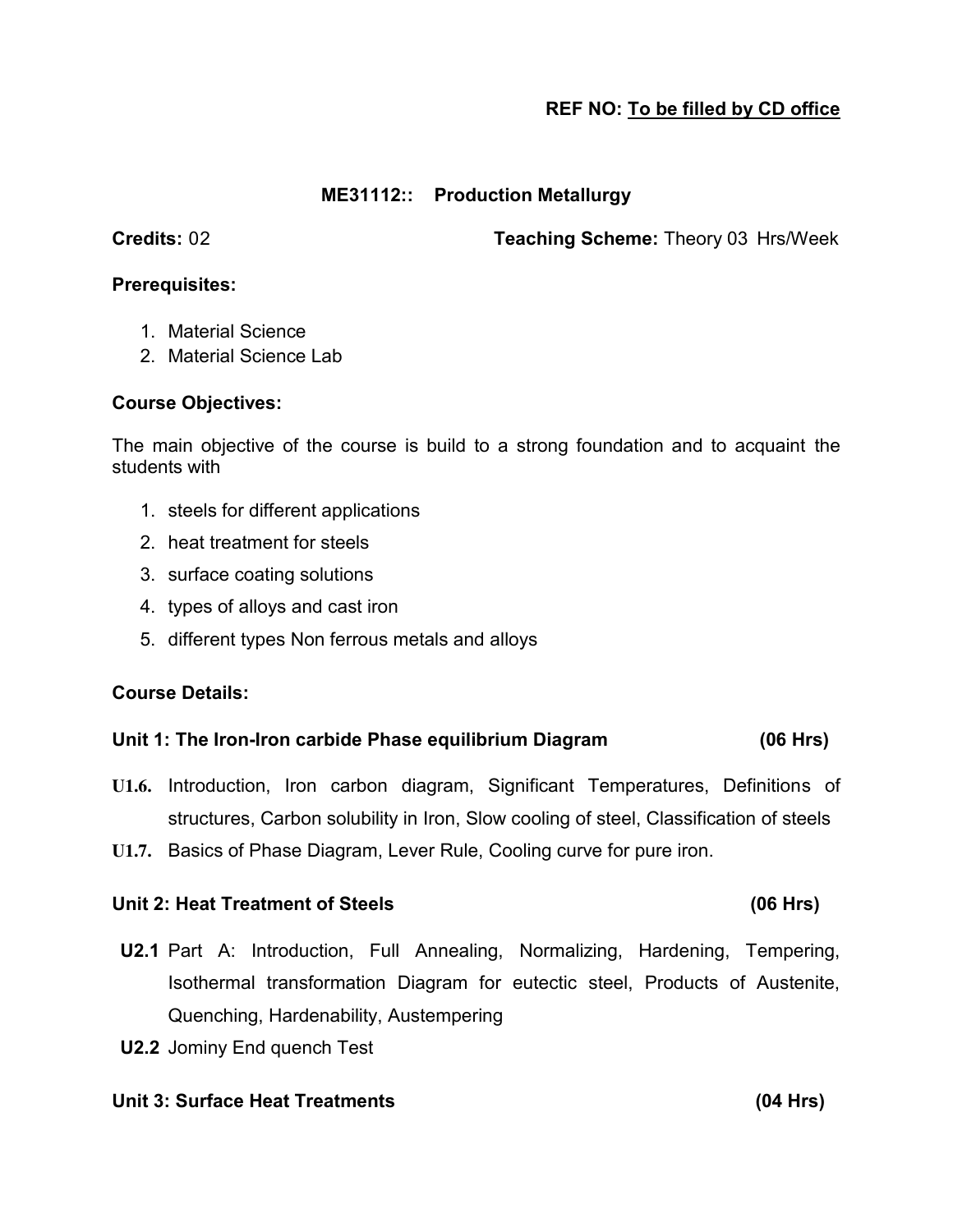- **U3.1** Carburising, heat treatment after carburising, Nitriding, Carbonitriding, Flame hardening and Induction hardening. Commercial heat treatment practice of gears of different sizes, tools, springs.
- **U3.2** Hardenable Carbon Steels, Isothermal heat treatments

#### Unit 4: Alloy Steels and Cast iron *Cast iron* **Cast is a set of the CAST** (06 Hrs)

- **U4.1** Alloy Steels Effects of alloying elements, classification of alloying elements. Stainless Steels, Tool steels and tool materials, Special purpose steels with applications. Cast irons- Classification, Gray cast iron, White cast iron, Malleable cast iron, Ductile Iron, Effects of various parameters on structures and properties of cast irons.
- **U4.2** Applications of cast irons for different components of machine tool, automobiles, pumps etc.

#### **Unit 5: Non ferrous metals and Alloys (08 Hrs)**

- **U5.1** Copper alloys Brasses, Bronzes-: Tin, Aluminium, Beryllium, Silicon Copper nickel alloys, Nickel - Silver, Aluminium and aluminium alloys. High temperature materials such as Nimonics, Super alloys, Ti-alloys.
- **U5.2** Selection of Materials and Failure Prevention: Selection factors, some case studies of common engineering components. Failure prevention through design, proper material selection.

#### **Course Outcomes:**

.

Students will be able to

- **CO1:** select and recommend steels for different applications
- **CO2:** suggest heat treatment process for steels
- **CO3:** suggest different application based surface coating solutions
- **CO4:** familiarize with different types of alloys and cast iron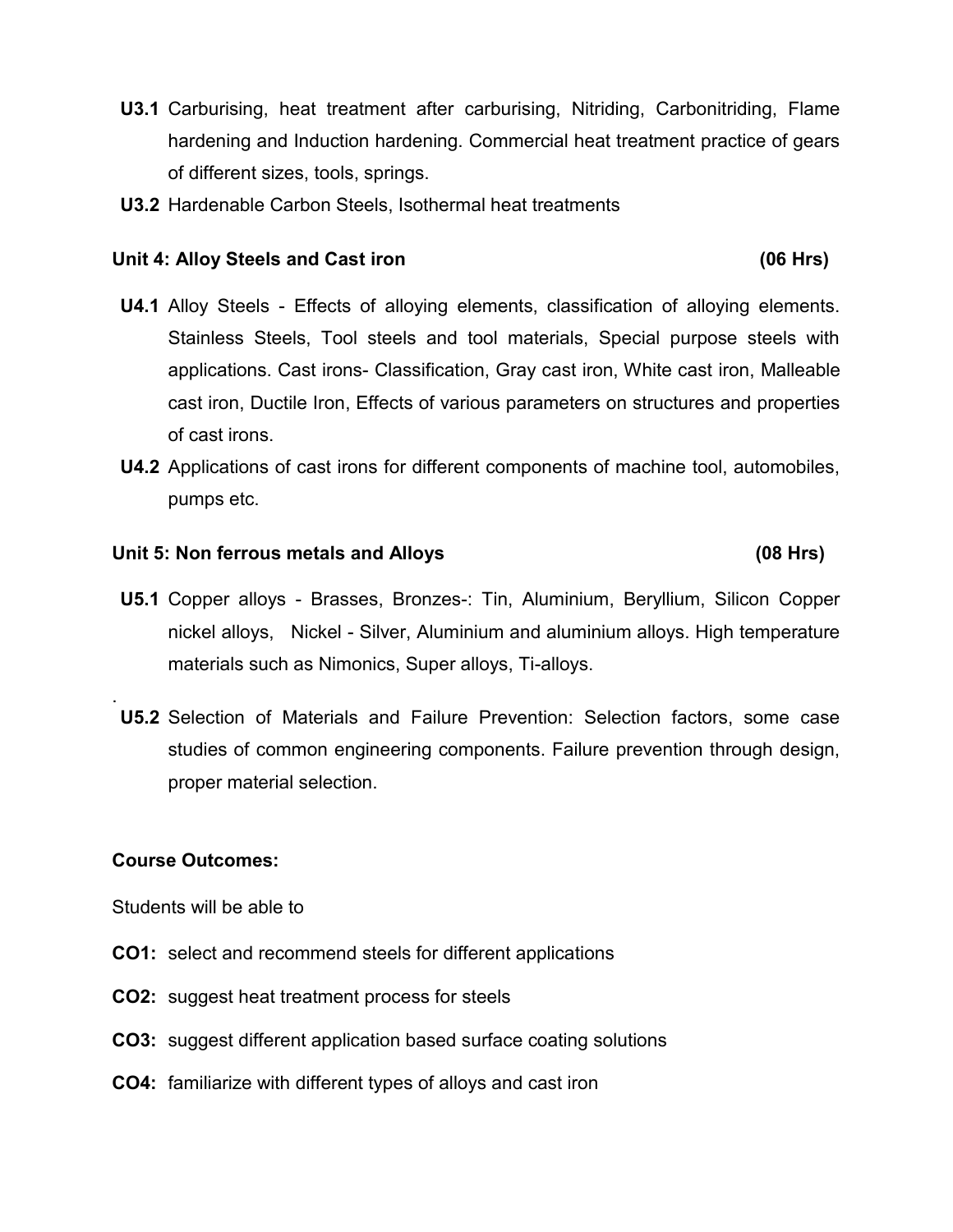**CO5:** familiarize with various types of non ferrous metals and alloys

#### **Text Books:**

- T1. "Introduction to Physical Metallurgy", Sydney Avner, McGraw Hill Education (India) Private Limited, 2<sup>nd</sup> Edition, 1974.
- T2. "Material Science and Engineering", W F Smith et al, McGraw Hill Education (India) Private Limited, 5<sup>th</sup> Edition, 2004.
- T3. "Material Science and Engineering", V. Raghavan, Prentice Hall of India Private Limited, 5<sup>th</sup> Edition, 2011.

#### **Reference Books:**

- R1. "Material science and Engineering an Introduction", W. D. Callister; John Willey and Sons, 8<sup>th</sup> Edition, 2010.
- R2. "Elements of Material Science and Engineering", L. H. Van Vlack , Pearson Education Inc.,  $6<sup>th</sup>$  Edition, 2008.
- R3. "Structure and properties engineering materials", V S R Murthy, A K Jena, K P Gupta, G S Murty, Tata McGraw Hill, 2nd Reprint, 2003.

#### **OPEN SOURCES:**

- http://nptel.ac.in
- http:// ocw.mit.edu/courses/mechanical-engineering/
- http://www.myopencourses.com/discipline/mechanical-engineering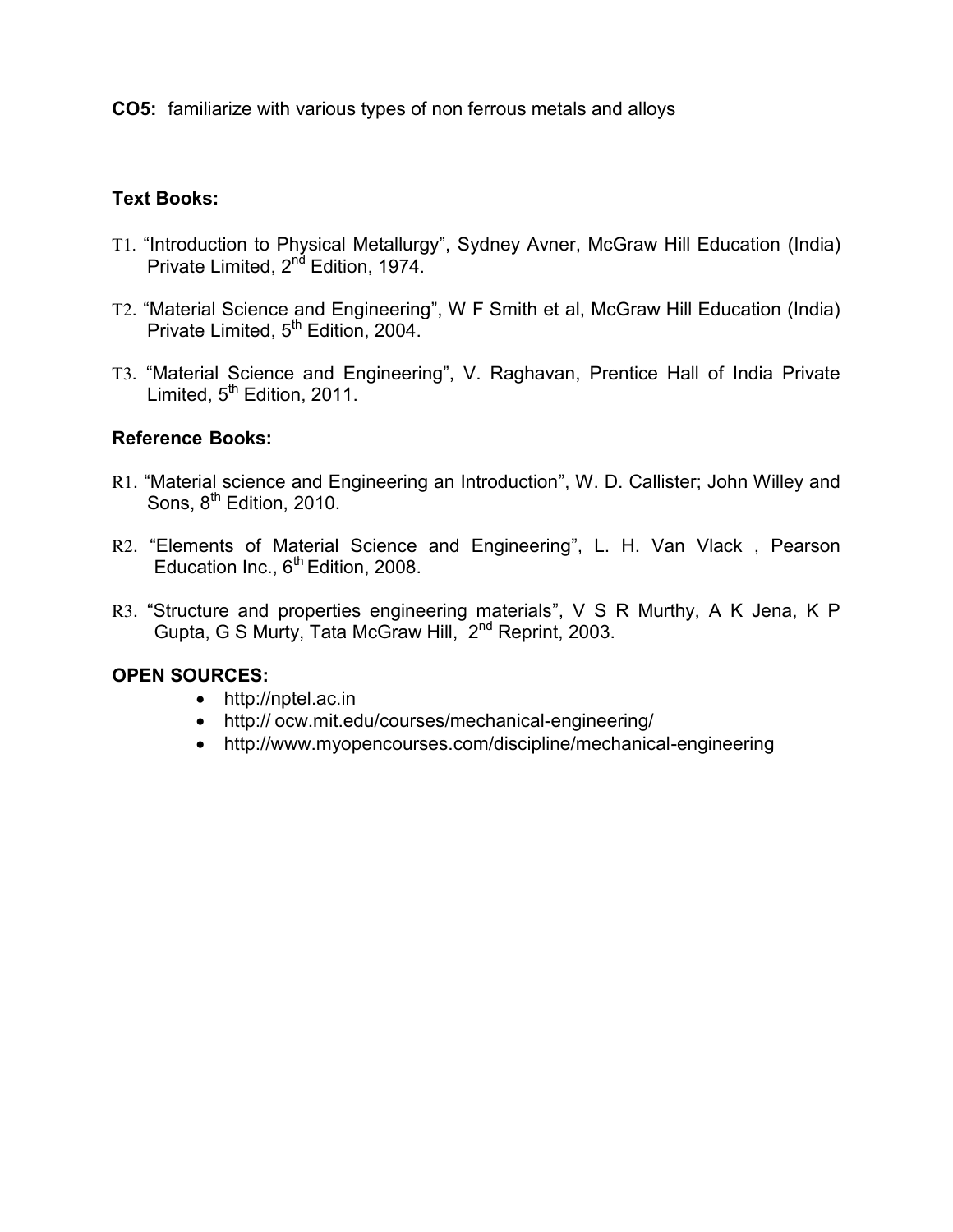# **CS 31351:: C++ and Object Oriented Programming**

**Credits:** 01 **Teaching Scheme: -** Laboratory 02 Hrs/Week

#### **Prerequisites**:

- 1. Basic C programming concepts.
- 2. Basic knowledge of various control statements.
- 3. Basic knowledge of function concepts and the idea of modularity.
- 4. Basic knowledge of Linux and Window Operating System.

#### **Course Objectives:**

- To make the student learn an object oriented way of solving problems.
- To make the student to learn C++ programming language and its support for data abstraction and data hiding.
- **Understanding advanced program flow and techniques.**
- Understanding pointers, references, pointers to member functions, memory management, constructors and destructors.
- **Understanding Inheritance and polymorphism.**

#### **Course Details:**

- **1.** Basic C++ programs, Input and output statements, C++ Programs to implement various control Structures.
- **2.** Study of Function concept in C++.
- **3.** Study of class and objects in C++.
- **4.** Study of static members.
- **5.** Study of friend function and friend class.
- **6.** Study of various types of inheritance.
- **7.** Study of static polymorphism with function overloading.
- **8.** Study of static polymorphism with operator overloading.
- **9.** Study of dynamic polymorphism with virtual functions.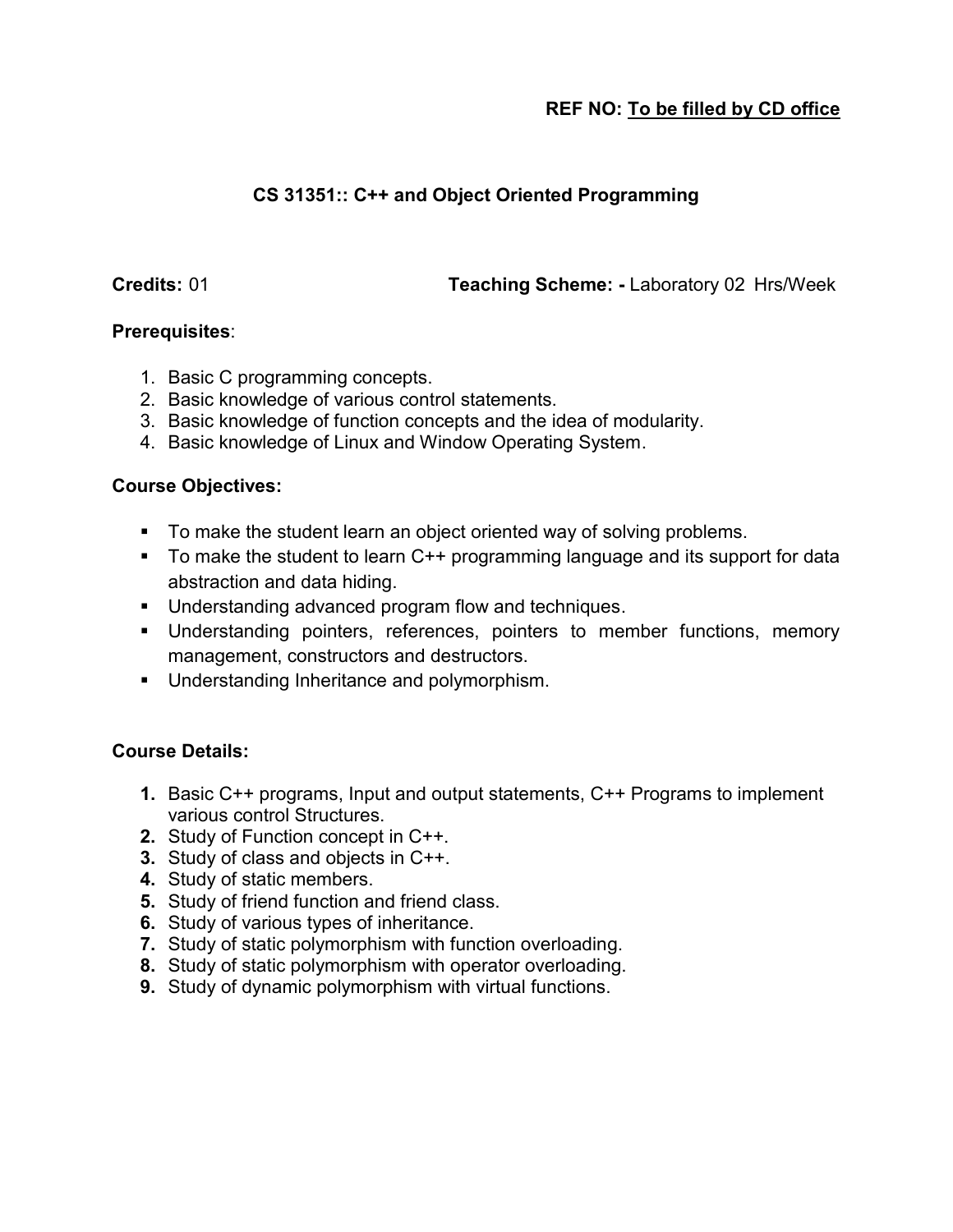#### **List of Practical:**

**Experiment No. 1:** Programs to implement basic logic and conditional statements.

- a. General programs
- b. Conditional statements
- c. Switch case

**Experiment No. 2: C++ Programs to implement various loop control structures.** 

- a. While loop
- b. Do-while loop
- c. For loop

#### **Experiment No. 3: Programs to Understand Functions and Recursion**

- a. Introduction to function
- b. Types of function
- c. Implementation of Function with default arguments
- d. Recursion
- **Experiment No. 4: Programs to Understand Different Function Call Mechanism and**  Inline functions.
	- a. Call by reference, Call by Value, Call by Address
	- b. Implementation of inline functions.
- **Experiment No. 5:** Program to understand class and object.
	- a. Program to differentiate between structure and class.
	- b. Defining member functions inside and outside the class.
- **Experiment No. 6:** Experiment on class and object continued...
	- a. Program to implement array of objects.
	- b. Implementation of static data members and member functions.
- **Experiment No. 7: Programs to Understand Friend Function & Friend Class.** 
	- a. Friend Function
	- b. Friend class

**Experiment No. 8:** Program to implement constructors and destructors.

#### **Experiment No. 9:** Programs to Implement Inheritance

a. Single Inheritance (private and public mode derivation) b. Multiple Inheritances

**Experiment No. 10: Programs to Implement Inheritance continued...**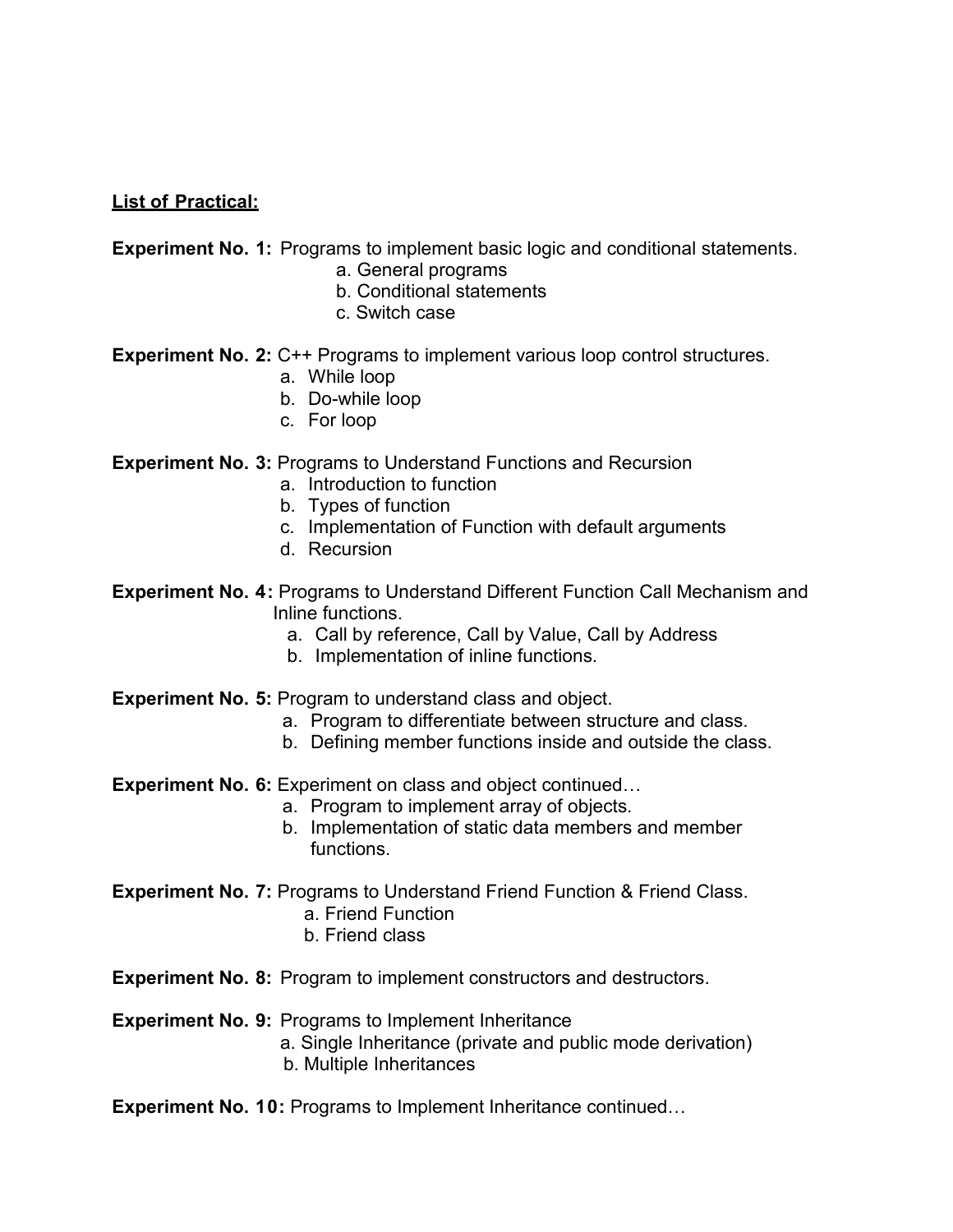- a. Hierarchical inheritance
- b. Multilevel Inheritance
- c. Multipath Inheritance

**Experiment No. 11:** Understanding static Polymorphism

- a. Program to implement function overloading and its ambiguity.
- b**.** overloading unary operators.
- c. Programs to Overload Binary Operators.

#### **Experiment No. 12: Program to implement dynamic polymorphism**  a. Implementation of function overriding with virtual function b. Use of this pointer

#### **Course Outcomes:**

**CO1:** The students will learn to write, compiling & execute basic C++ program.

**CO2:** The student will be able to create classes and objects and use them in their program.

**CO3:** The student will learn the use OOP concept i.e. data abstraction & data hiding.

**CO4:** The student will learn and use the inheritance.

**CO5:** The student will be able to use static and dynamic polymorphism.

#### **Text Books:**

- T7. "Object Oriented Programming with C++", E. Balagurusamy, McGraw-Hill Education (India)
- T8. "ANSI and Turbo C++", Ashoke N. Kamthane, Pearson Education

#### **Reference Books:**

- R13. "C++: The Complete Reference", Schildt, McGraw-Hill Education (India)
- R14. "Object Oriented Programming with C++", Rajiv Sahay, Oxford
- R15. "Mastering C++", Venugopal, McGraw-Hill Education (India)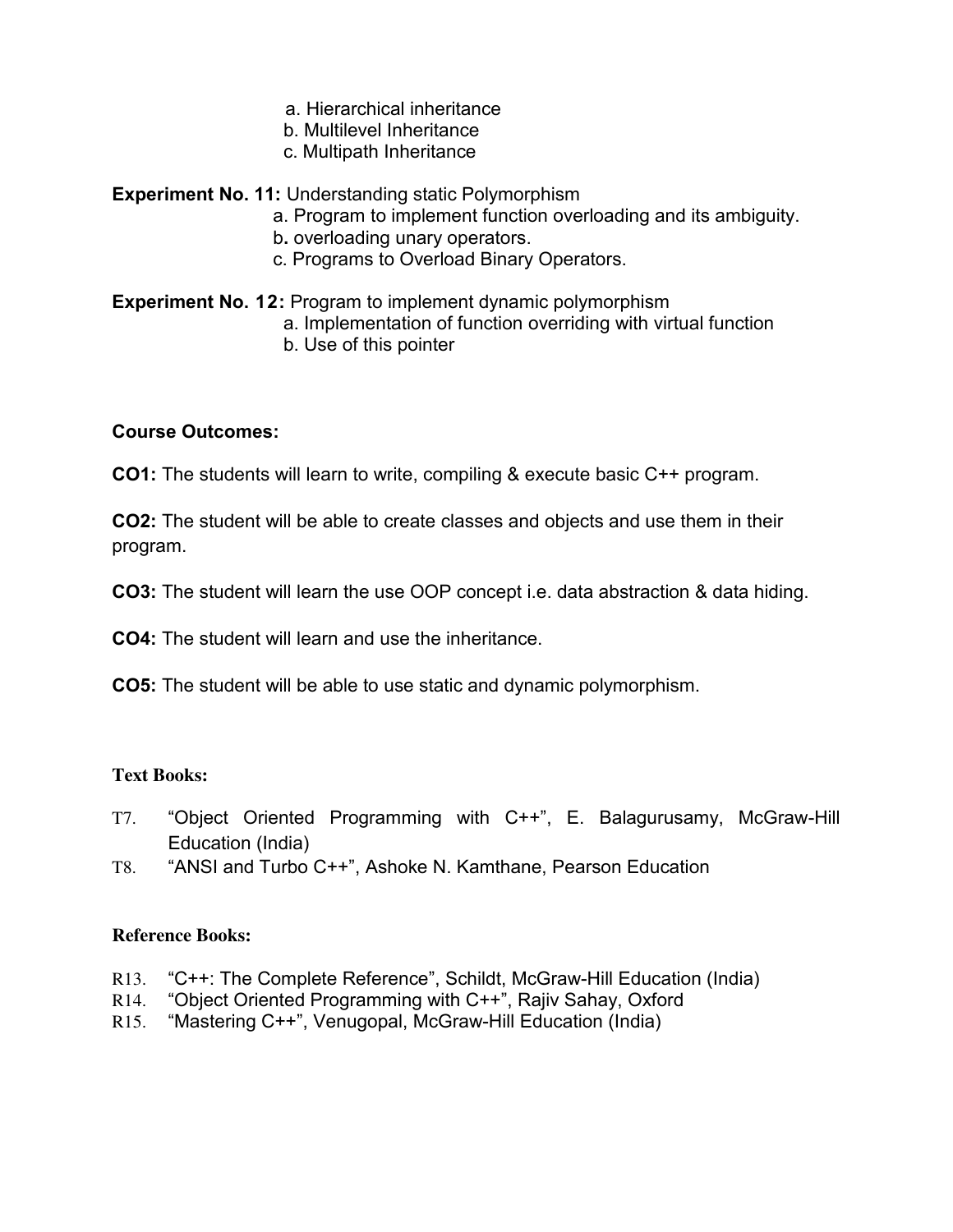#### **ME31310:: Fluid Machinery & Fluid Power Lab**

**Credits:** 01 **Teaching Scheme:** Laboratory 02 Hrs/Week

#### **Pre & Co-requisites:**

- 1. Fluid Mechanics.
- 2. Fluid Machinery & Fluid Power Engineering.

#### **Course Objectives:**

# **The main objective of this Lab is to build a strong foundation and to acquaint the students with the**

- 1. demonstration and verification of the integral momentum equation through impact of jet apparatus.
- 2. the operating characteristics of hydraulic turbines, and the factors affecting their operation and performance.
- 3. the operating characteristics of hydraulic pumps, and the factors affecting their operation and performance.
- 4. demonstration of some commonly used hydraulic components.
- **5.** application of different ISO/GIS Fluid Power Symbols during analysis of hydraulic circuits.
- 6. analysis of Speed Control Circuit, Sequencing Circuit and Synchronizing Circuit in a hydraulic trainer kit.

#### **Course Details:**

#### **List of Practical** (*Any Ten*)

**Experiment No. 1:** Experiments on impact of Jets.

- **Experiment No. 2:** Experiments on performance of Pelton Turbine.
- **Experiment No. 3:** Experiments on performance of Francis Turbine.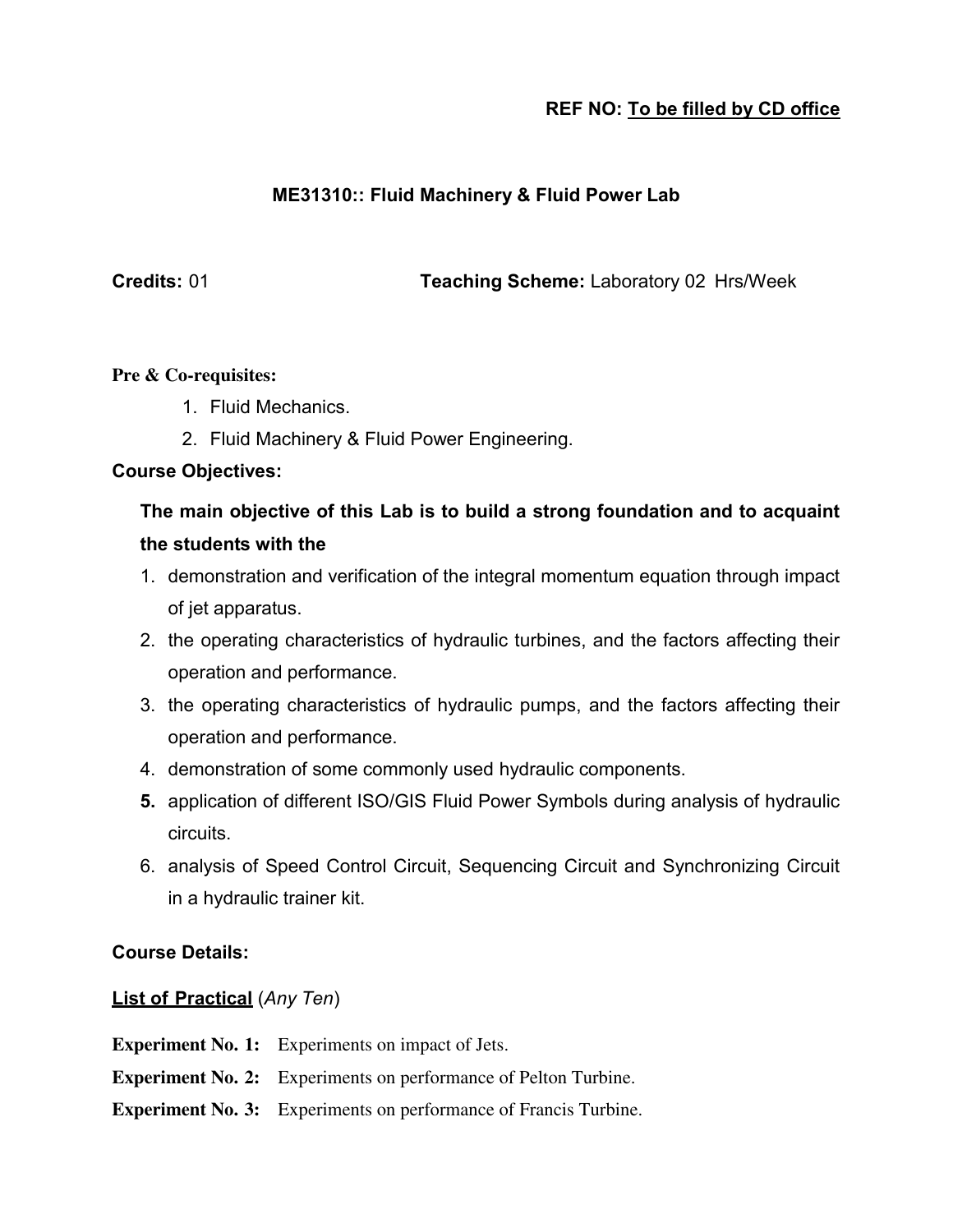**Experiment No. 4:** Experiments on performance of Kaplan Turbine.

**Experiment No. 5:** Experiments on performance of centrifugal pump.

**Experiment No. 6:** Experiments on performance of reciprocating pump.

**Experiment No. 7:** Experiments on performance of Gear Pump.

**Experiment No. 8:** Study of some commonly used hydraulic components ( DCVs, Nonreturn valves, Flow control valves, Pressure control valves, Actuators) and their applications.

**Experiment No. 9:** Study of ISO/GIS Fluid Power Symbols

**Experiment No. 10:** Study of Speed Control Circuit on Hydraulic Trainer

**Experiment No. 11:** Study of Sequencing Circuit on Hydraulic Trainer

**Experiment No. 12:** Study of Synchronizing Circuit on Hydraulic Trainer

**Course Outcomes:** Students will be able to

- **CO1**: demonstrate and verify the integral momentum equation through impact of water jet on flat or curved surfaces.
- **CO2**: describe the operating characteristics of hydraulic turbines, and the factors affecting their operation and performance.
- **CO3**: describe the operating characteristics of hydraulic pumps, and the factors affecting their operation and performance.
- **CO4**: demonstrate some commonly used hydraulic components.
- **CO5**: apply different ISO/GIS Fluid Power Symbols during analysis of hydraulic circuits.
- **CO6**: analyze Speed Control Circuit, Sequencing Circuit and Synchronizing Circuit in a hydraulic trainer kit.

#### **Text Books:**

- T9. "Hydraulics, Fluid Mechanics and Machinery", P N Modi and Seth, Standard Book House, 20<sup>th</sup> Edition, 2013.
- T10. "Fluid Power with application", A Esposito, Prentice Hall,  $7<sup>th</sup>$  Edition, 2014.

#### **Reference Books:**

R16. "Hydraulic Machines", R.K.Rajput, S.Chand Publications, 5<sup>th</sup> Edition, 1999.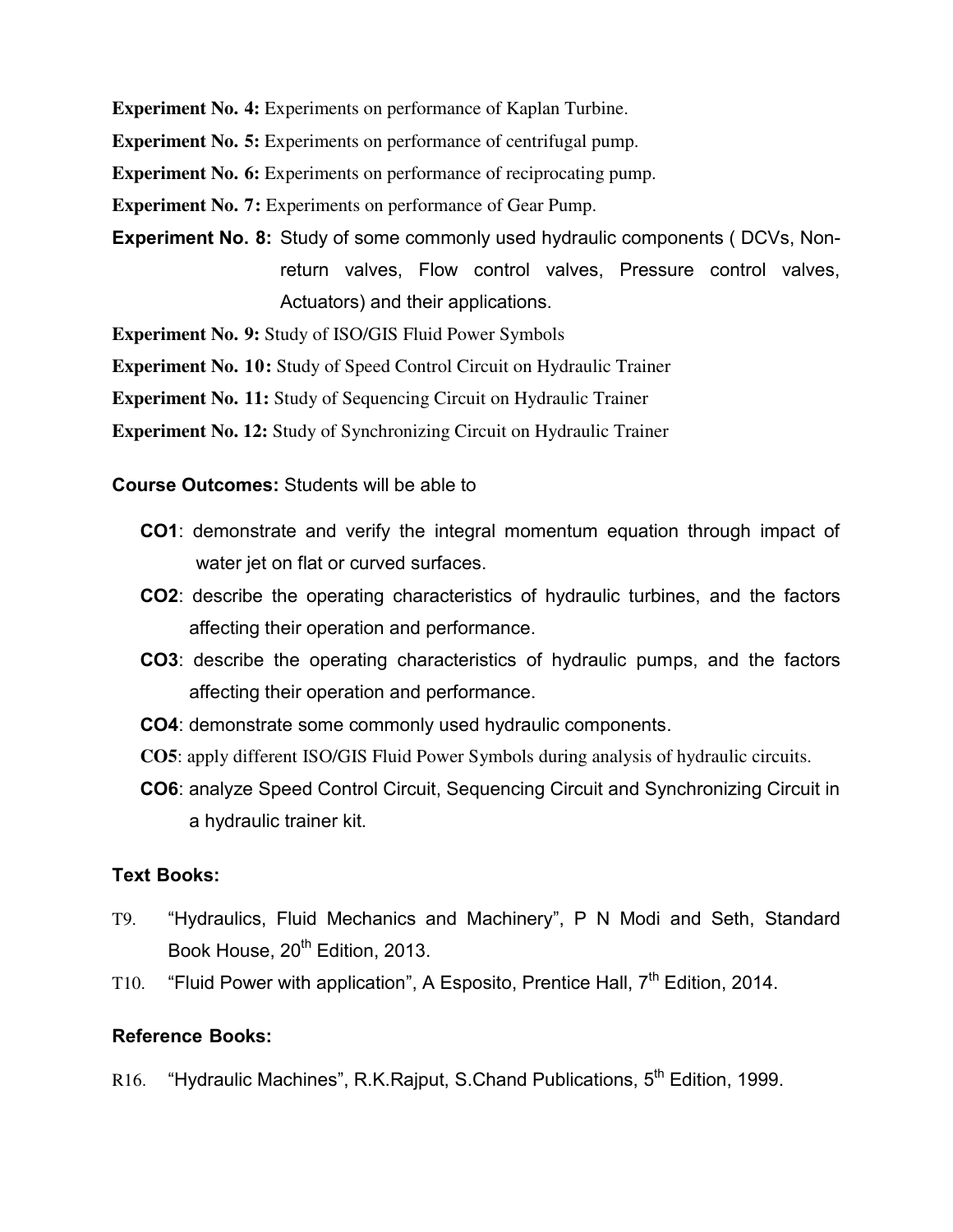- R17. "Theory of Hydraulic Machinery", V. P.Vasandani, Khanna Publishers, Paper Back Edition, 2010.
- R18. Vickers Manual on Industrial Hydraulics, 5<sup>th</sup> Edition, 2008.
- R19. "Hydraulic Machines", J Lal, Metropolitan Book Co., Paper Back Edition, 1994.
- R20. "Oil Hydraulics-Principle and Maintenance", Majumdar, Tata McGraw Hill, 1<sup>st</sup> Edition, 2001.
- R21. "Industrial Hydraulics", J. H. Pipenger, McGraw Hill, 3<sup>rd</sup> Revised Edition, 1979.

#### **Open Sources:**

- 1. NPTEL: nptel.ac.in/courses/112104033/
- 2. MIT open course ware: [http://ocw.mit.edu/courses/mechanical-engineering/2-61-internal](http://ocw.mit.edu/courses/mechanical-engineering/2-61-internal-combustion-engines-spring-2008/lecture-notes/)[combustion-engines-spring-2008/lecture-notes/](http://ocw.mit.edu/courses/mechanical-engineering/2-61-internal-combustion-engines-spring-2008/lecture-notes/)
- 3. annamalaiuniversity.ac.in/.../labmanual
- 4. https://www.iitg.ernet.in/mech/lab\_ice.php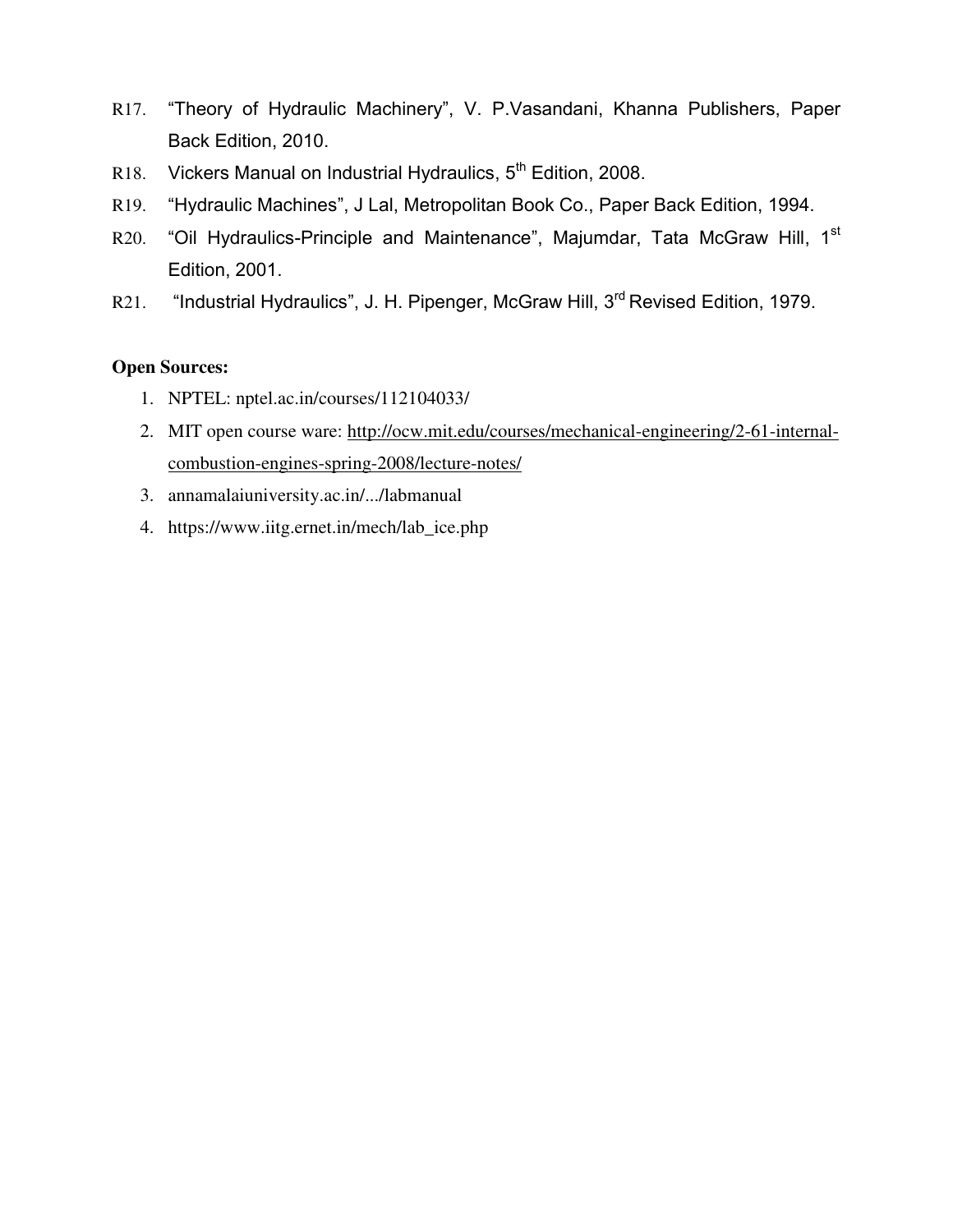#### **ME30308:: IC Engines Lab**

**Credits:** 01 **Teaching Scheme:** Laboratory 02 Hrs/Week

#### **Co-requisites:**

6. Internal Combustion Engines

#### **Course Objectives:**

The main objective of this Lab is to build a strong foundation and to acquaint the students with the

- 7. performance analysis and load test of 2-S and 4-S engines.
- 8. preparation of heat balance sheet.
- 9. performance analysis of the variable compression ratio engine.
- 10. valve timing diagram of 2 stroke and 4 stroke I.C engines.
- 11. principle of operation of solex carburettor.
- 12. evaluation of exhaust smoke and exhaust emission in an exhaust gas analyzer.
- **13.**understanding of types of Cooling system, Lubrication system.

#### **Course Details:**

#### **List of Practical** (*Any Ten*)

- **Experiment No. 1:** Load test on 4-stroke single cylinder C.I. engine.
- **Experiment No. 2:** Load test on 4-stroke single cylinder S.I. engine.
- **Experiment No. 3:** Morse Test on multi-cylinder S.I. or C.I. engine.
- **Experiment No. 4:** Load test on variable compression ratio S.I. engine.
- **Experiment No. 5:** Load test and Heat balance on Multi Cylinder S.I. Engine.
- **Experiment No. 6:** Valve timing diagram of an IC engine.
- **Experiment No. 7:** Study of a modern carburetor (e.g. Solex Carburtor).

#### **Experiment No. 8:** Study of fuel injection system of a diesel engine.

**Experiment No. 9:** Analysis of exhaust gas of automobile.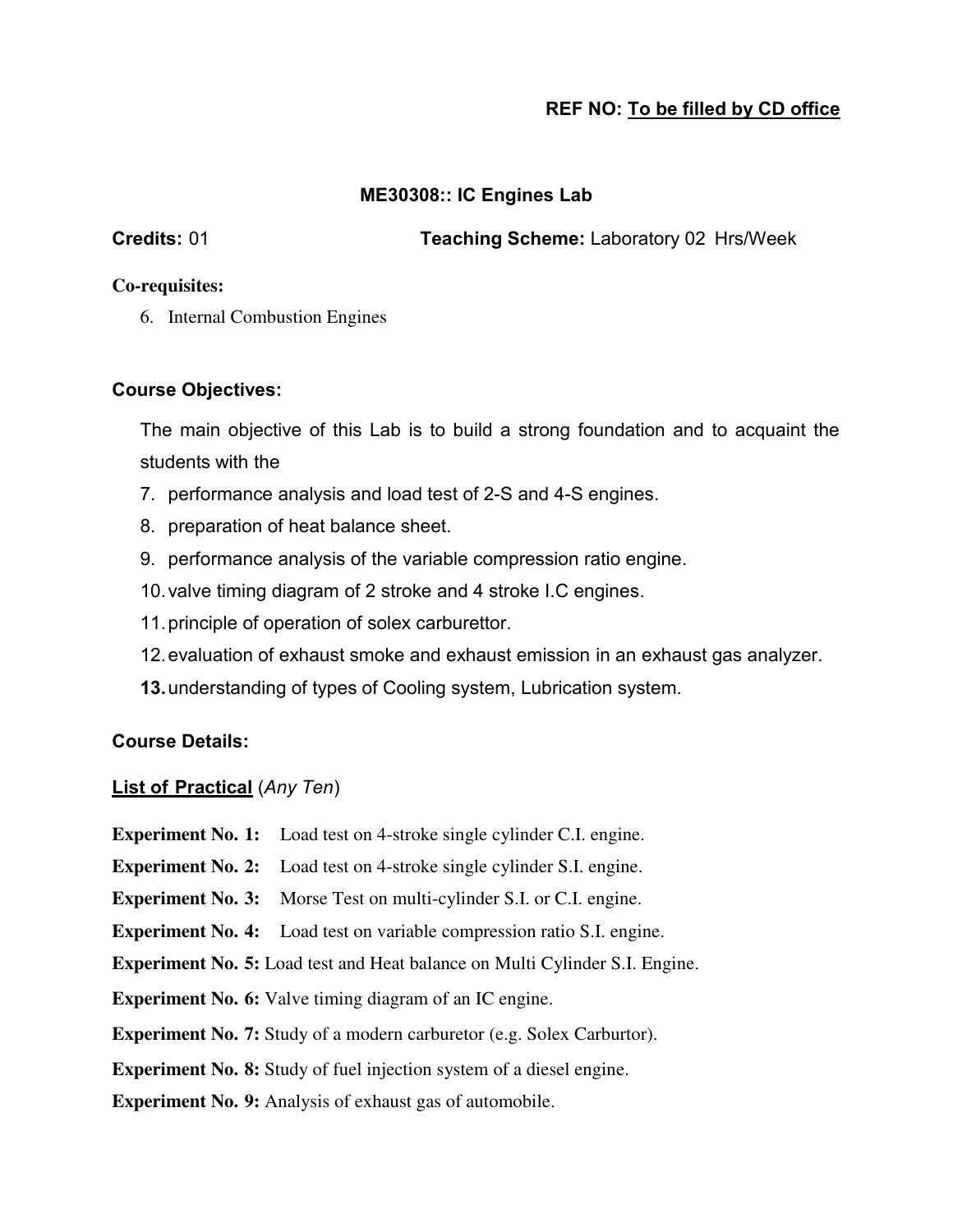**Experiment No. 10:** Study of different cooling systems in automobiles (Air cooling and water cooling).

**Experiment No. 11:** Study of lubrication systems in automobiles.

**Course Outcomes:** Students will be able to

- **CO1**: analyze the performance of 2-S and 4-S engines and the variation of various performance parameters with load and speed.
- **CO2**: prepare the heat balance sheet for an IC engine.
- **CO3**: analyze the performance of the variable compression ratio engine with the understanding of pressure variation with crank angle during a cycle of operation.
- **CO4**: demonstrate the complete operation of 2 stroke and 4 stroke I.C engines by drawing Valve Timing Diagram.
- **CO5**: demonstrate principle of operation of Solex carburettor.
- **CO6**: evaluate the exhaust smoke and exhaust emission characteristics.
- **CO7**: demonstrate types of Cooling system, Lubrication system.

#### **Text Books:**

- T11. "Fundamentals IC Engines", J.B.Heywood, McGraw Hill, Paper back Edition, 1989.
- T12. "Internal Combustion Engines", V. Ganesan, TMH, 4<sup>th</sup> Edition, 2012.

#### **Reference Books:**

- R22. "IC Engines", Mathur & Sharma, Dhanpat Rai & Sons, Paper back Edition, 2010.
- R23. "A course in IC Engines", V. M. Domkundwar, Dhanpat rai and sons, Paper back Edition, 2013.
- R3. "Fundamentals of Internal Combustion Engines", H.N.Gupta, PHI, 2<sup>nd</sup> Edition. 2013.
- R4. "Internal Combustion Engines" K K Ramalingam, Scitech, 2<sup>nd</sup> Edition, 2009.
- R5. "Fundamentals of Internal Combustion Engines", Poul. W. Gill, James H. Smith, Jr. E.J.Zirus, Oxford,  $4^{\text{th}}$  Revised Edition, 2007.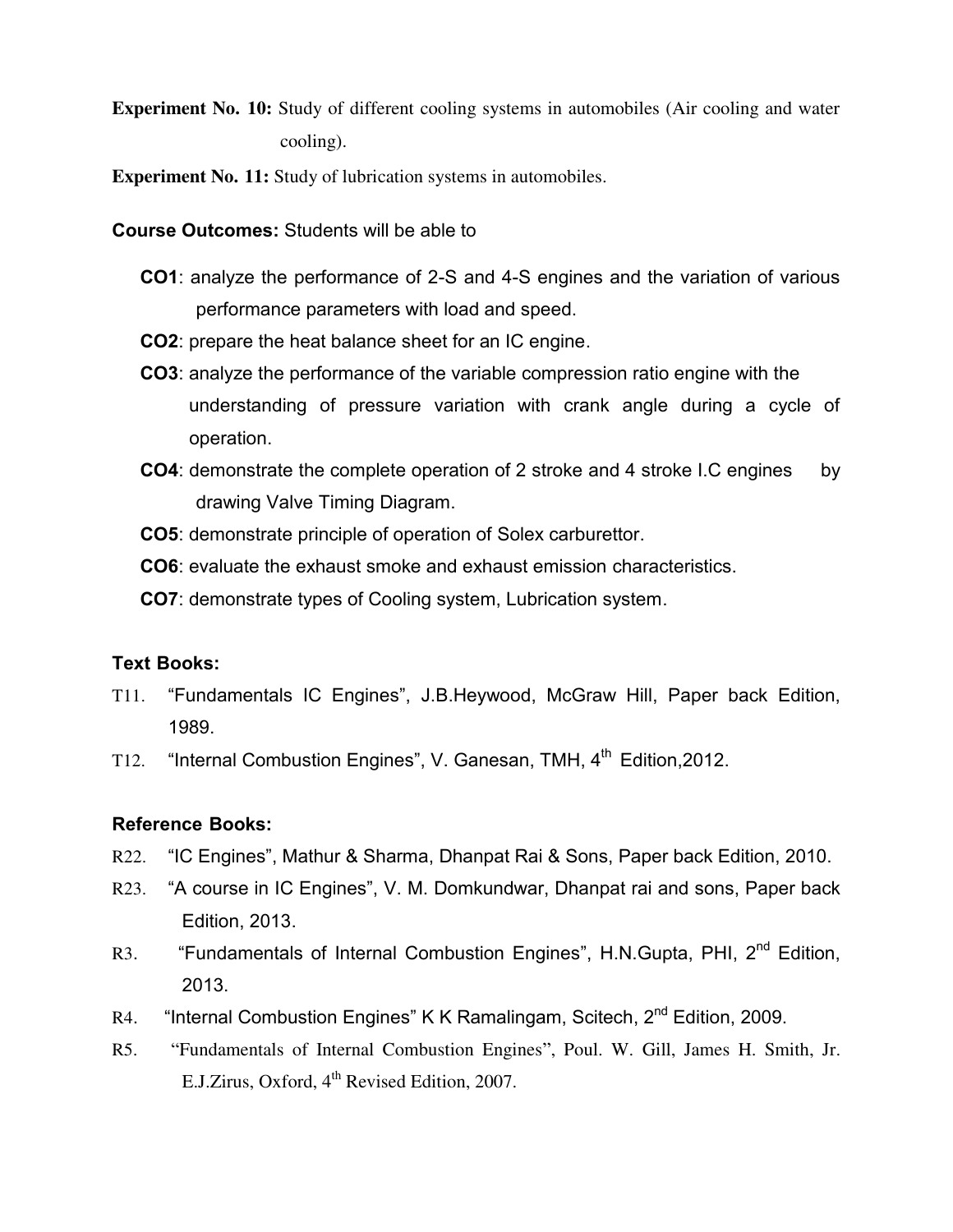#### **Open Sources:**

- 5. NPTEL: nptel.ac.in/courses/112104033/
- 6. MIT open course ware: [http://ocw.mit.edu/courses/mechanical-engineering/2-61-internal](http://ocw.mit.edu/courses/mechanical-engineering/2-61-internal-combustion-engines-spring-2008/lecture-notes/)[combustion-engines-spring-2008/lecture-notes/](http://ocw.mit.edu/courses/mechanical-engineering/2-61-internal-combustion-engines-spring-2008/lecture-notes/)
- 7. annamalaiuniversity.ac.in/.../labmanual
- 8. https://www.iitg.ernet.in/mech/lab\_ice.php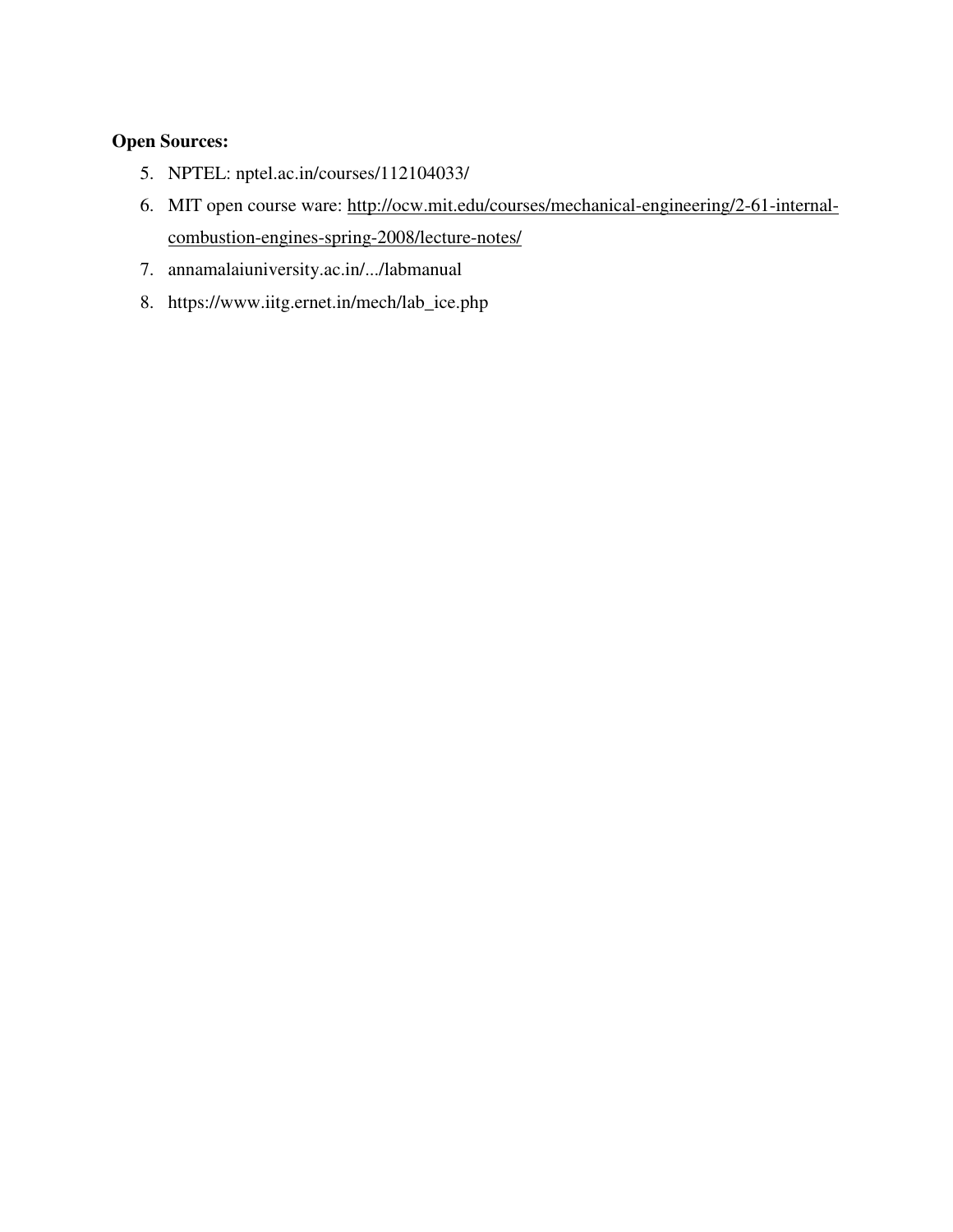#### **ME30309:: Mechanical Design Lab – I**

Hrs/Week

**Credits:** 01 **Teaching Scheme: -** Laboratory 02

#### **Pre & Co-requisites**:

The Students should have knowledge of

- 5. Machine Drawing
- 6. Design of Machine Elements

#### **Course Objectives:**

- 6. To equip the students with the machine design fundamentals and the phases of design.
- 7. Create an understanding on the process of material selection and design.
- 8. To acquaint with the concepts of strength design related to various machine elements.
- 9. To design simple joints, couplings, fasteners, levers and springs.
- 10. To produce working drawings of the system involving various machine elements.

#### **Course Details:**

#### **List of Design Practicals** (*Any Six*)

- Design **No. 1:** Design of Cotter joint
- Design **No. 2:** Design of Knuckle joint
- Design **No. 3:** Design of Riveted joint
- Design **No. 4:** Design of Flange Coupling
- Design **No. 5:** Design of Belt and Pulley
- Design **No. 6:** Design of Lever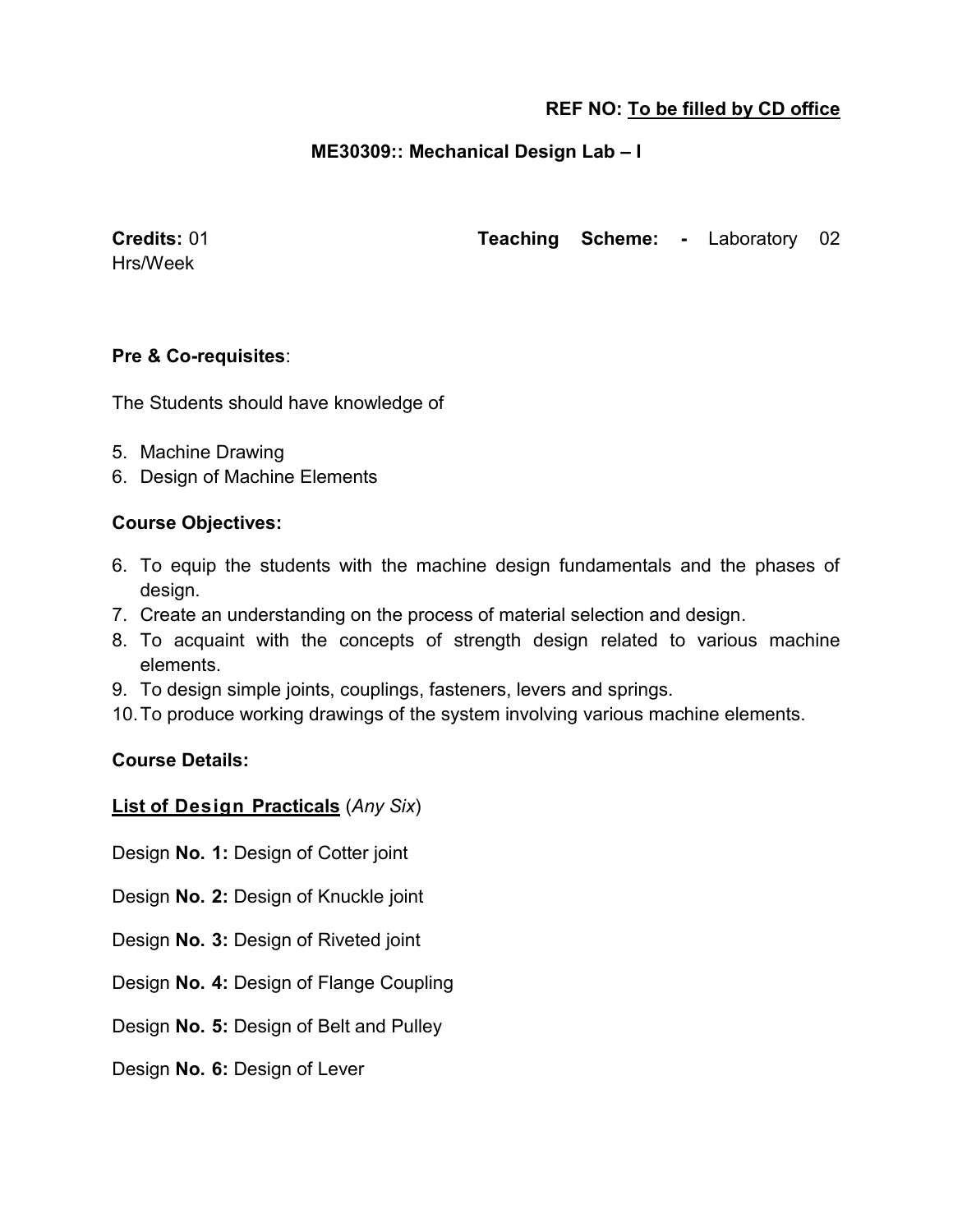Design **No. 7:** Design of shafts subjected to combined loading

Design **No. 8:** Design of Helical Compression Spring

Design **No. 9:** Design and assembly drawing of screw jack with bill of materials

#### **Course Outcomes:**

#### **The students will be able to**

**CO1:** Explain basic principles in the design of machine elements & apply them effectively from material selection to design analysis using design data book to interpret standardized data.

**CO2:** Design and analyze permanent and temporary joints under various loading conditions.

**CO3:** Design and analyze power transmission shafts and couplings with different geometrical features under various loading conditions.

**CO4:** Explain various thread forms and design power screws.

**CO5:** Identify types of springs & levers and perform design analysis.

#### **DESIGN DATA HAND BOOKS:**

- 1. "Design Hand Book", S.M. Jalaluddin; Anuradha Agencies Publications
- 2. "P.S.G. Design Data Hand Book"**,** PSG College of Tech Coimbatore
- 3. "Machine Design Data Book", K. Lingaiah, Tata McGraw Hill

# **TEXT BOOKS:**

- T13. "Mechanical Engineerng Design", J.E. Shigley, C.R. Mischke, R.G. Budynas and K.J. Nisbett, Tata McGraw-Hill, 8<sup>th</sup> Edition, 2008
- T14. "Design of Machine Elements", V.B. Bhandari, Tata McGraw-Hill, 3 $^{\text{rd}}$  Edition, 2010.
- T15. "A Text Book of Machine Design", R.S. Khurmi and J.K. Gupta, S.Chand Publication, 14<sup>th</sup> Edition, 2005.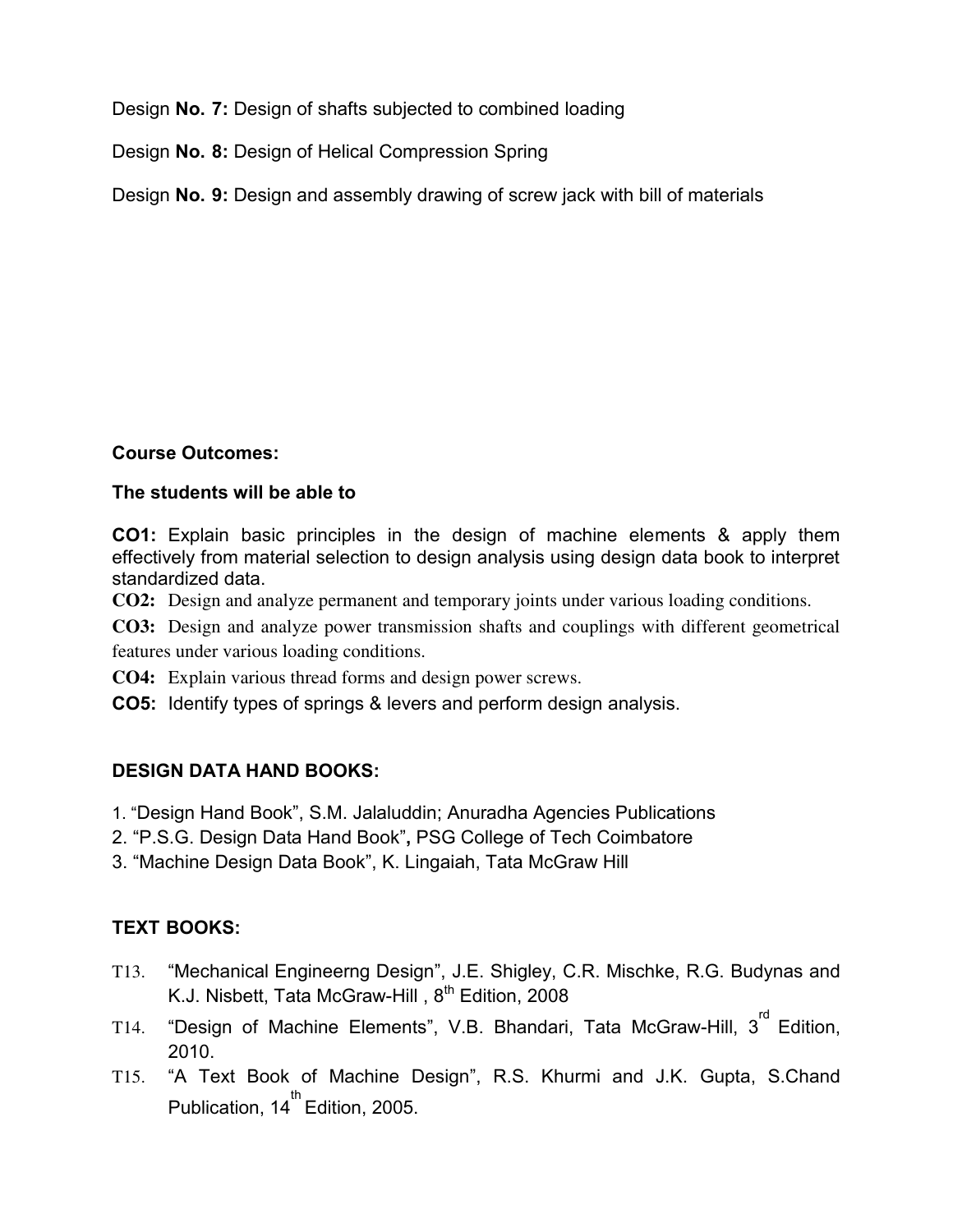#### **REFERENCE BOOKS:**

- R24. "Design of Machine Elements", M.F. Spotts, T.E. Shoup and L.E. Hornberger, Pearson/Prentice Hall, 8<sup>th</sup> Edition, 2007.
- R25. "Machine Design", P.C. Sharma and D.K. Agrawal, S.K.Kataria & Sons, 11<sup>th</sup> Edition, 2007.
- R26. "Machine Design", R.L. Norton, Pearson Education Asia, 5<sup>th</sup> Edition, 2001.
- R27. "Fundamental of Machine Component Design", R.C. Juvinall and K.M. Marshek, Wiley India Pvt. Ltd., New Delhi, 3<sup>rd</sup> Edition, 2007.
- R28. "Machine Design", P. Kanaiah, Scietech Publications, 2nd Edition, 2008.
- R29. "Machine Drawing", N.D. Bhatt and V.M. Panchal, Charotar Publishing House Pvt. Ltd, 49<sup>th</sup> Edition, 2014.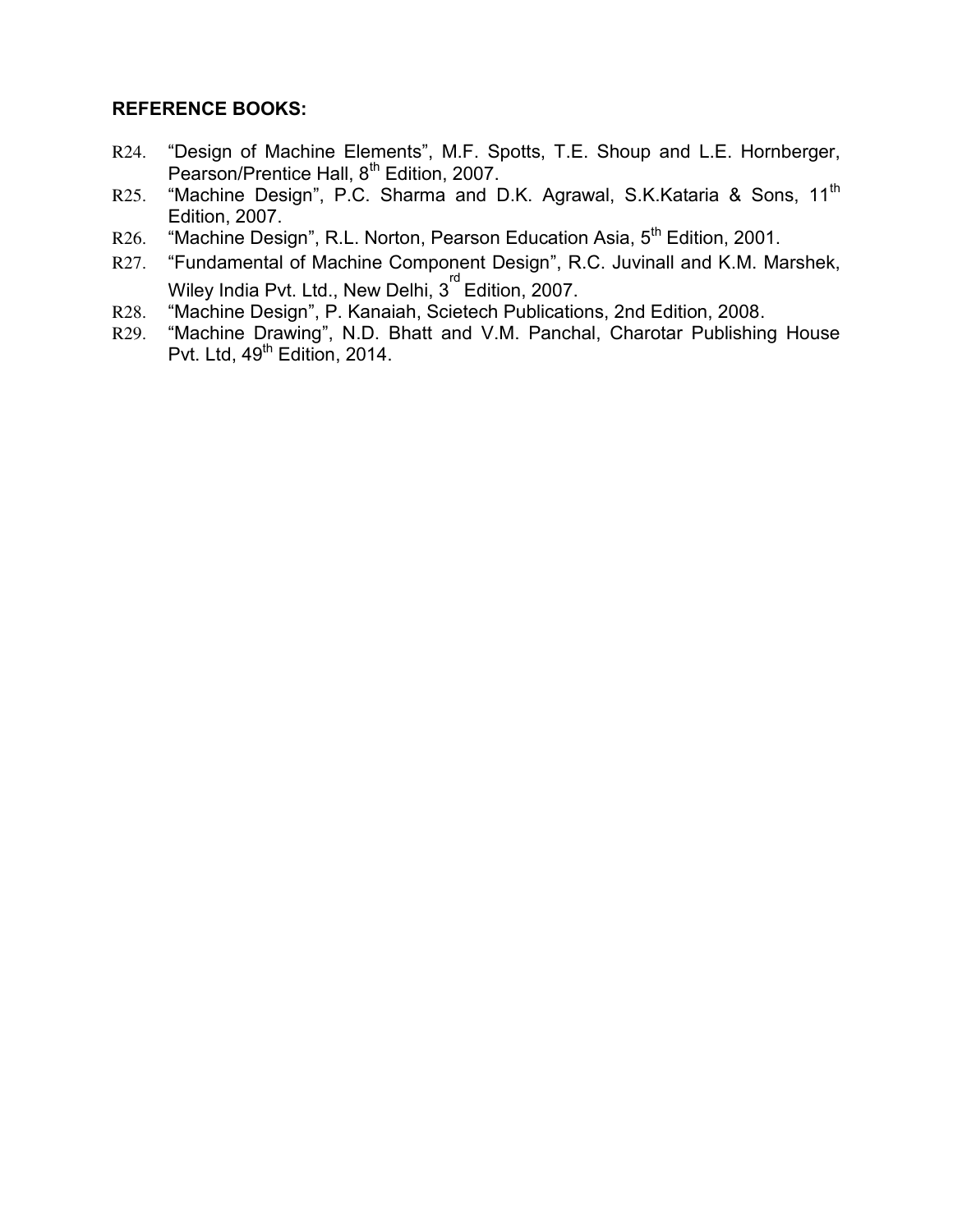Third Year B. Tech Structure with effect from Academic Year 2017-18

# MECHANICAL ENGINEERING

# **SEMESTER VI**

| $\frac{3}{2}$        | Code           | Subject                       | <b>Lype</b>                      |               | <b>Teaching</b><br>Scheme |              |                      |                |              | Assessment Scheme |                |                  | Credits  |
|----------------------|----------------|-------------------------------|----------------------------------|---------------|---------------------------|--------------|----------------------|----------------|--------------|-------------------|----------------|------------------|----------|
| No.                  |                |                               |                                  |               | τ                         |              |                      |                | VSI          |                   |                | <b>ESA</b>       |          |
|                      |                |                               |                                  | г             |                           |              | Test                 | $\overline{P}$ | Ē            | Mid-              | <b>CA</b>      | ESE              |          |
|                      |                |                               |                                  |               |                           |              |                      |                |              | Sem               |                |                  |          |
|                      |                |                               | <b>heory - Core</b>              | $\omega$      | $\pmb{\ast}$              | ٠            | $\frac{1}{5}$        | S              | î            | 20                | ï              | 80               | $\omega$ |
| $\overline{S}$       | ME30113        | Heat Transfer                 |                                  |               |                           |              |                      |                |              |                   |                |                  |          |
|                      |                | Computational Methods in      | UM <sub>/</sub><br>Theory - Core | $\omega$      |                           |              | $\vec{0}$            | S              | CΠ           | SO                |                | 80               |          |
| S2                   | MA31101        | Mechanical Engineering        |                                  | $\omega$      | r                         |              | $\vec{0}$            | CΠ             | CΠ           | $\overline{0}$    | ı              | 80               | 4        |
| S                    | ME30114        | Advance Mechanics of Solids   | Theory - Core                    | $\omega$      | t                         | ł            | $\vec{5}$            | CΠ             | ı            | <b>PS</b>         | ï              | 80               | $\omega$ |
| 54                   | ME30115        | Design of Machine Components  | <b>Iheory - Core</b>             |               |                           | ŧ            | $\overrightarrow{c}$ | ĠТ             | ï            | $\overline{0}$    | r.             | 80               |          |
| SS                   | ME31116        | Metal Cutting & Machine Tools | <b>Iheory - MD</b>               | $\omega$      | N<br>$\mathbf i$          | ï            | $\frac{1}{2}$        |                | ï            | ï                 | $\sum$         | မိ               |          |
| P                    | ME30313        | Heat Transfer Lab             | $\frac{1}{2}$ de $\frac{1}{2}$   |               | Z                         |              |                      | ï              | ï            | ł                 | $\geq$         | 30               |          |
| $\overline{c}$       | ME30315        | Mechanical Design Lab - II    | $\text{Lap} - \text{Core}$       | ı             |                           | ì            |                      |                |              |                   |                |                  |          |
|                      |                | Production & Dynamics Lab     | $T$ ab – MD /                    | 1             |                           |              | ı                    |                | ł            | ĩ                 | $\geq$         | 30               |          |
| P3                   | ME31366        |                               | Core                             |               | Z                         | ī            |                      | ı              | ı            | ¥                 | $\approx$      | $\mathcal{S}$    |          |
| $\overline{r}$       | ME35367        | Numerical Computation Lab     | $Q = PD$                         | J,            | $\rightarrow$             |              | 1                    | í              | $\mathbf{I}$ |                   | $\geq$         | 30               |          |
| $\frac{1}{\sqrt{2}}$ | ME37398        | Major Project-Stage           | Project                          | $\mathbf{I}$  |                           | $\mathbf{I}$ |                      | ı              | ï            | ŧ                 | t,             | $\overline{001}$ | 2        |
|                      | ME37402        | Comprehensive Viva Voce*      | <b>Dral</b>                      | t             | ı                         | t            |                      |                |              | R.                | $\overline{5}$ | ï                |          |
| <b>J</b>             | <b>IN37403</b> | Pre-placement Training        | de                               | ť             | N                         |              |                      | ŧ              | ï            |                   |                |                  | 25       |
|                      |                |                               | Total:                           | $\frac{1}{2}$ | $\frac{1}{4}$             | Z            |                      |                |              |                   |                |                  |          |

\* Based on any two core theory subjects as recommended by the BoS. (Heat Transfer, Metal Cutting & Machine Tools)

L: Lecture, P: Practical, T: Tutorial, ISA: In-semester Assessment, ESA: End-semester Assessment, HA: Home Assignment, CA: Continuous Assessment (for<br>practical), ESE: End-semester Examination, MD: Multi-disciplinary, PD: P

i,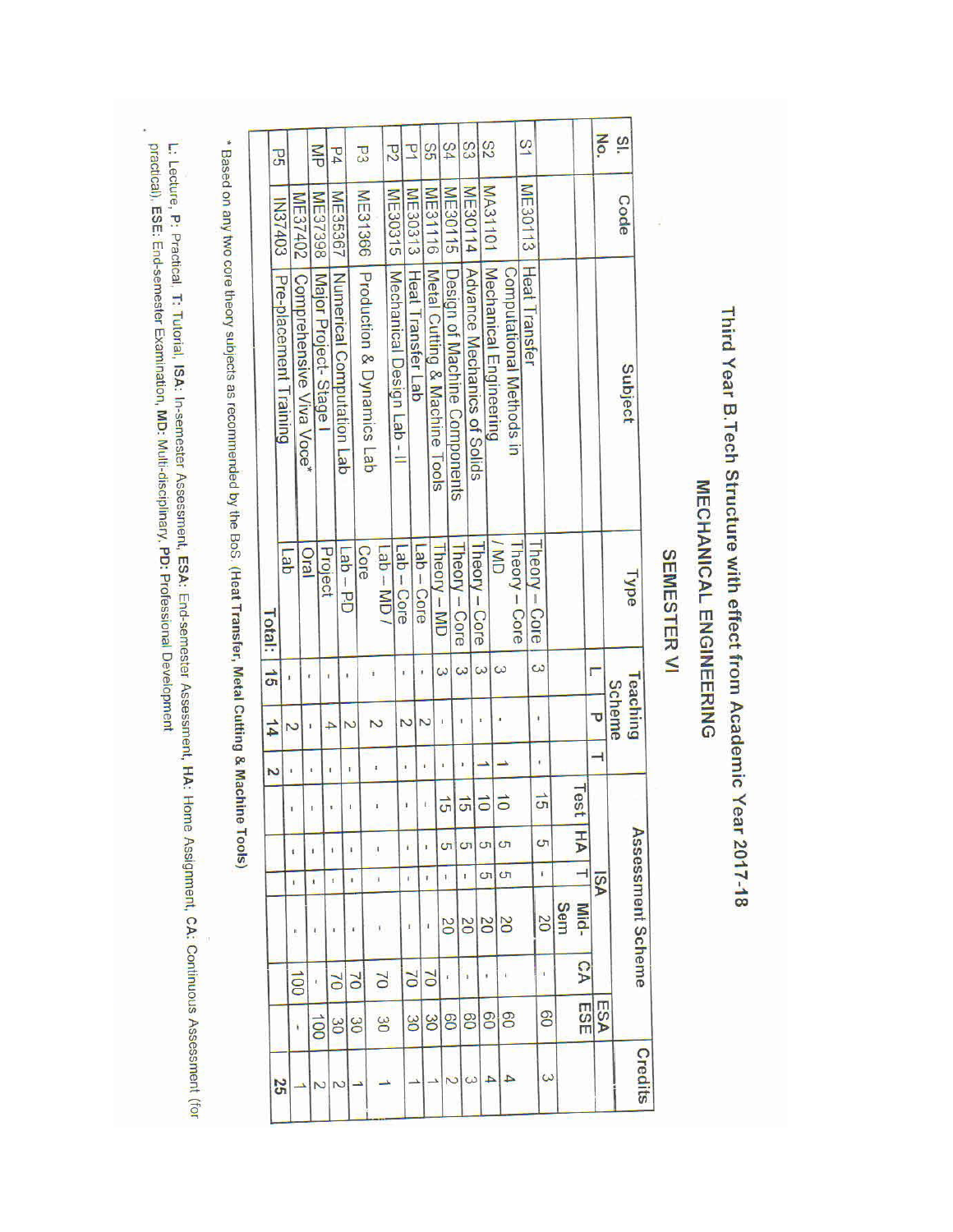#### **ME30114:: Advanced Mechanics of Solids**

**Credits:** 03 **Teaching Scheme: -** Theory 03 Hrs/Week

**Prerequisites**: Mechanics of Solids

#### **Course Objectives:**

The main objective of the course is to build a strong foundation and to acquaint the students with the

- 1. determination of the deflection produced in a beam by energy method.
- 2. analysis of stress and strain of curved beams and thick cylindrical pressure vessels.
- 3. analysis of three dimensional stresses in solids.
- 4. analysis of three dimensional strains in solids
- 5. mechanics of composite materials.

#### **Course Details:**

#### **Unit 1: Energy Methods (09 Hrs)**

- **U1.1.** Elastic strain energy due to normal stress and shearing stress, Principle of virtual work, Unit load and unit couple method, Castigliano's theorem and its application to beams.
- **U1.2.** Maxwell's reciprocal theorem, Betti-Rayleigh reciprocal theorem.

#### **Unit 2: Bending of Beams and Axisymmetric Problems (13 Hrs)**

**U2.1. Bending of beams:** Unsymmetrical bending of beams, Bending of curved beams, Stress distribution in curved beams with rectangular, circular and trapezoidal cross section, Stresses in crane hooks, Shear centre.

**Axisymmetric problems:** Thick walled cylinder subjected to internal and external pressures, Compound cylinders, Shrink fit.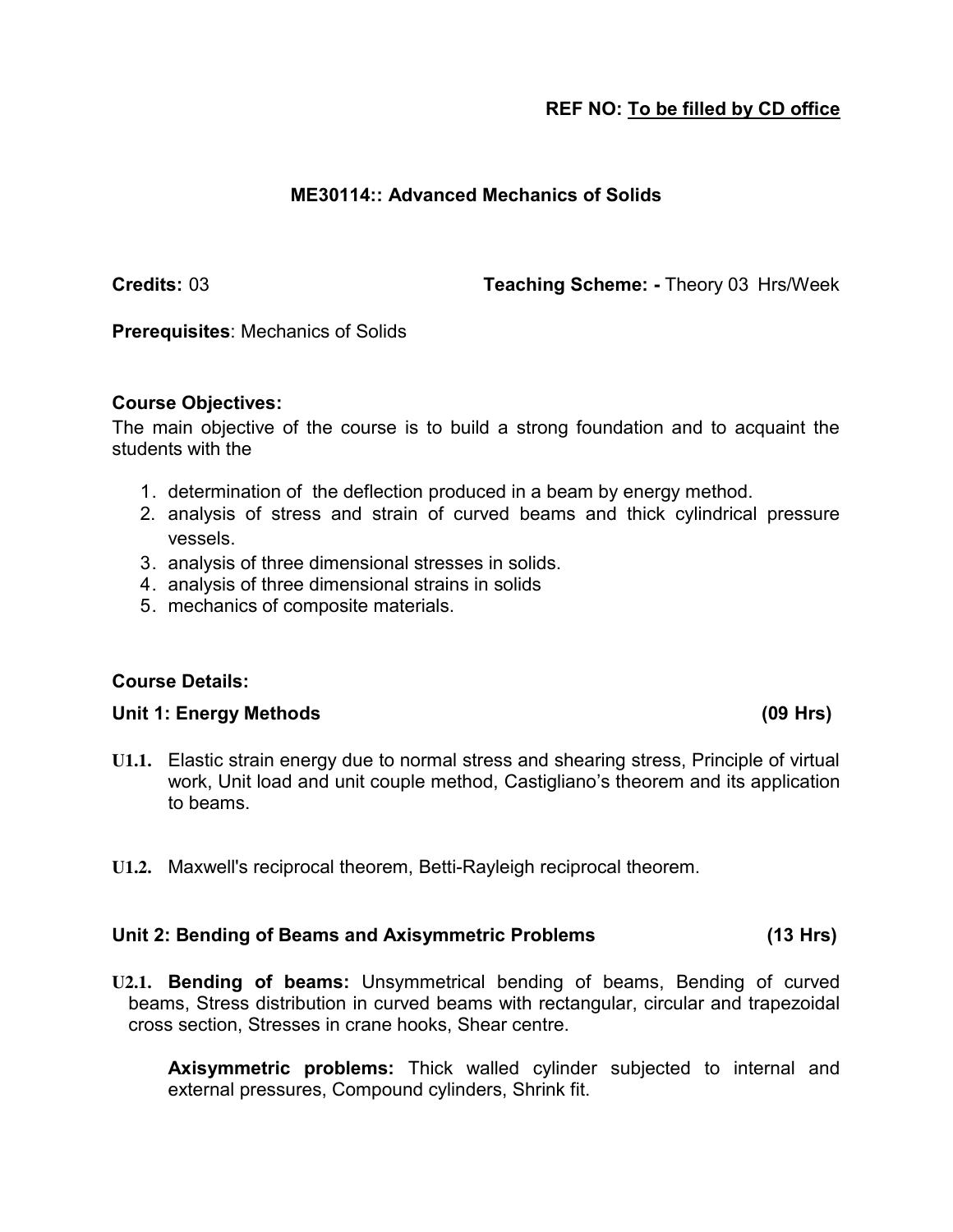**U2.2.** Stresses in ring and chain links, Deflection of thick curved bars.

## **Unit 3: Three Dimensional Stress Analysis (07 Hrs)**

- **U3.1.** Elementary concept of elasticity, stresses in three dimensions, Principal Stresses, Stress Invariants, Mohr's Circle for 3-D state of stress, Octahedral Stresses, State of pure shear.
- **U3.2.** Differential equations of equilibrium.

# **Unit 4: Three Dimensional Strain Analysis (05 Hrs)**

- **U4.1.** Displacement field, State of strain at a point, Strain-Displacement relations, Principal Strains, strain Invariant, Principal directions.
- **U4.2.** Strain-Compatibility relations.

#### **Unit 5: Introduction to Mechanics of Composite Materials (06 Hrs)**

- **U5.1.** Introduction to composite materials, Applications, Stress-strain relations, Basic cases of elastic symmetry, Micromechanical behavior of a lamina
- **U5.2.** Macromechanical behavior of a lamina.

#### **Course Outcomes:** Students will be able to

- **CO1:** determine the deflection produced in a beam by energy method.
- **CO2:** perform stress and strain analysis of curved beams and thick cylindrical pressure vessels.
- **CO3:** analyze three dimensional stresses in solids.
- **CO4:** analyze three dimensional strains in solids.
- **CO5:** explain the mechanics of composite materials.

#### **Text Books:**

- T1. "Advanced Mechanics of Solids", L.S. Srinath, Tata McGraw-Hill Publishing Company Limited, Third Edition, 2009.
- T2. "Advanced Mechanics of Materials", A.P.Boresi and R.J. Schmidt, John Wiley & Sons, Sixth Edition, 2003.
- T3. "Advanced Mechanics of Materials", K. Kumar and R.C. Ghai, Khanna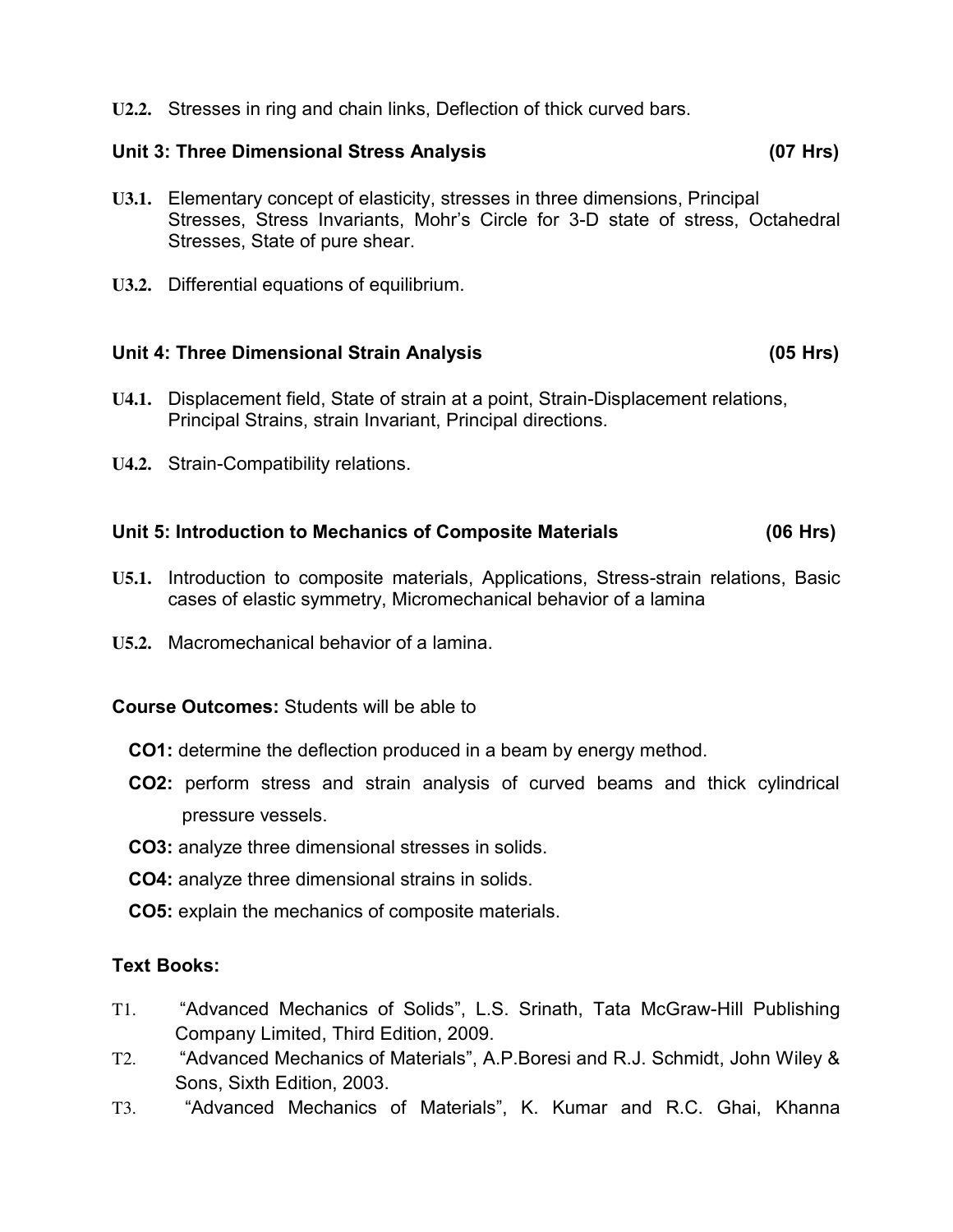Publisher, Seventh Edition, 2008.

#### **Reference Books:**

- R1. "Mechanics of Materials", Ferdinand P. Beer, E. Russell Johnston Jr., Johnston T. DeWolf, and David F. Mazurek, Tata Mcgraw Hill Education Private Limited, Fifth Edition, 2011.
- R2. "Mechanics of Composite Materials", R.M. Jones, Taylor & Francis, Second Edition, 1999.
- R3. "Strength of Materials", Dr. Sadhu Singh, Khanna Publishers, Eleventh Edition, 2014.
- R4. "Mechanics of Materials", R.C Hibbeler, Printice Hall, Ninth Edition, 2013.
- R5. "Strength of Materials", S.S Ratan, Tata Mcgraw Hill Education Private Limited, Second Edition, 2008.

#### **Open sources:**

- http://nptel.ac.in
- http:// ocw.mit.edu/courses/mechanical-engineering/
- http://www.myopencourses.com/discipline/mechanical-engineering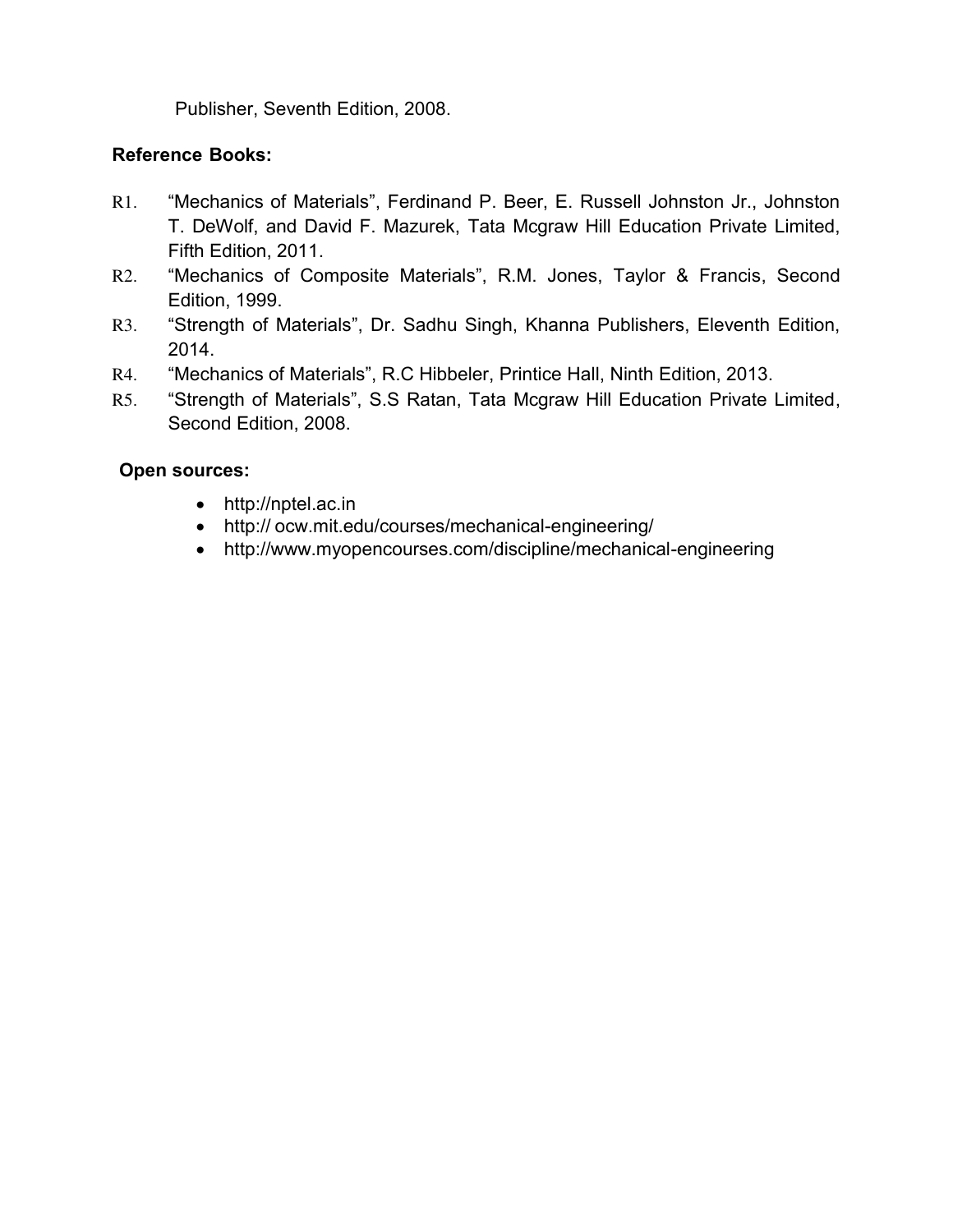#### **ME30114:: Advanced Mechanics of Solids**

**Credits:** 01 **Teaching Scheme: -** Tutorial 01 Hr/Week

**Prerequisites:** Mechanics of Solids

#### **Course objectives:**

The main objective of the course is to build a strong foundation and to acquaint the students with the

- 1. determination of the deflection produced in a beam by energy method.
- 2. analysis of stress and strain of curved beams and thick cylindrical pressure vessels.
- 3. analysis of three dimensional stresses in solids.
- 4. analysis of three dimensional strains in solids
- 5. mechanics of composite materials.

#### **Course Details:**

#### **List of Contents**

**Tutorial No. 1:** Numericals on Virtual work method.

**Tutorial No. 2:** Numericals on Castigliano's theorem.

**Tutorial No. 3:** Numericals on Unsymmetrical bending.

- **Tutorial No. 4:** Numericals on Curved beams.
- **Tutorial No. 5:** Numericals on Crane hook.
- **Tutorial No. 6:** Numericals on Shear centre.
- **Tutorial No. 7:** Numericals on Thck cylinders.
- **Tutorial No. 8:** Numericals on Three dimensional stress analysis of solids.
- **Tutorial No. 9:** Numericals on Three dimensional strain analysis of solids.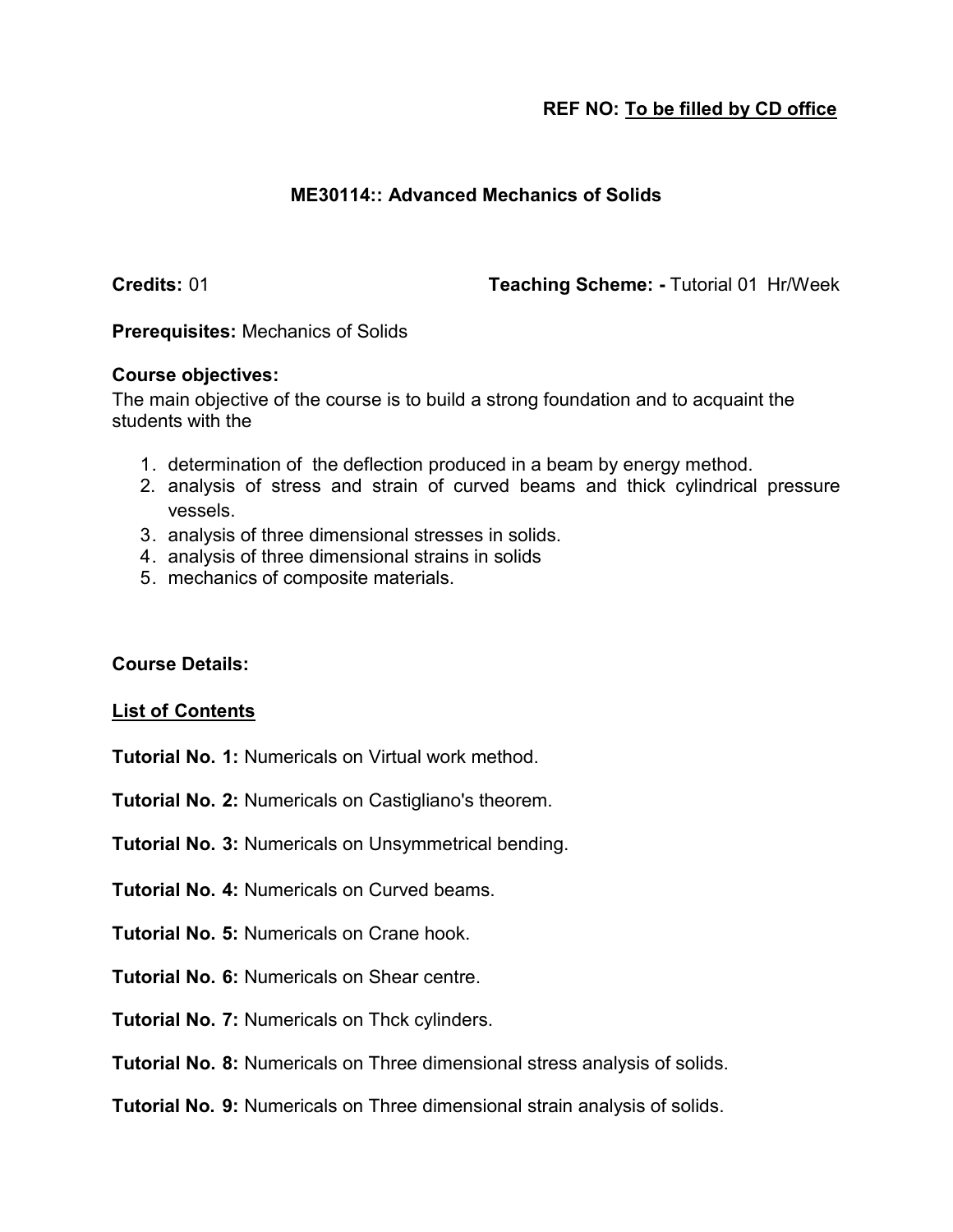**Tutorial No. 10:** Numericals on Macromechanics and Micromechanics of a lamina.

**Course Outcomes:** Students will be able to

- **CO1:** determine the deflection produced in a beam by energy method.
- **CO2:** perform stress and strain analysis of curved beams and thick cylindrical pressure vessels.
- **CO3:** analyze three dimensional stresses in solids.
- **CO4:** analyze three dimensional strains in solids.
- **CO5:** explain the mechanics of composite materials.

#### **Text Books:**

- T1. "Advanced Mechanics of Solids", L.S. Srinath, Tata McGraw-Hill Publishing Company Limited, Third Edition, 2009.
- T2. "Advanced Mechanics of Materials", A.P.Boresi and R.J. Schmidt, John Wiley & Sons, Sixth Edition, 2003.
- T3. "Advanced Mechanics of Materials", K. Kumar and R.C. Ghai, Khanna Publisher, Seventh Edition, 2008.

#### **Reference Books:**

- R1. "Mechanics of Materials", Ferdinand P. Beer, E. Russell Johnston Jr., Johnston T. DeWolf, and David F. Mazurek, Tata Mcgraw Hill Education Private Limited, Fifth Edition, 2011.
- R2. "Mechanics of Composite Materials", R.M. Jones, Taylor & Francis, Second Edition, 1999.
- R3. "Strength of Materials", Dr. Sadhu Singh, Khanna Publishers, Eleventh Edition, 2014.
- R4. "Mechanics of Materials", R.C Hibbeler, Printice Hall, Ninth Edition, 2013.
- R5. "Strength of Materials", S.S Ratan, Tata Mcgraw Hill Education Private Limited, Second Edition, 2008.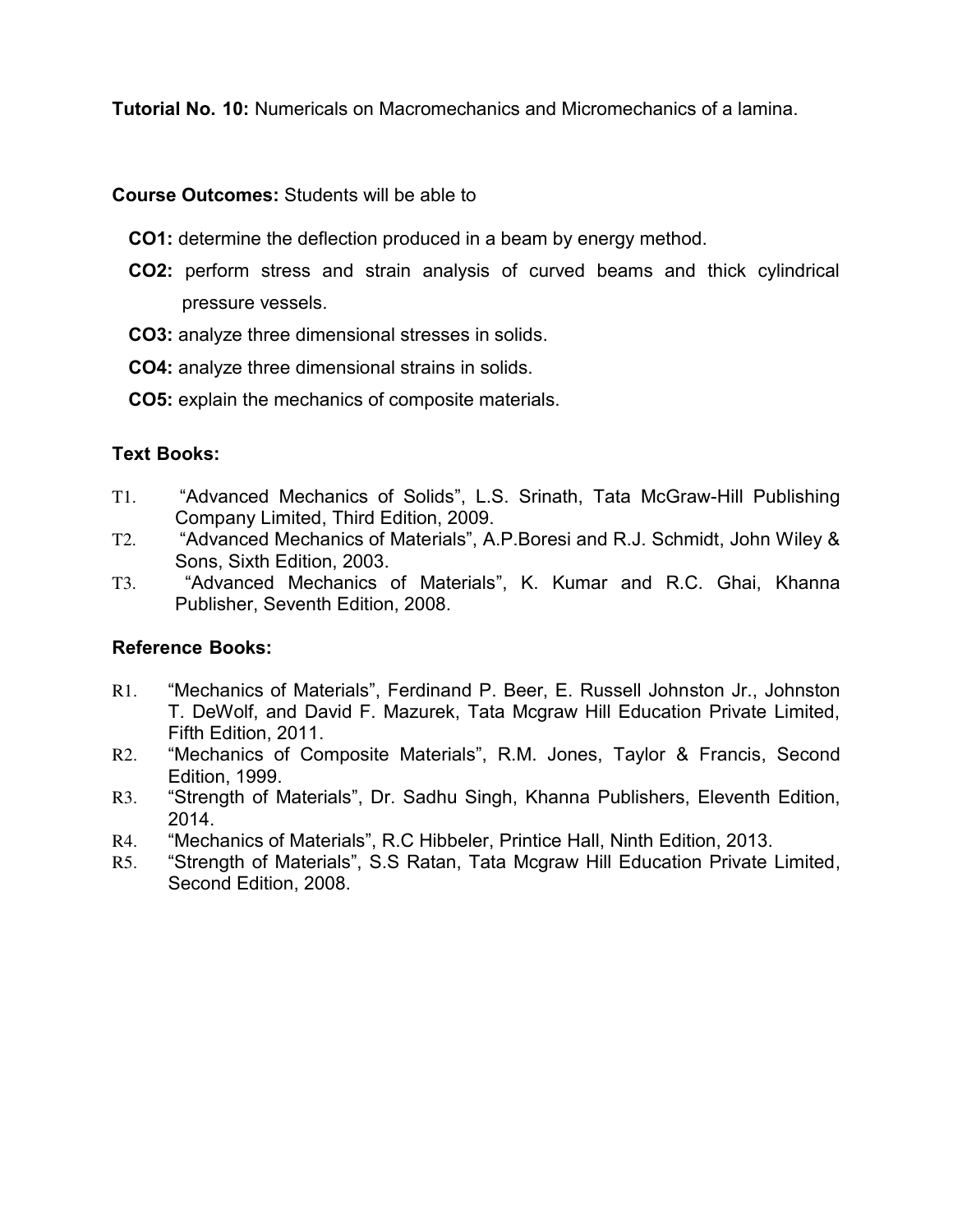#### **MA31101:: Computational Methods in Mechanical Engineering**

**Credits:** 03 **Teaching Scheme: -** Theory 03 Hrs/Week

**Prerequisites**: Elementary idea of differential and integral calculus of 10+2 standard.

#### **Course Objectives:**

- **1.** To enlighten the students with the different numerical techniques to interpolate a set of data points to a polynomial (known as interpolating polynomial).
- **2.** To enlighten the students with the different numerical techniques to find eigen values of matrices.
- **3.** To make students aware of numerical techniques to solve algebraic and transcendental equations
- **4.** To make students aware of the techniques of Numerical Integration and Numerical Differentiation.
- **5.** To make students aware of single and multi step numerical methods to solve initial value problems involving ordinary differential equations.
- **6.** To make students aware of finite difference schemes to solve partial differential equations.

#### **Course Details:**

**Unit 1** 

#### **Numerical solution of Transcendental Equations: (08 Hrs)**

**U1.1. Numerical methods:** Approximation and round of errors, Truncation error and Taylor's series.

**Roots of equation:** The bisection method, the false-position method, fixed point iteration, Newton-Raphson method, Muller's method, Secant Method. **[T1]**

**U1.2.** Finding Multiple Roots

**Unit 2**

#### **Interpolation and Numerical Integration: (08 Hrs)**

**U2.1. Interpolation:** Newton divided difference interpolation, Lagrange Interpolation, Newton's forward and backward interpolation. **[T3]**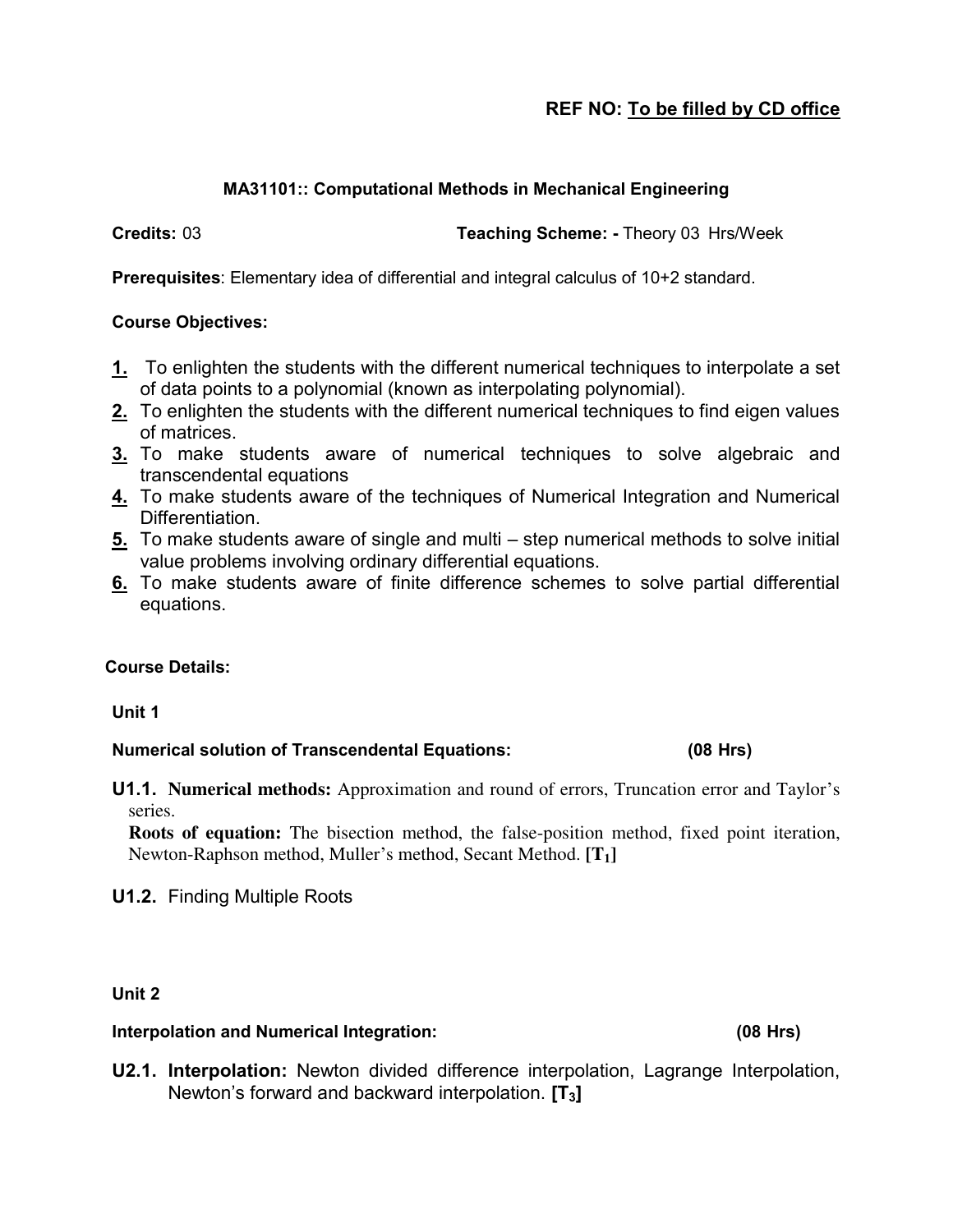**Numerical integration:** The trapezoidal rule, The Simpson's 1/3<sup>rd</sup> and 3/8<sup>th</sup> rules, Gauss quadrature (Two Point Formula), Romberg Integration Method. **[T1]**

**U2.2.** Central difference methods of interpolation and Gauss Quadrature, Three Point Formula

**Unit 3** 

**Eigen Values and Eigen Vectors and Solution of System of Linear Equations: (08 Hrs)** 

**U3.1 Eigen Values and Eigen Vectors:** Basic power method, Rayleigh Quotient, Shifted power method, Inverse power method, QR method. **[T2]**

**Solution of System of Linear Equations:** Guass-Siedel Method. **[T1]**

**U3.2** Solution of system of Linear equations by Newton-Raphson Method

**Unit 4** 

**Numerical Differentiation and Numerical Solutions of Ordinary Differential Equations: (08 Hrs)** 

**U4.1. Numerical Differentiation:** Forward and Backward Difference Methods. **[T1] Numerical Solutions of Ordinary differential equations:** Taylor Series Method, Euler Method, Modified Euler Method, Runge Kutta Runge-Kutta methods –  $2<sup>nd</sup>$  and  $4<sup>th</sup>$  order Methods, Predictor-Corrector Methods – ABM2, ABM3, ABM4, Milne's Methods. **[T2, T4]** 

**U4.2.** Numerical Differentiation using Central methods, Runge Kutta higher order methods.

#### **Unit 5**

**Numerical Solutions of Partial Differential Equations: (08 Hrs)**

**U5.1. Finite Difference Methods:** Elliptic Equations – [Laplace's and Poisson's Equations], Parabolic Equations [Heat Equations], Hyperbolic Equations [Wave Equations]. **[T4]**

**U5.2.** Solution of Elliptic Partial Differential Equations by Finite Difference Schemes.

#### **Course Outcomes:**

The student will be able to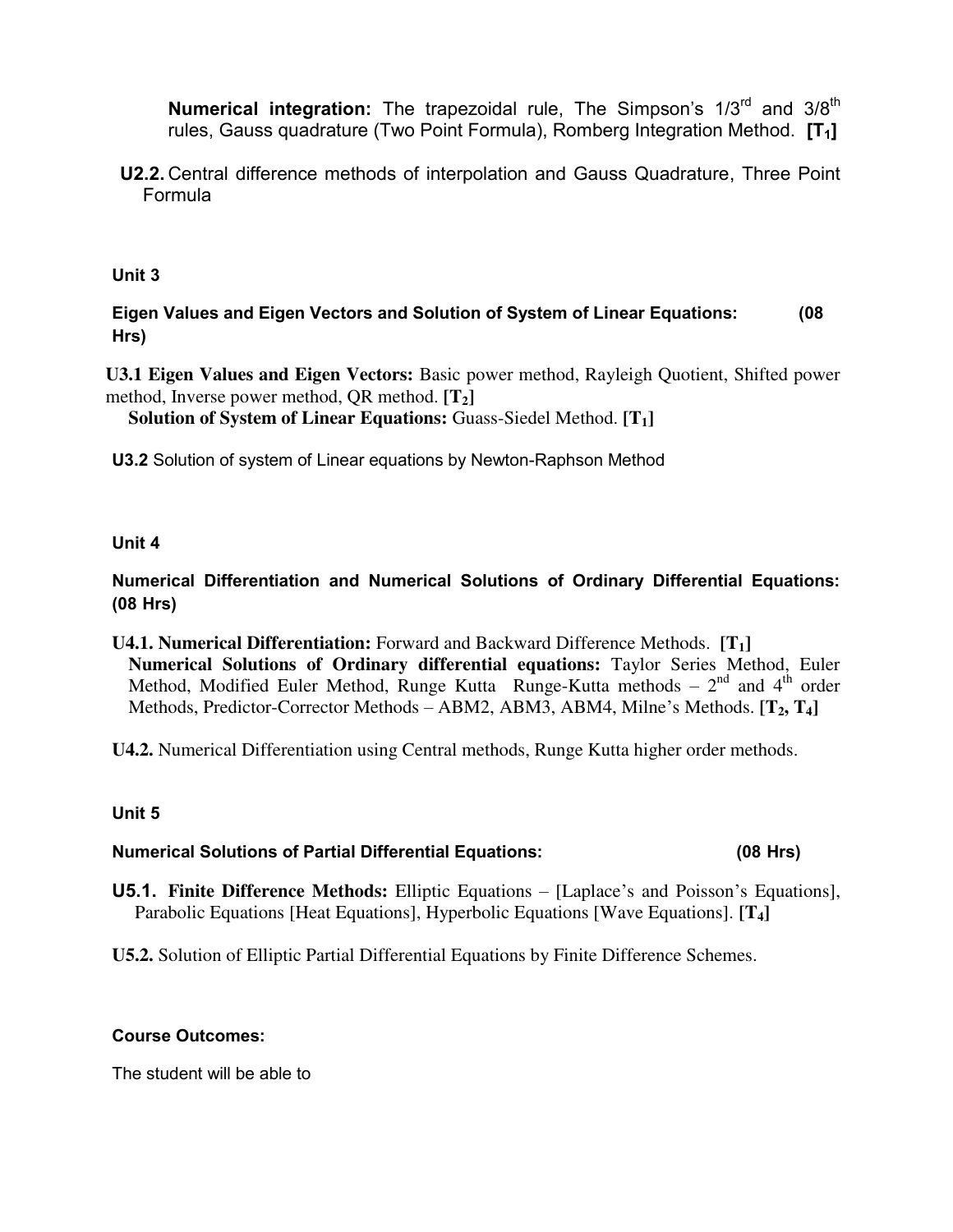**CO1:** Formulate engineering problems into Mathematical equations and find the solution

**CO2:** Apply various numerical methods like Newton Raphson, Bisection, and Regula Falsi to find the roots of an equation.

**CO3:** Apply numerical methods like Gauss Seidel to find the solution of Linear Simultaneous equations.

**CO4:** Interpret experimental data by using Interpolation

**CO5:** Get approximate solutions of ODE's by using Numerical approach.

**CO6:** Get approximate solutions of PDE's by using Finite Difference Schemes.

**CO7:** Find eigen values and eigen vectors of matrices using Numerical Methods.

#### **Text Books:**

- T1. Numerical methods for Engineers, Steven C. Chapra and Raymond P. Canale, Tata McGraw-Hill Publishing Company Limited, New Delhi,, Fifth Edition,2007. **Chapters** 2, 3(3.1, 3.2), 4(4.2, 4.3), 5 (5.1, 5.2, 5.3), 6 (6.4), 10(10.2), 16(16.1, 16.2), 17(17.2, 17.3), 18 (18.1).
- T2. Applied Numerical Analysis Using MATLAB, Laurene V. Fausett, Pearson Education, Second Edition,2 011.

**Chapters:** 4(4.3), 5(5.1(5.1.1 – 5.1.3), 5.2(5.2.1), 5.3(5.3.1), 12(12.3 (12.3.1 – 2.3.4)).

- T3. Numerical Methods For Scientific and Engineering Computation, M. K. Jain, S. R. K. Iyengar, R.K. Jain, New Age International Publishers, Sixth Edition, 2014. **Chapters:**  $4(4.1 - 4.4)$ .
- T4. Introductory Method of Numerical Analysis, S. S. Sastry, PHI Learning PVT LTD, New Delhi, Fourth Edition, 2009. **Chapters:** 7(7.1, 7.2, 7.4, 7.5), 8(8.1 – 8.6).

#### **Reference Books:**

- R1. Numerical Analysis and Computational Procedures, S. A. Mollah, Books and Allied (P) Limited, Fifth Edition, 2013.
- R2. Advanced Engineering Mathematics, Erwin Kreyszig, John Willy and Sons,  $8<sup>th</sup>$ Edition, 1999.
- R3. Numerical Mathematics and Computing, W.Cheney and D. Kincaid, Thomson/CENGAGE Learning, Fifth Edition, 2014.
- R4. Numerical Methods for Engineers, S.K.Gupta, New Age International, Second Edition, 1995.
- R5. Applied numerical methods with MATLAB, Steven C. Chapra, Tata McGraw-Hill Publishing Company Limited, New Delhi, Second Edition, 2007.
- R6. Applied Numerical Methods for Engineering, R.J. Schilling and S.L.Harris, CENGAGE learning, 2000.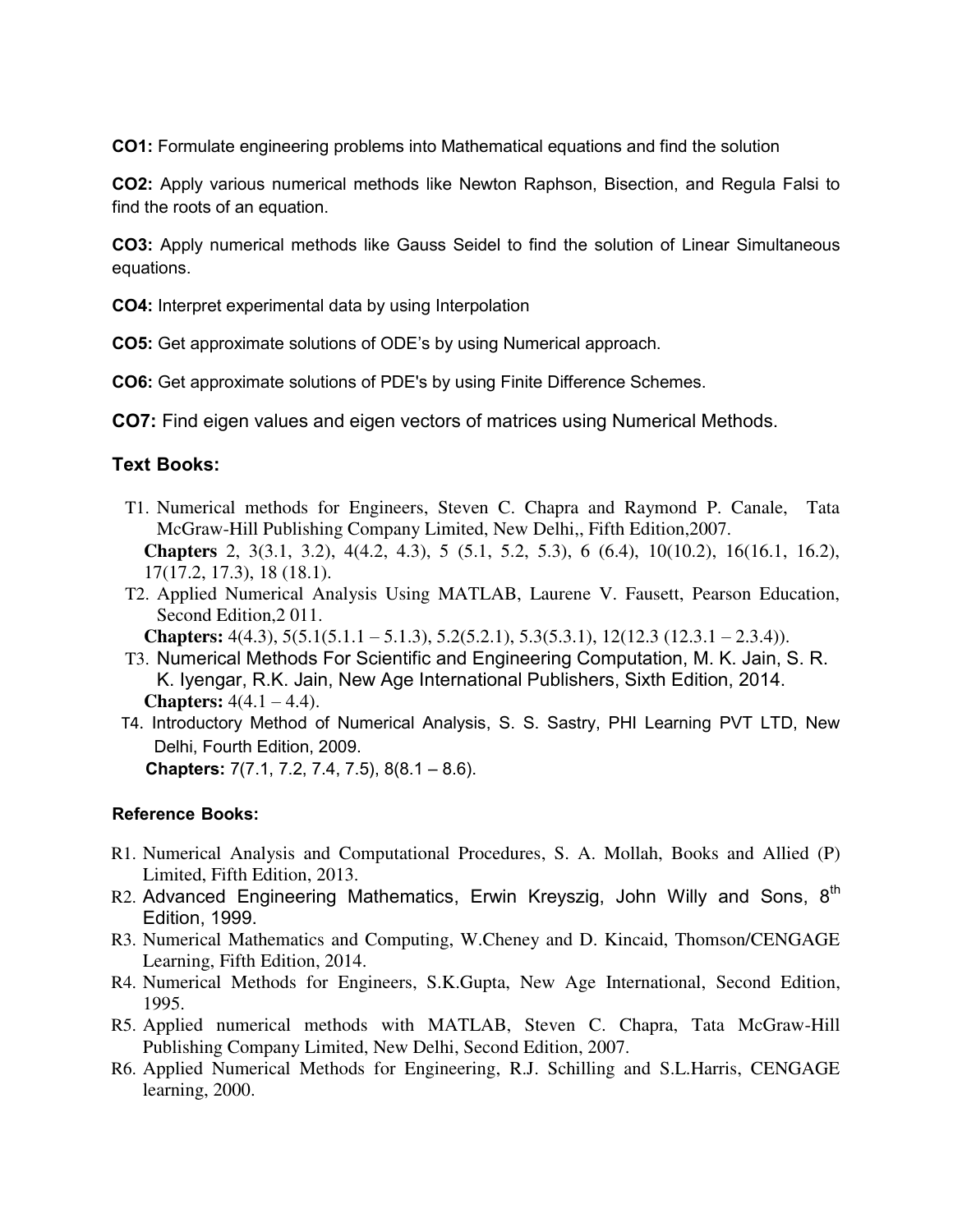- R7. Numerical Solution of Differential Equations, M. K. Jain, New Age International (P) Limited, Publishers,  $2<sup>nd</sup>$  Edition, 2002.
- R8. Numerical Methods, E. Balagurusamy, Tata McGraw Hill Pub. Co. Ltd., New Delhi, 25<sup>th</sup> Reprint, 2008.
- R9. Theory and Problems in Numerical Methods with programs in C and C++, T. Veerarajan and T. Ramchandran, Tata McGraw Hill Co. Ltd. New Delhi, 2nd Edition, 2006.
- R10. Applied Numerical Methods, A. Gourdin and M. Boumahrat, Prentice Hall of India Ltd, New Delhi, 2004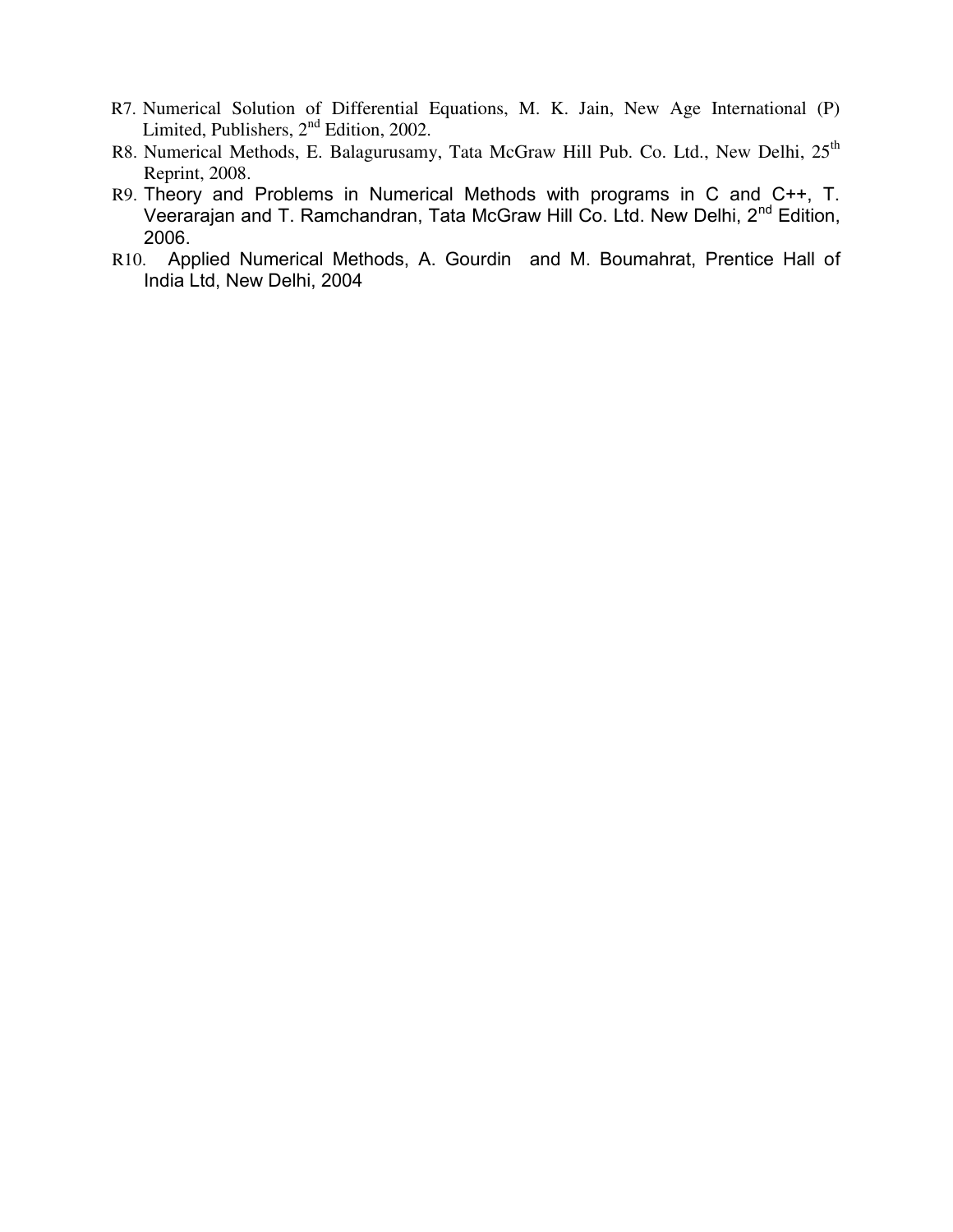#### **MA31101:: Computational Methods in Mechanical Engineering**

**Credits:** 01 **Teaching Scheme: -** Tutorial 01 Hrs/Week

**Prerequisites**: Elementary idea of differential and integral calculus of 10+2 standard.

#### **List of Contents**

- **Tutorial No. 1:** Problems involving the bisection method, the false-position method, fixed point iteration, Newton - Raphson method,
- **Tutorial No. 2:** Problems for practice on Muller's method and Secent Method**.**
- **Tutorial No. 3:** Some problems for practice involving Interpolation
- **Tutorial No. 4:** Some problems for practice involving Numerical Integration Methods.
- **Tutorial No.5:** Problems for practice on finding eigen values of matrices by numerical methods.
- **Tutorial No. 6:** Problems for practice on Guass Siedel Methods.
- **Tutorial No. 7:** Some problems for practice on single-step methods to solve ordinary differential equations.
- **Tutorial No. 8:** Some problems for practice on ABM2, ABM3, ABM4 methods to solve ordinary differential equations.
- **Tutorial No. 9:** Some problems for practice on Milne's methods to solve ordinary differential equations.
- **Tutorial No. 10:** Some problems for practice involving Parabolic PDE.
- **Tutorial No. 11:** Some problems for practice involving Hyperbolic PDE.
- **Tutorial No. 12:** Some problems for practice involving Elliptic PDE.

#### **Course Outcomes:**

The student will be able to

**CO1:** Formulate engineering problems into Mathematical equations and find the solution

**CO2:** Apply various numerical methods like Newton Raphson, Bisection, and Regula Falsi to find the roots of an equation.

**CO3:** Apply numerical methods like Gauss Seidel to find the solution of Linear Simultaneous equations.

**CO4:** Interpret experimental data by using Interpolation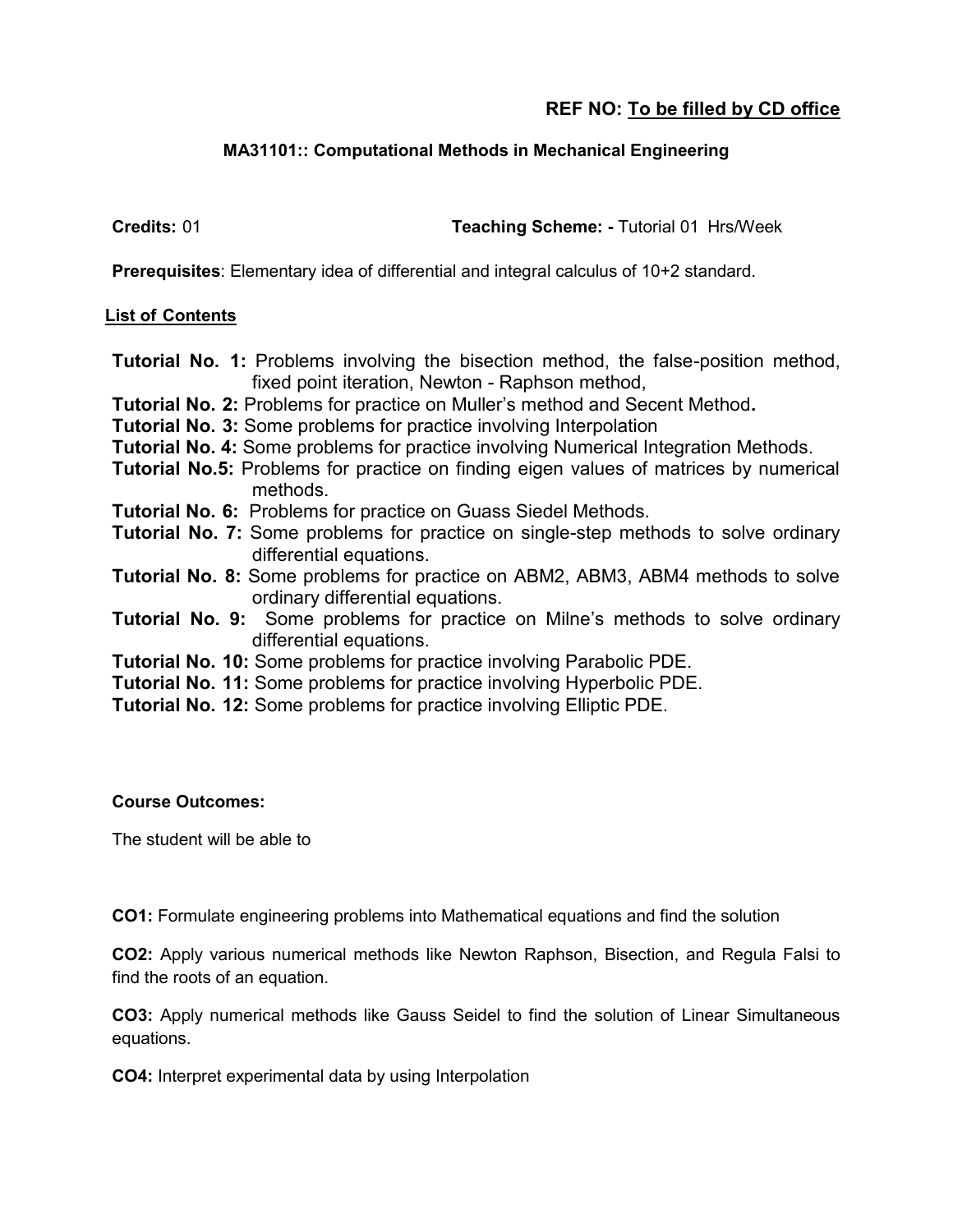**CO5:** Get approximate solutions of ODE's by using Numerical approach.

**CO6:** Get approximate solutions of PDE's by using Finite Difference Schemes.

**CO7:** Find eigen values and eigen vectors of matrices using Numerical Methods.

#### **Text Books:**

- T1. Numerical methods for Engineers, Steven C. Chapra and Raymond P. Canale, Tata McGraw-Hill Publishing Company Limited, New Delhi,, Fifth Edition,2007. **Chapters** 2, 3(3.1, 3.2), 4(4.2, 4.3), 5 (5.1, 5.2, 5.3), 6 (6.4), 10(10.2), 16(16.1, 16.2), 17(17.2, 17.3), 18 (18.1).
- T2. Applied Numerical Analysis Using MATLAB, Laurene V. Fausett, Pearson Education, Second Edition,2 011. **Chapters:** 4(4.3), 5(5.1(5.1.1 – 5.1.3), 5.2(5.2.1), 5.3(5.3.1), 12(12.3 (12.3.1 – 2.3.4)).
- T3. Numerical Methods For Scientific and Engineering Computation, M. K. Jain, S. R. K. Iyengar, R.K. Jain, New Age International Publishers, Sixth Edition, 2014. **Chapters:**  $4(4.1 - 4.4)$ .
- T4. Introductory Method of Numerical Analysis, S. S. Sastry, PHI Learning PVT LTD, New Delhi, Fourth Edition, 2009. **Chapters:** 7(7.1, 7.2, 7.4, 7.5), 8(8.1 – 8.6).

#### **Reference Books:**

- R1. Numerical Analysis and Computational Procedures, S. A. Mollah, Books and Allied (P) Limited, Fifth Edition, 2013.
- R2. Advanced Engineering Mathematics, Erwin Kreyszig, John Willy and Sons, 8<sup>th</sup> Edition, 1999.
- R3. Numerical Mathematics and Computing, W.Cheney and D. Kincaid, Thomson/CENGAGE Learning, Fifth Edition, 2014.
- R4. Numerical Methods for Engineers, S.K.Gupta, New Age International, Second Edition, 1995.
- R5. Applied numerical methods with MATLAB, Steven C. Chapra, Tata McGraw-Hill Publishing Company Limited, New Delhi, Second Edition, 2007.
- R6. Applied Numerical Methods for Engineering, R.J. Schilling and S.L.Harris, CENGAGE learning, 2000.
- R7. Numerical Solution of Differential Equations, M. K. Jain, New Age International (P) Limited, Publishers, 2<sup>nd</sup> Edition, 2002.
- R8. Numerical Methods, E. Balagurusamy, Tata McGraw Hill Pub. Co. Ltd., New Delhi, 25<sup>th</sup> Reprint, 2008.
- R9. Theory and Problems in Numerical Methods with programs in C and C++, T. Veerarajan and T. Ramchandran, Tata McGraw Hill Co. Ltd. New Delhi, 2<sup>nd</sup> Edition, 2006.
- R10. Applied Numerical Methods, A. Gourdin and M. Boumahrat, Prentice Hall of India Ltd, New Delhi, 2004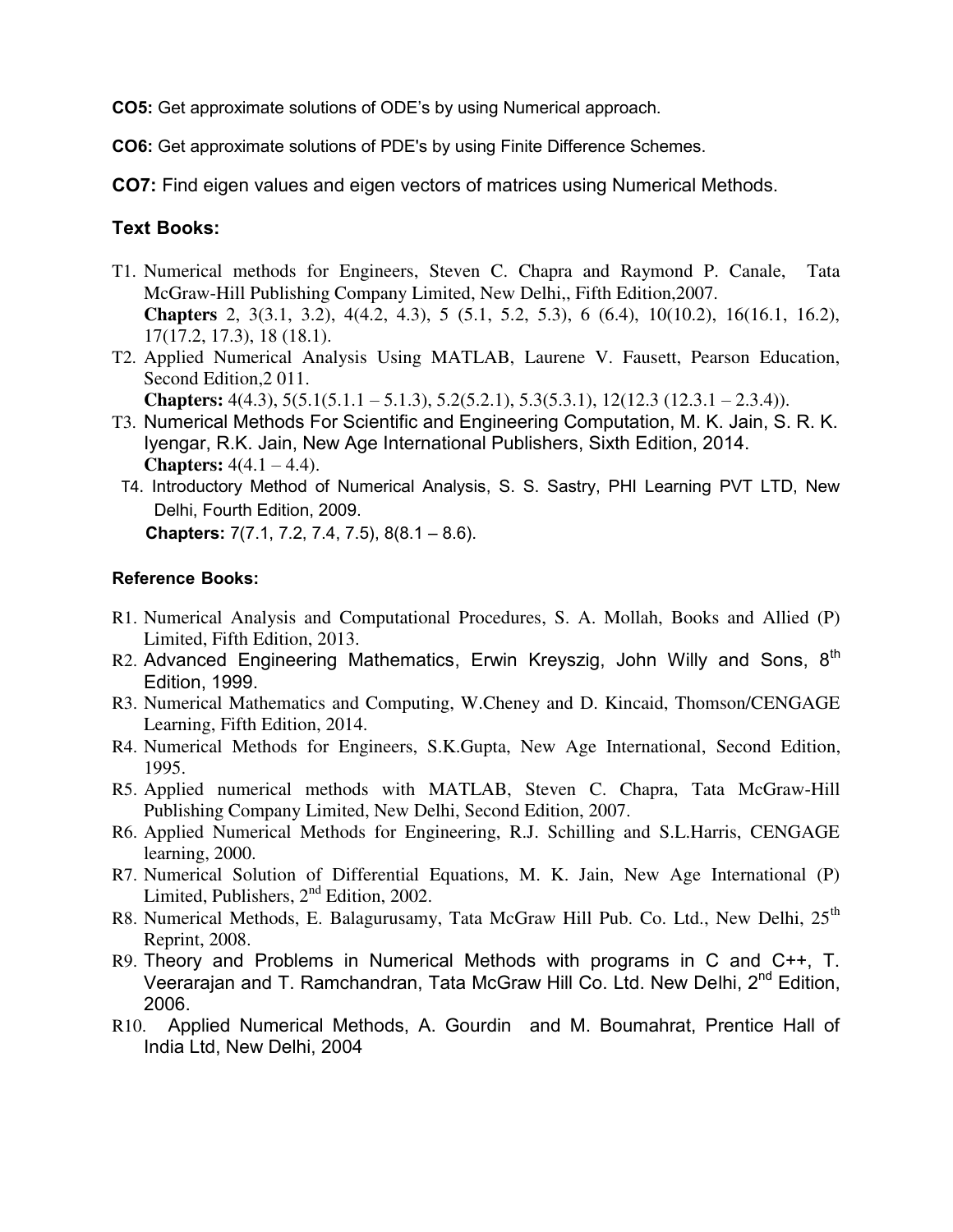#### **ME30115:: Design of Machine Components**

**Credits:** 03 **Teaching Scheme: -** Theory 03 Hrs/Week

#### **Prerequisites**:

- 7. Design of Machine Elements
- 8. Dynamics of Machines

#### **Course Objectives:**

- 1. To familiarize with the design process for variable loading conditions.
- 2. To study selection of rolling element bearing and design of hydrodynamic bearing.
- 3. To gain knowledge on the principles and procedure for the design of mechanical power transmission and IC engine components.
- 4. To create an understanding on the design process of pressure vessels.
- 5. To learn to use standard data and catalogues

# **Course Details:**

#### **Unit 1: Design for Variable Loading (08 Hrs)**

- **U1.1** Concept of stress concentration, Notch sensitivity, Methods of relieving stress concentration, Concept of fatigue, Types of Fatigue loading, Fatigue cycle regimes, Failure models, S-N Curve for reversed loading, Soderberg, Modified Goodman and Gerber design criteria, Design against fluctuating normal, shear and combined stresses.
- **U1.2** Fatigue test methods, Cumulative fatigue.

#### Unit 2: Design of Bearings **(10 Hrs)** (10 Hrs)

#### **U2.1 Function and classification**

**Lubrication**: Hydrostatic and Hydrodynamic lubrication, Lubricants, Viscosity chart.

**Sliding Contact Bearing:** Types, Description of Journal bearing, Raimondi & Boyd method for design of journal bearing.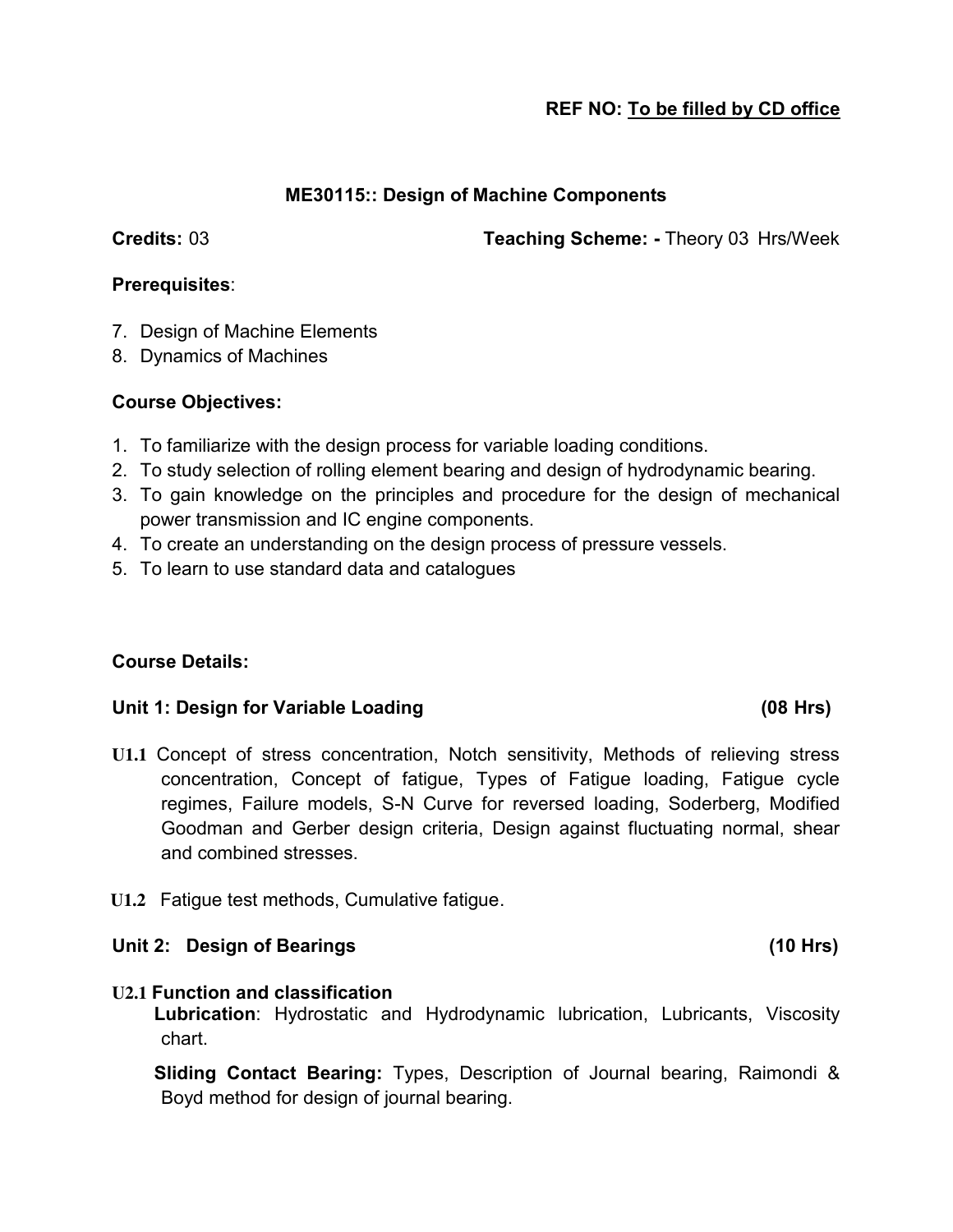**Rolling Contact Bearing:** Types, Structural features, Design considerations, Static LCC, Rating life, Dynamic LCC, Selection of Ball and Cylindrical roller bearings, Design for different confidence levels and variable loading.

**U2.2** Pedestal bearing, Foot step bearing.

#### **Unit 3: Design of transmission members (12 hrs)**

**U3.1 Spur Gears**: Standard tooth systems, Force analysis, Tooth failure, Strength design, Wear design. **Helical Gears**: Kinematics, Virtual number of teeth, Force analysis, Tooth failure, Strength design, Wear design.

**Friction Clutches**: Design of Disc clutch, Cone clutch and Centrifugal clutch.

**Brakes:** Design of Block and Band brake, Internal expanding shoe brake.

**U3.2** Types of gears, Gear materials and manufacturing methods, Electromagnetic clutch Disc brake.

#### **Unit 4: Design of IC Engine Components (06 hrs)**

**U4.1 Design of Piston**: Design considerations, Materials, Design of piston head or crown, Piston rings, Piston barrel, Piston skirt, Piston pin. **Design of Connecting Rod**: Description, Forces analysis, Dimensions of cross section, Design of crank pin and piston pin, Size of bolt used for big end cap, Thickness of big end cap.

**Design of Flywheel**: Construction, Rim dimensions, Stresses in flywheel rim and arms.

**U4.2** Design of cylinder, Design of crank shaft.

#### Unit 5: Design of Pressure Vessels **(04 hrs)** (04 hrs)

- **U5.1** Thin cylinder and spherical shells, Thick cylinder shells, Application to practical problems.
- **U5.2** End closures, Autofrettage

#### **Course Outcomes:**

The students will be able to

#### **CO1:** Analyze life of components under fatigue loading.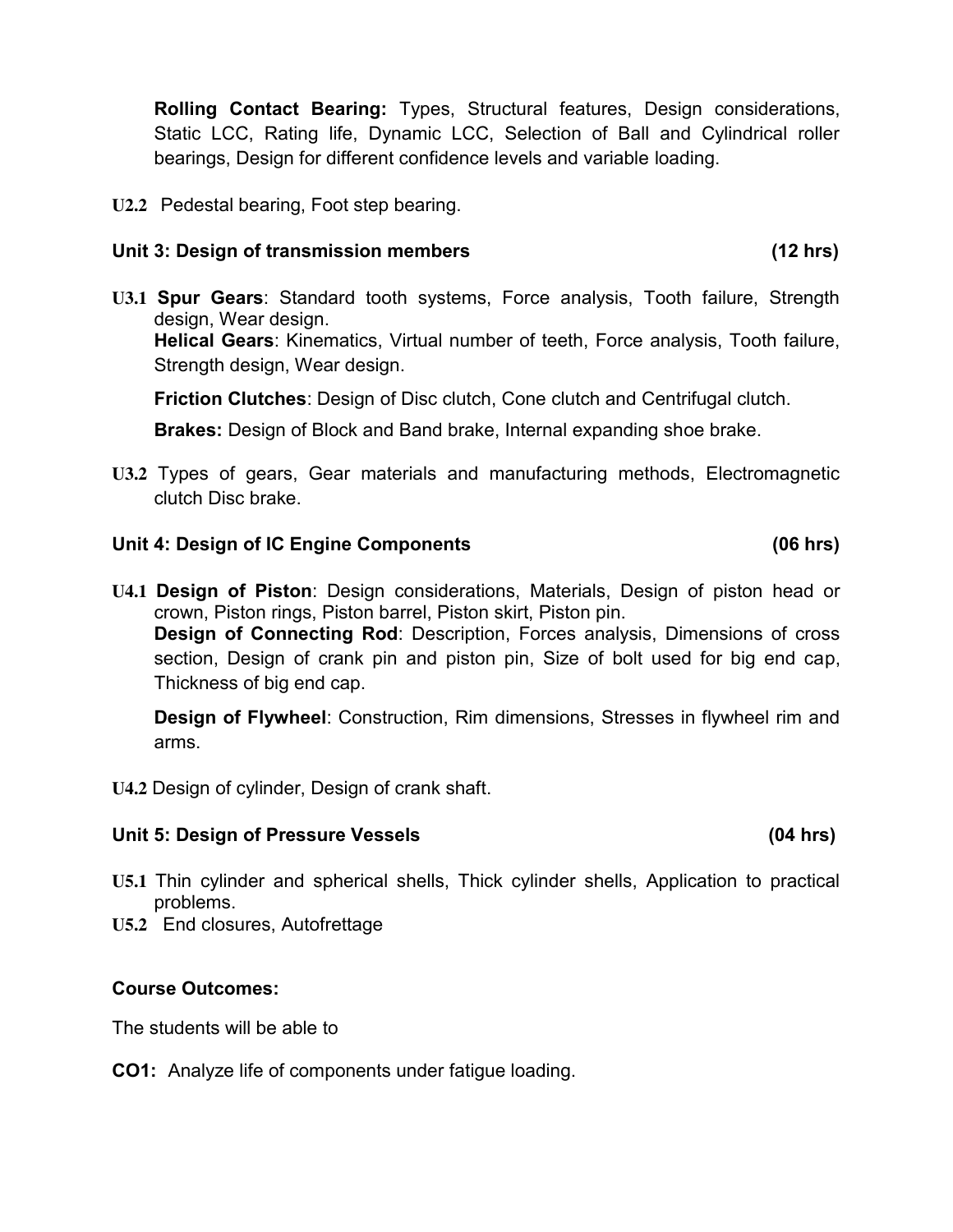- **CO2:** Analyze operating conditions of Journal bearings, and use manufacturer's catalogue for selection of rolling contact bearings.
- **CO3**: Identify, evaluate, compare and design different power transmission and absorption components like gears, clutches, and brakes.
- **CO4:** Perform strength design of IC engine components.
- **CO5:** Explain pressure vessels and their design.

#### **DESIGN DATA HAND BOOKS:**

- 1. "Design Hand Book", S.M. Jalaluddin, Anuradha Agencies Publications
- 2. "P. S. G. Design Data Hand Book"**,** PSG College of Tech Coimbatore
- 3. "Machine Design Data Book", Abdulla and Sharrif, Khanna Publications.

# **TEXT BOOKS:**

- T16. "Mechanical Engineerng Design", J.E. Shigley, C.R. Mischke, R.G. Budynas and K. J. Nisbett, Tata McGraw-Hill, 8<sup>th</sup> Edition, 2008
- T17. "Design of Machine Elements", V.B. Bhandari, Tata McGraw-Hill, 3 $^{\text{rd}}$  Edition, 2010.
- T18. "A Text Book of Machine Design", R. S. Khurmi and J. K. Gupta, S. Chand Publication, 14 $^{\text{th}}$  Edition, 2005.

# **REFERENCE BOOKS:**

- R30. "Design of Machine Elements", M. F. Spotts, T. E., Shoup, & L. E. Hornberger, Pearson/Prentice Hall, 8<sup>th</sup> Edition, 2007.
- R31. "Machine Design", P.C. Sharma and D. K. Agrawal, S. K. Kataria & Sons, 11<sup>th</sup> Edition, 2007.
- R32. "Machine Design", Robert L. Norton, Pearson Education Asia, 5<sup>th</sup> Edition, 2001.
- R33. "Fundamental of Machine Component Design", Robert C. Juvinall and Kurt M Marshek, Wiley India Pvt. Ltd., New Delhi, 3<sup>rd</sup> Edition, 2007
- R34. "Machine Design", P.Kanaiah, Scietech Publications, 2nd Edition, 2008
- R35. "Design of Transmission Elements", Prabhu T.J., Mani Offset, Chennai, 2000.
- R36. "Machine Design", Design of Transmission Systems, U. C. Jindal, Dorling, Kindersley, 2010.

# **Open sources:**

- http://nptel.ac.in
- http:// ocw.mit.edu/courses/mechanical-engineering/
- http://www.myopencourses.com/discipline/mechanical-engineering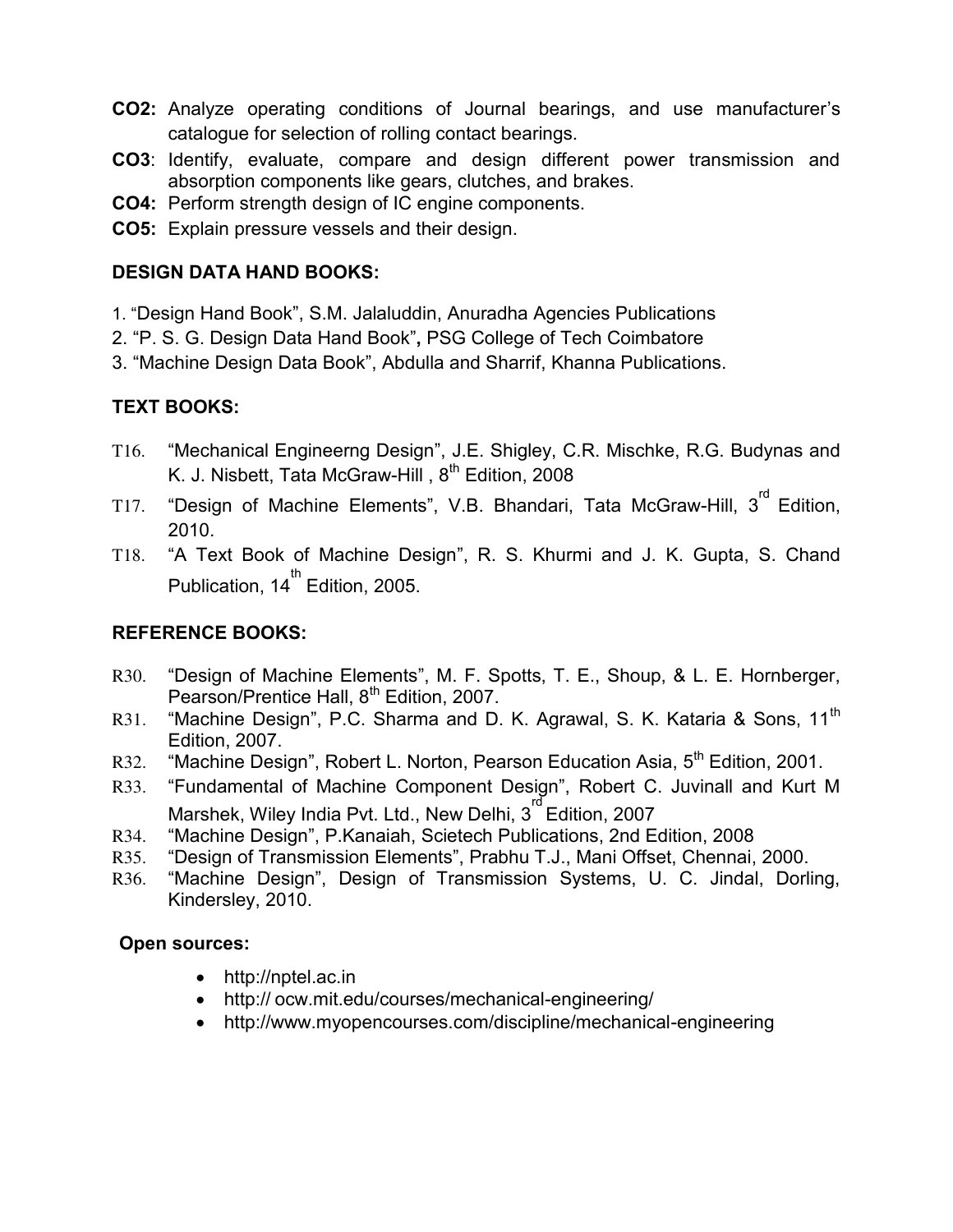#### **ME30113:: Heat Transfer**

**Credits:** 03 **Teaching Scheme:** Theory 03 Hrs/Week

#### **Prerequisites:**

- 7. Basic Thermodynamics
- 8. Fluid Mechanics
- 9. Mathematics I
- 10. Mathematics II
- 11. Mathematics III(B) (Partial Differential Equation & Complex Analysis)

#### **Course Objectives:**

The main objective of this subject is to build a strong foundation and to acquaint the students with the

- 1. understanding of basic laws of heat transfer and their application in thermal analysis of engineering systems for different boundary conditions.
- 2. determination of temperature distribution in simple geometries using steady state heat conduction equation.
- 3. performance analysis of fins and development of solutions for transient heat conduction in simple geometries.
- 4. analysis and application of empirical correlations for solution of heat transfer problems in convection, boiling and condensation.
- 5. analysis and design of heat exchanger by LMTD and NTU method.
- 6. evaluation of radiative heat transfer between surfaces.

#### **Course Details:**

#### **Unit 1: Introduction (5Hrs)**

**U.1.1.** Modes of heat transfer: Conduction, Convection, and Radiation ,Mechanism & basic laws governing conduction, convection, and radiation heat transfer; Thermal conductivity, Thermal conductance & thermal resistance, Contact resistance, convective heat transfer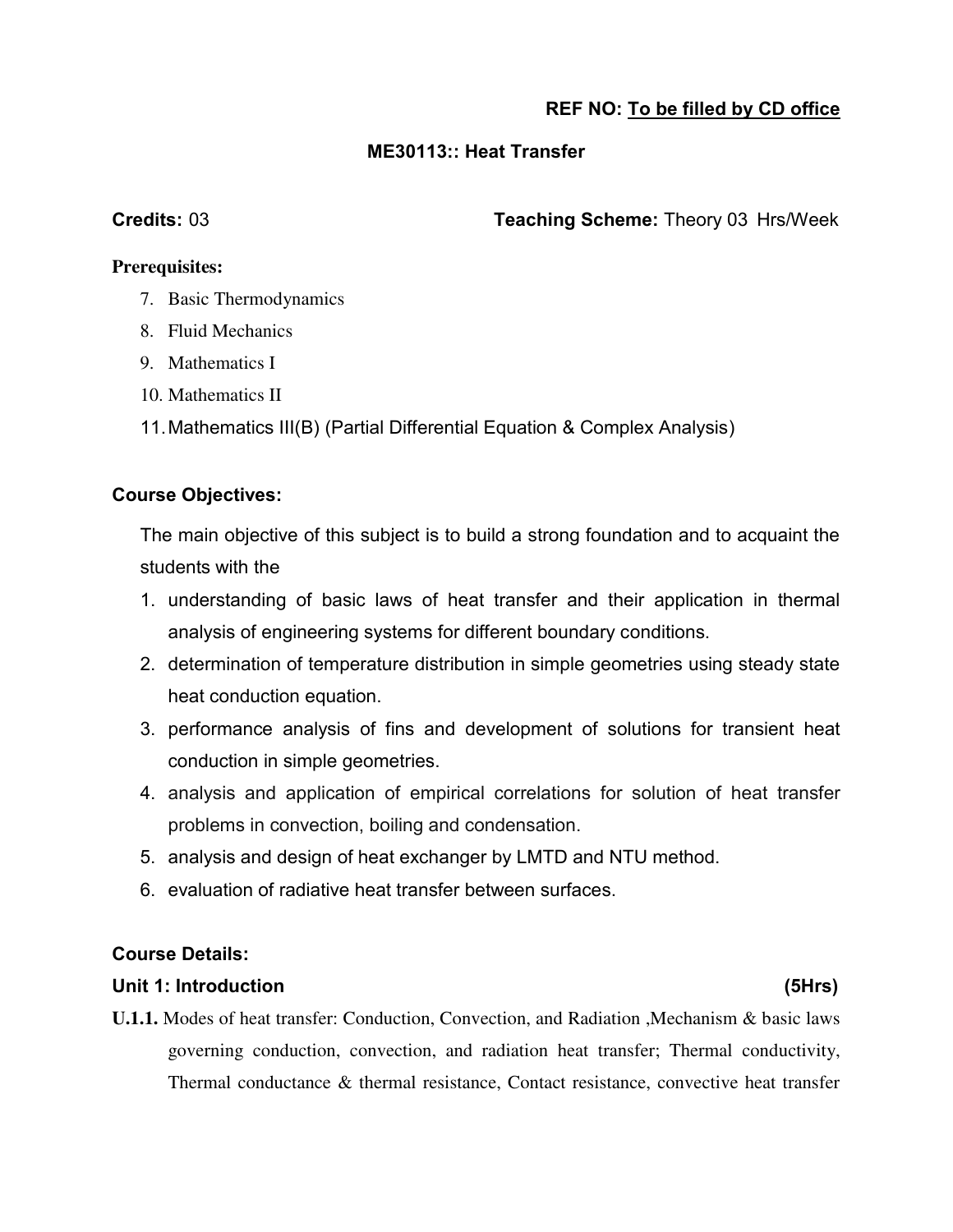coefficient, radiation heat transfer coefficient, Electrical analogy, combined modes of heat transfer, Initial conditions and Boundary conditions of 1st, 2nd and 3rd kind.

**U1.2.** Thermal Conductivity in metal and non metals, liquids and gases.

#### **Unit 2: One Dimensional Heat Conduction (5 Hrs)**

- **U2.1**. General heat conduction in Cartesian co-ordinates, Simplification of the general equation for one and two dimensional steady/ transient conduction with constant/ variable thermal conductivity with / without heat generation, Solution of the one dimensional steady state heat conduction problem in case of plane walls, cylinders and spheres for simple and composite cases, Critical insulation thickness.
- **U2.2.** Generalized heat conduction equation in cylindrical and spherical coordinates.

#### **Unit 3: Heat transfer from extended surfaces and Lumped system analysis (5 Hrs)**

- **U3.7.** Heat transfer from extended surfaces (pin fins only) without heat generation, Long fin, short fin with insulated tip and without insulated tip and fin connected between two heat sources. Fin efficiency and fin effectiveness, Conduction in solids with negligible internal temperature gradient (Lumped heat analysis), Solution of Cartesian problems in two dimensions (steady state conduction with constant thermal conductivity and no heat generation) by variable separation method, Numerical methods for heat conduction analysis.
- **U3.8.** Variable separation method for solving 2D heat conduction, Gauss-Seidel method.

#### **Unit 4: Convection, Boiling and Condensation (15 Hrs)**

**U4.7.** Mechanism of convection, boundary layer fundamentals.

 **Forced Convection (External):** Conservation of mass, momentum and energy equation for 2-D laminar flow over a flat plate. Reynolds-Coulbourn analogy for Turbulent flow over a flat plate. Use of empirical relations for solving turbulent conditions for external flow.

 **Forced Convection (Internal):** Forced Convection inside tubes and ducts (velocity and temperature profiles). Analysis of laminar forced convection inside a tube. Evaluation of heat transfer coefficients for laminar flow (Constant heat flux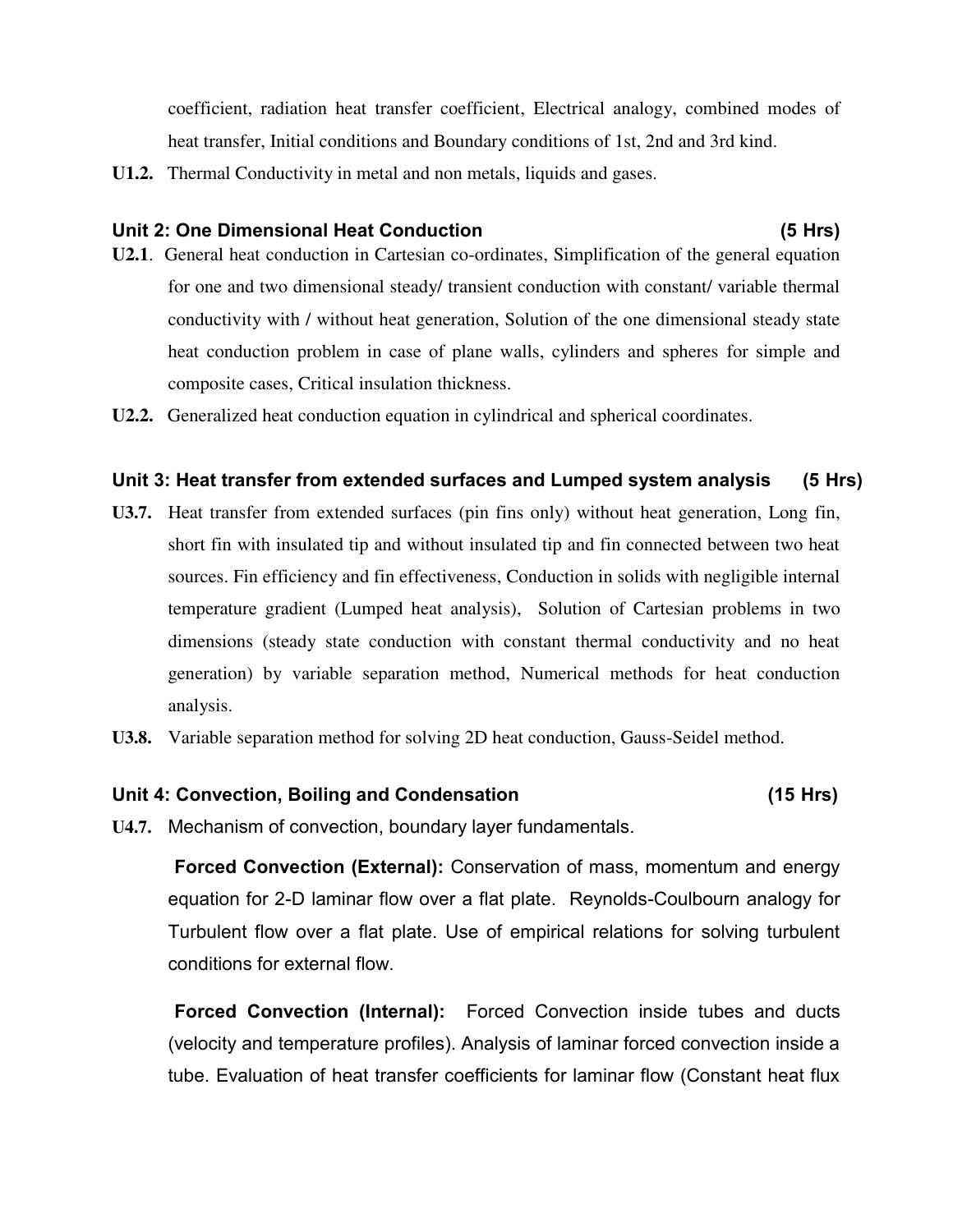and constant temperature). Use of empirical relations for solving flow inside circular and non-circular tubes.

 **Natural Convection:** Mechanism of heat transfer during natural convection, Experimental heat transfer correlations for natural convection in the following cases (a) Vertical and horizontal plates (b) Inside and outside flows in case of tubes.

**Condensation and Boiling:** Film wise and drop wise condensation – Film condensation on a vertical plate – Regimes of Boiling – Forced convection boiling.

**U4.8.** Classification of fluid flows, Drag and heat transfer in external flow.

#### **Unit 5: Radiation and Heat exchangers (10 Hrs)**

- **U5.1. Radiation:** Introduction to radiation, Radiation Intensity, Laws of radiation: Planck's law, Wein's displacement law and Stefan Boltzmann law, Kirchhoff's law, Radiative properties, Concepts of black body & grey body, View factor, Electrical analogy, Radiation exchange between surfaces, Radiation shield. **Heat Exchangers**: Types and practical applications, use of LMTD & Effectiveness – NTU method, fouling factor.
- **U5.2**. Practical applications of heat exchangers, Solar radiation.

**Course Outcomes:** Students will able to

- **CO1**: understand the basic laws of heat transfer and their application in thermal analysis of engineering systems for different boundary conditions.
- **CO2**: determine temperature distribution in simple geometries using steady state heat conduction equation.
- **CO3**: analyze the performance of fins and develop solutions for transient heat conduction in simple geometries.
- **CO4**: analyze and apply empirical correlations for solution of heat transfer problems in convection, boiling and condensation.
- **CO5**: analyze and design heat exchanger by LMTD and NTU method.
- **CO6**: evaluate the radiative heat transfer between surfaces.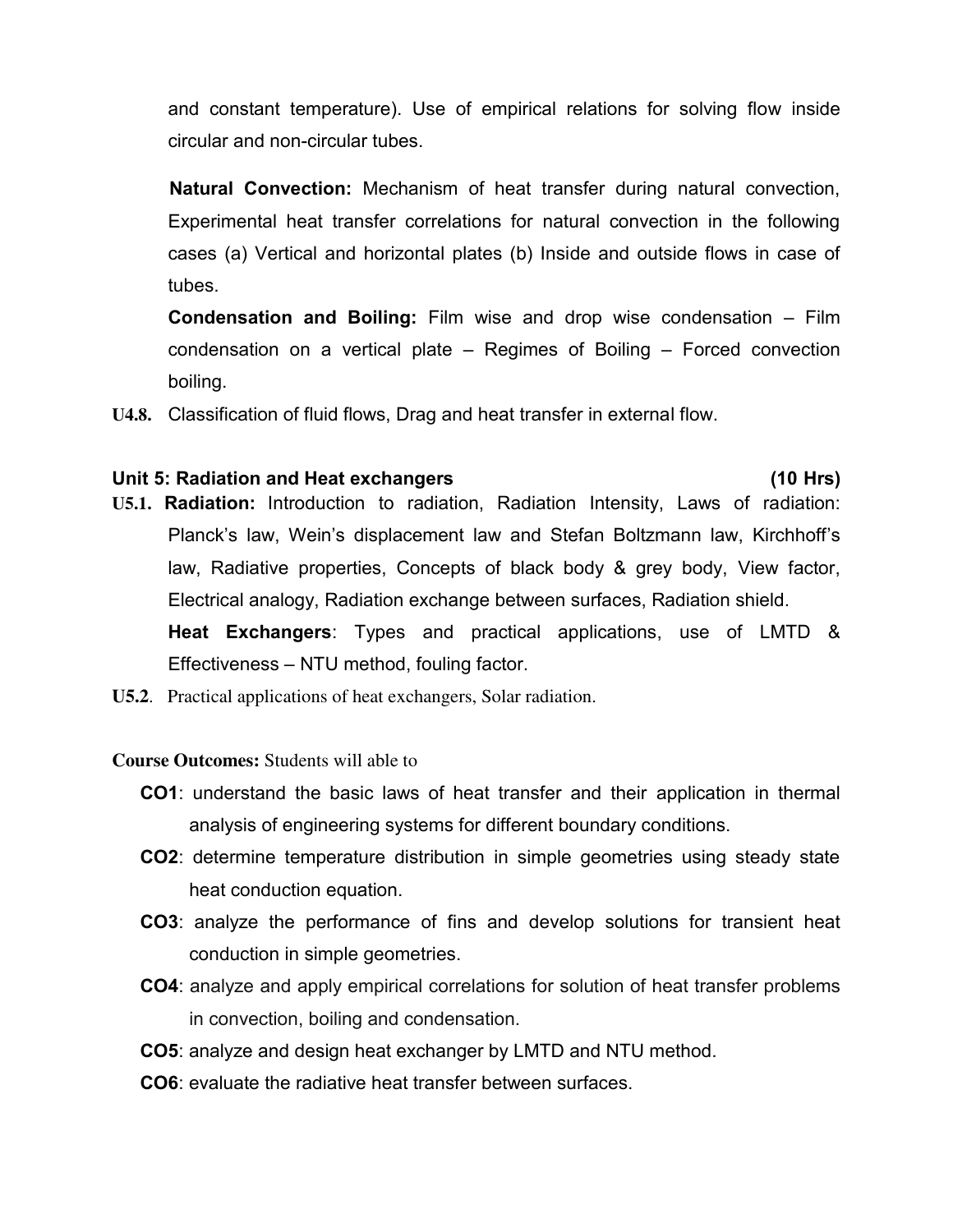#### **Text Books:**

- T1. "Heat Transfer", P. K. Nag, TMH, 3<sup>rd</sup> Edition, 2011.
- T2. "Heat Transfer", J. P. Holman, TMH, 9<sup>th</sup> Edition, 2008.
- T3. **"**Basic Heat Transfer", Necati Ozisik, McGraw Hill Publication, 1984.

#### **Reference Books:**

- R1. "Heat Transfer", P. S. Ghosdastidar, Oxford University Press, 2<sup>nd</sup> Revised Edition, 2012.
- R2. "Heat Transfer", S. P. Sukhatme, University Press, 2006.
- R3. "Heat Transfer", A. F. Mills and V. Ganesan, Pearson Education,  $2^{nd}$  Edition, 1992.
- R4. "Heat and Mass Transfer", Domkundwar and Arora, Danpatrai and sons, Paper Back Edition, 2005.
- R5. "Heat Transfer", R.K.Rajput, S. Chand Publications, Revised Edition, 2012.
- R6. "Heat and Mass Transfer A Practical Approach", Y. A. Cengel, Tata McGraw Hills, 3rd Revised Edition, 2006.
- R7. "Fundamentals of Heat and Mass Transfer", Incropera and DeWitt, Wiley Publication, 6<sup>th</sup> Edition, 2010.

#### **Open Sources:**

- NPTEL: nptel.ac.in/courses/112101097/
- MIT open course ware: http://ocw.mit.edu/courses/mechanical-engineering/2-51 intermediate-heat-and-mass-transfer-fall-2008/study-materials/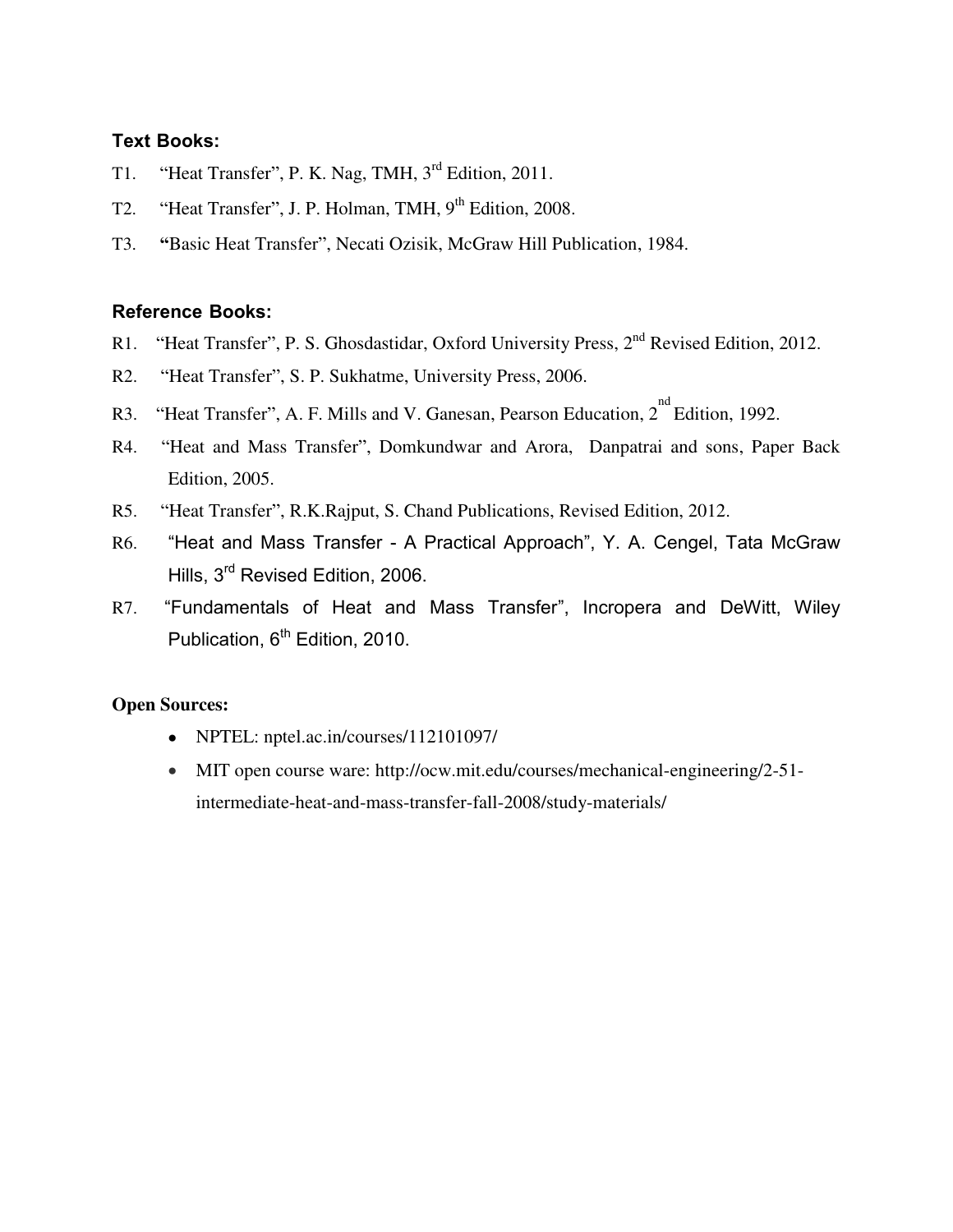#### **ME31116:: Metal Cutting & Machine Tools**

Hrs/Week

**Credits:** 02 **Teaching Scheme:** Theory 03

#### **Prerequisites:**

- 1. Material Science
- 2. Basic Manufacturing Processes
- 3. Production Metallurgy

#### **Course Objectives:**

The main objective of the course is build to a strong foundation and to acquaint the students with the

- 1. mechanism of theory of metal cutting.
- 2. various types of machine tool and their operations.
- 3. different gear manufacturing processes and surface finishing processes.
- 4. concepts of non-traditional machining.
- 5. understanding of CNC and part programming.

#### **Course Details:**

#### **Unit 1: Theory of Metal Cutting (10**

**Hrs)**

- **U1.8.** Orthogonal and oblique cutting, Classification of cutting tools: single, multipoint, Tool signature for single point cutting tool, Mechanics of orthogonal cutting, Force and Velocity relations, Merchant circle, Determination of Shear angle ,Chip formation, Cutting tool materials, Tool wear and tool life, Machinability, Cutting Fluids, Measurement of cutting forces.
- **U1.9.** Lathe tool dynamometer, Drill tool dynamometer, Economics of machining.

#### **Unit 2: Constructional Features and Specifications of Machine Tools (09 Hrs)**

**U2.1.** Various operations on Lathe, Types of Lathes, capstan and turret Lathes, automatic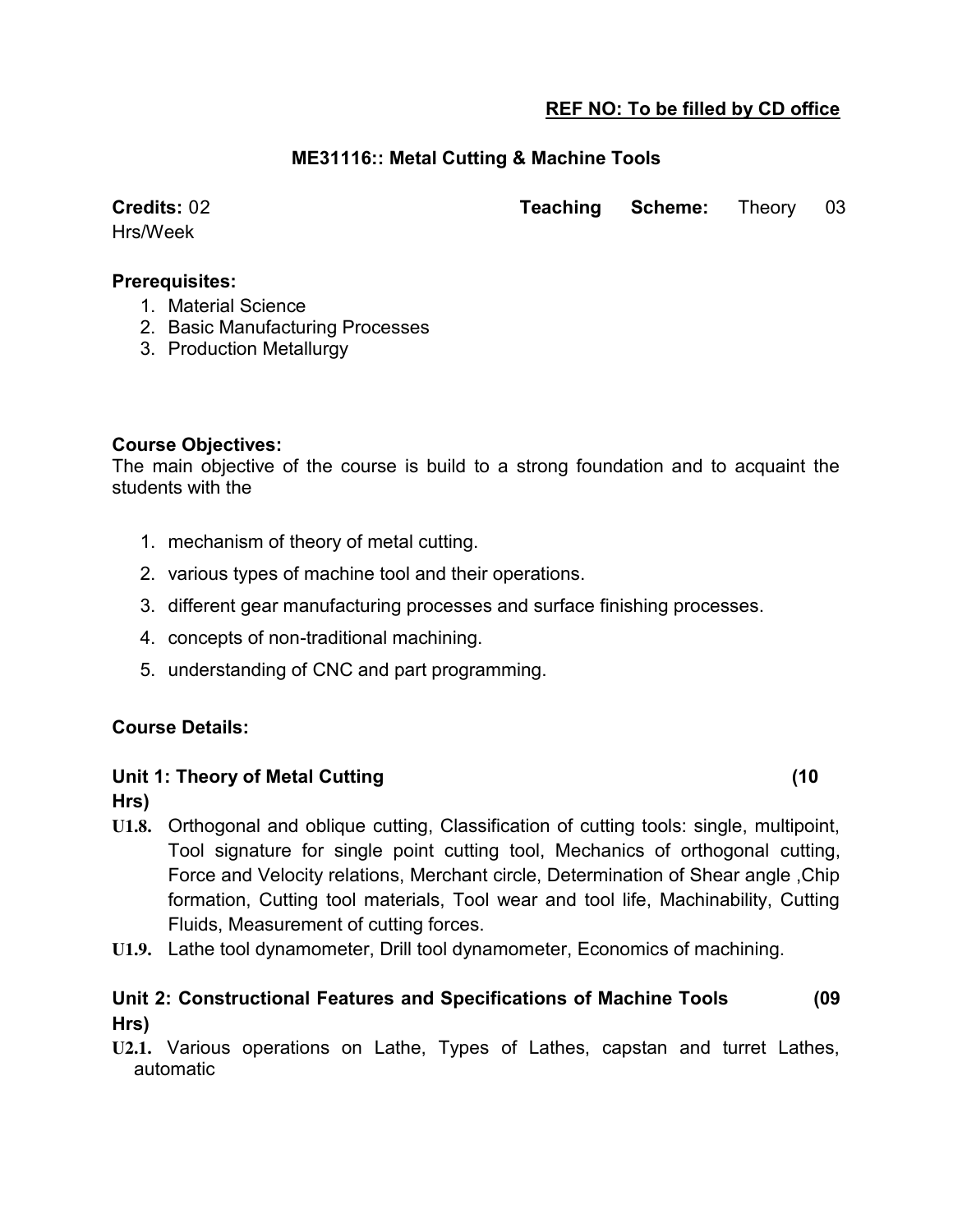Lathes, Gear box design (structural and ray diagram), Drilling machine, Milling machine, Indexing methods, Differences Between shaper, planer and slotter, Tool holding and work holding devices. Quick return mechanism, Automatic feed devices, Tool materials, Machining time calculations.

**U2.2.** Feed motion mechanisms, Nomenclature of drill, Milling cutter, Broach, Reamer.

# **Unit 3: Gear Manufacturing, Surface Finishing & Super finishing Processes** (**09 Hrs)**

**U3.9.** Gear manufacturing processes: Extrusion, Stamping, Gear Machining: Forming, Gear generating process - Gear shaping, Gear hobbing. Surface Finishing Process: Grinding process, various types of grinding machine, Grinding Wheel types - Selection of Cutting speed and work speed, dressing and truing. Fine Finishing - Lapping, Buffing, Honing, and Super finishing.

**U3.10.** Thread manufacturing, burnishing and brushing.

# **Unit 4: Introduction to Non-traditional Machining (04**

**Hrs)**

**U4.9.** Principle and applications of USM, AJM, ECM, EDM, EBM.

**U4.10.** Principle and applications of WJM, WEDM, Chemical Milling & Grinding.

#### **Unit 5: CNC Machine Tools (04**

**Hrs)**

- **U5.5.** CNC Machines, working principle, classification, constructional features of CNC machines, CNC controller, types of motion controls in CNC machines, applications of CNC machines
- **U5.6.** CNC Machining Centres, Part Programming

**Course Outcomes:** Students will be able to

**CO1:** understand the mechanism of theory of metal cutting.

**CO2:** familiarize with the various type of machine tool and their operations.

**CO3:** learn about different gear manufacturing process and surface finishing process.

**CO4:** acquire the concepts of non-traditional machining.

**CO5:** familiarize with CNC machines and part programming.

#### **Text Books:**

T1 "Manufacturing Technology Volume II", P.N.Rao, McGraw Hill Education (India)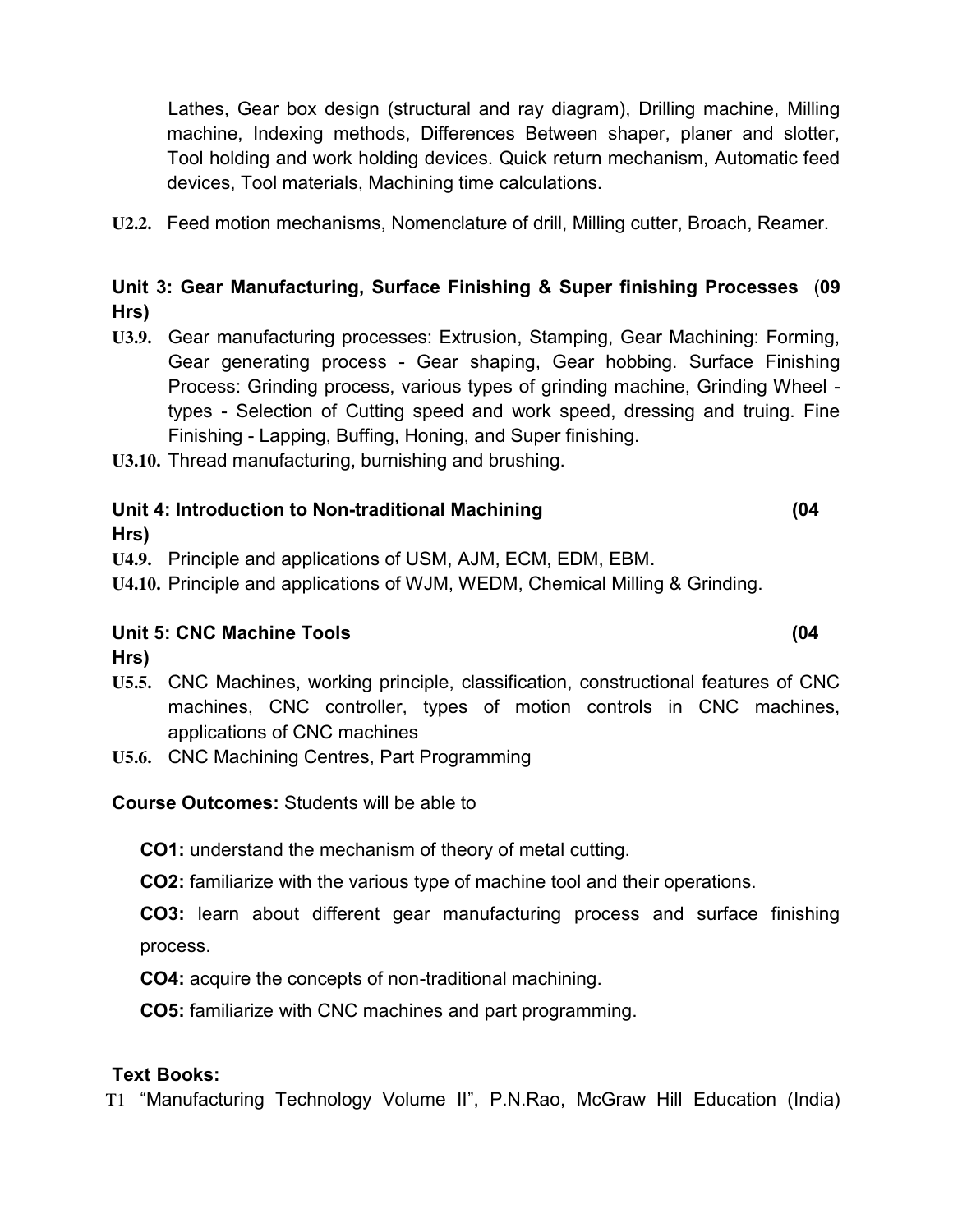Private limited, 3rd Edition, 2013,

- T2 "A text Book of production Engineering", P.C.Sharma, S. Chand & Company Pvt. Limited, 5th Edition, 2010.
- T3 "Manufacturing Engineering and Technology", S. Kapakjian and S.R. Schmid, Pearson Education (Singapore) Pvt. Ltd., 6th Edition, 2010.
- T4 "CAD/CAM Principles and Applications"; P. N. Rao, Tata McGraw Hill Publishing Company Limited, 1st Edition, 2002.

# **Reference Books:**

R1 "Fundamentals of Metal Machining and Machine Tools", Geofrey Boothroyd, Mc Graw

Hill, 3<sup>rd</sup> Edition, 1984.

R2 "Workshop Technology Vol. I and II", Chapman.W.A.J,Arnold Publisher, New Delhi, 5th

Edition, 2001.

- R3 "Manufacturing Science", A Ghosh and A K Mallick, Affiliated East West Press , 2nd Edition, 1985.
- R4 "Introduction to Jigs and fixtures design", M.H.A. Kempster, Hodder and Stoughton, 3rd Edition, 1974.
- R5 "Machining and Machine Tools", A B Chattopadhayay, Wiley, 3rd Edition, 2011.

# **Open sources:**

- http://nptel.ac.in
- http:// ocw.mit.edu/courses/mechanical-engineering/
- http://www.myopencourses.com/discipline/mechanical-engineering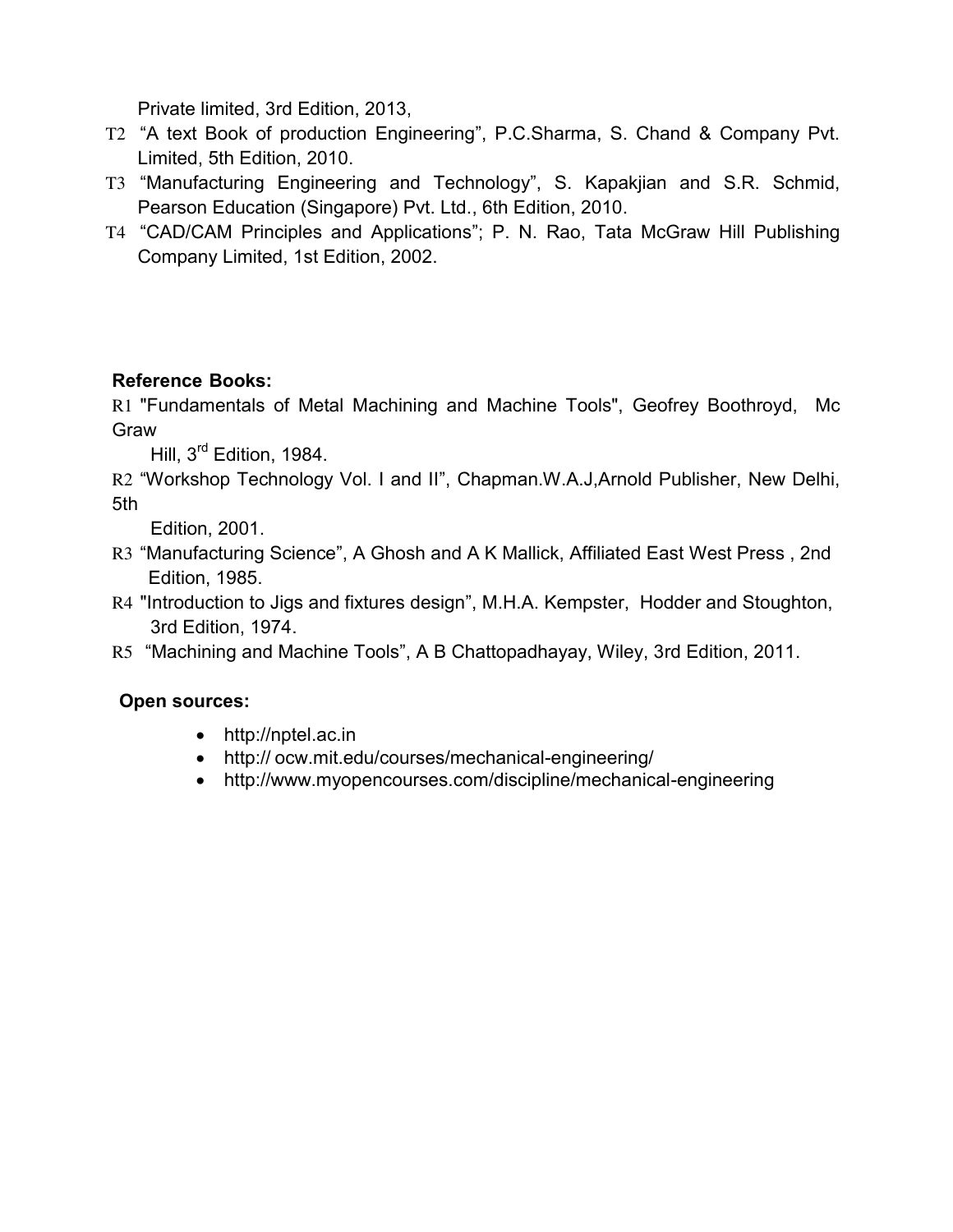#### **ME30313:: Heat Transfer Lab**

**Credits:** 01 **Teaching Scheme:** Laboratory 02 Hrs/Week

#### **Co-requisites:**

12. Heat Transfer.

#### **Course Objectives:**

The main objective of this lab is to build a strong foundation and to acquaint the students with the

- 1. analysis of heat transfer by conduction in various commonly used materials.
- 2. measurement of the fin performance under natural/ forced convection.
- 3. fundamental difference between external and internal flow.
- 4. performance analysis of heat exchangers.
- 5. concept of pool boiling.
- 6. experimental work in radiative heat transfer.

#### **Course Details:**

# **List of Practical** (*Any Ten*)

| <b>Experiment No. 1:</b> Determination of Thermal conductivity of composite slab.          |
|--------------------------------------------------------------------------------------------|
| <b>Experiment No. 2:</b> Determination of thermal conductivity of insulating powder.       |
| <b>Experiment No. 3:</b> Efficiency and effectiveness of fins (Natural convection).        |
| <b>Experiment No. 4:</b> Efficiency and effectiveness of fins (Forced convection).         |
| <b>Experiment No. 5:</b> Natural convection heat transfer from a heated vertical cylinder. |
| <b>Experiment No. 6:</b> Heat transfer in forced convection for internal flow in a pipe.   |
| <b>Experiment No. 7:</b> Performance of a parallel flow and counter flow heat exchanger.   |
| <b>Experiment No. 8: Performance of shell and tube heat exchanger.</b>                     |
| <b>Experiment No. 9: Determination of critical heat flux.</b>                              |
| <b>Experiment No. 10:</b> Verification of Stefan Boltzmann's law.                          |
| <b>Experiment No. 11:</b> Determination of surface emissivity.                             |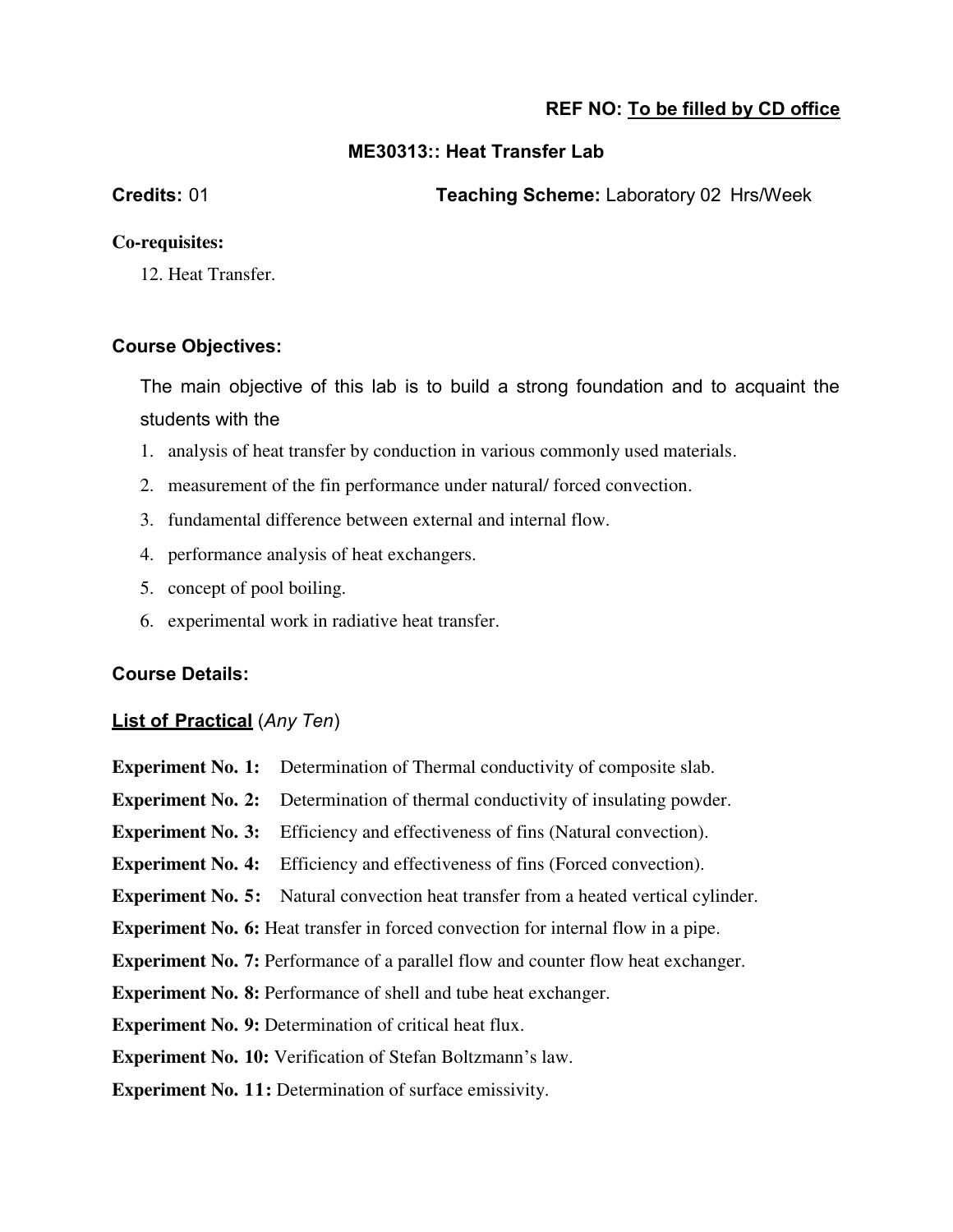#### **Course Outcomes:** Students will be able to

- **CO1**: analyze heat transfer by conduction in various commonly used materials.
- **CO2**: measure the fin performance under natural/ forced convection.
- **CO3**: demonstrate the fundamental difference between external and internal flow.
- **CO4**: measure the amount of heat transfer taking place between fluids flowing within heat exchangers.
- **CO5**: demonstrate the concept of pool boiling.
- **CO6**: demonstrate fundamental concepts of radiative heat transfer.

#### **Text Books:**

- T1. "Heat Transfer", P.K. Nag, TMH, 3rd Edition, 2011.
- T2. "Heat Transfer", J. P. Holman, TMH, 9<sup>th</sup> Edition, 2008.
- T3. **"**Basic Heat Transfer", Necati Ozisik, McGraw Hill Publication, 1984.

#### **Reference Books:**

- R1. "Heat Transfer", P.S. Ghosdastidar, Oxford University Press, 2<sup>nd</sup> Revised Edition, 2012.
- R2. "Heat Transfer", S.P. Sukhatme, University Press, 2006.
- R3. "Heat Transfer", A.F.Mills and V.Ganesan, Pearson Education,  $2^{nd}$  Edition, 1992.
- R4. "Heat and Mass Transfer", Domkundwar and Arora, Danpatrai and sons, Paper Back Edition, 2005.
- R5. "Heat Transfer", R.K.Rajput, S. Chand Publications, Revised Edition, 2012.
- R6. "Heat and Mass Transfer- A Practical Approach", Y.A.Cengel, Tata McGraw Hills, 3<sup>rd</sup> Revised Edition, 2006.
- R7. "Fundamentals of Heat and Mass Transfer" Incropera and DeWitt, Wiley Publication, 6<sup>th</sup> Edition, 2010.

#### **Open Sources:**

- 9. NPTEL: nptel.ac.in/courses/112101097/
- 10. MIT open course ware: [http://ocw.mit.edu/courses/mechanical-engineering/2-51](http://ocw.mit.edu/courses/mechanical-engineering/2-51-intermediate-heat-and-mass-transfer-fall-2008/study-materials/) [intermediate-heat-and-mass-transfer-fall-2008/study-materials/](http://ocw.mit.edu/courses/mechanical-engineering/2-51-intermediate-heat-and-mass-transfer-fall-2008/study-materials/)
- 11. [home.iitk.ac.in/~panig/ME341](http://home.iitk.ac.in/~panig/ME341)
- 12. [www.nitw.ac.in/departments/mech/index.../heat-and-mass-transfer-lab-2/](http://www.nitw.ac.in/departments/mech/index.../heat-and-mass-transfer-lab-2/)
- 13. www.academia.edu/.../A\_Manual\_for\_MECH\_3355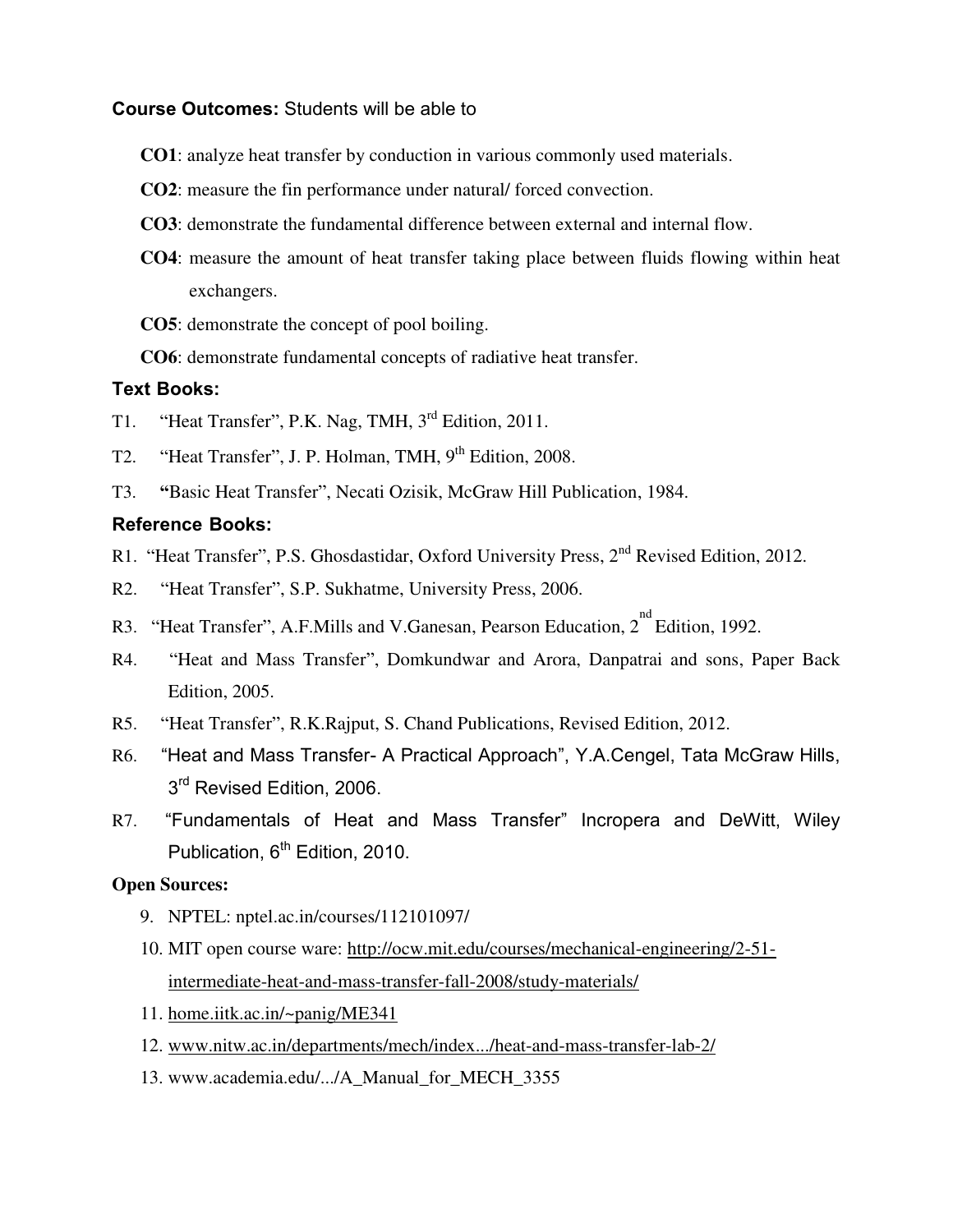#### **ME30315:: Mechanical Design Lab – II**

Hrs/Week

**Credits:** 01 **Teaching Scheme: -** Laboratory 02

#### **Co-requisites**:

9. Design of Machine Components

#### **Course Objectives:**

The main objective of the course is to build a strong foundation and to acquaint the students with the

- 6. design process for variable loading conditions.
- 7. selection of rolling element bearing and design of hydrodynamic bearing.
- 8. principles and procedure for the design of mechanical power transmission and IC engine components.
- 9. design process of pressure vessels.
- **10.**working drawings of the system involving various components.

#### **Course Details:**

#### **List of Design Practicals** (*Any six*)

Design **No. 1:** Design of clutch

Design **No. 2:** Design of brake

- Design **No. 3:** Design of flywheel
- Design **No. 4:** Design of Piston
- Design **No. 5:** Design of Connecting rod
- Design **No. 6:** Design of Journal Bearing
- Design **No. 7:** Design of Spur/Helical Gear
- Design **No. 8:** Design against fatigue loading for finite and infinite life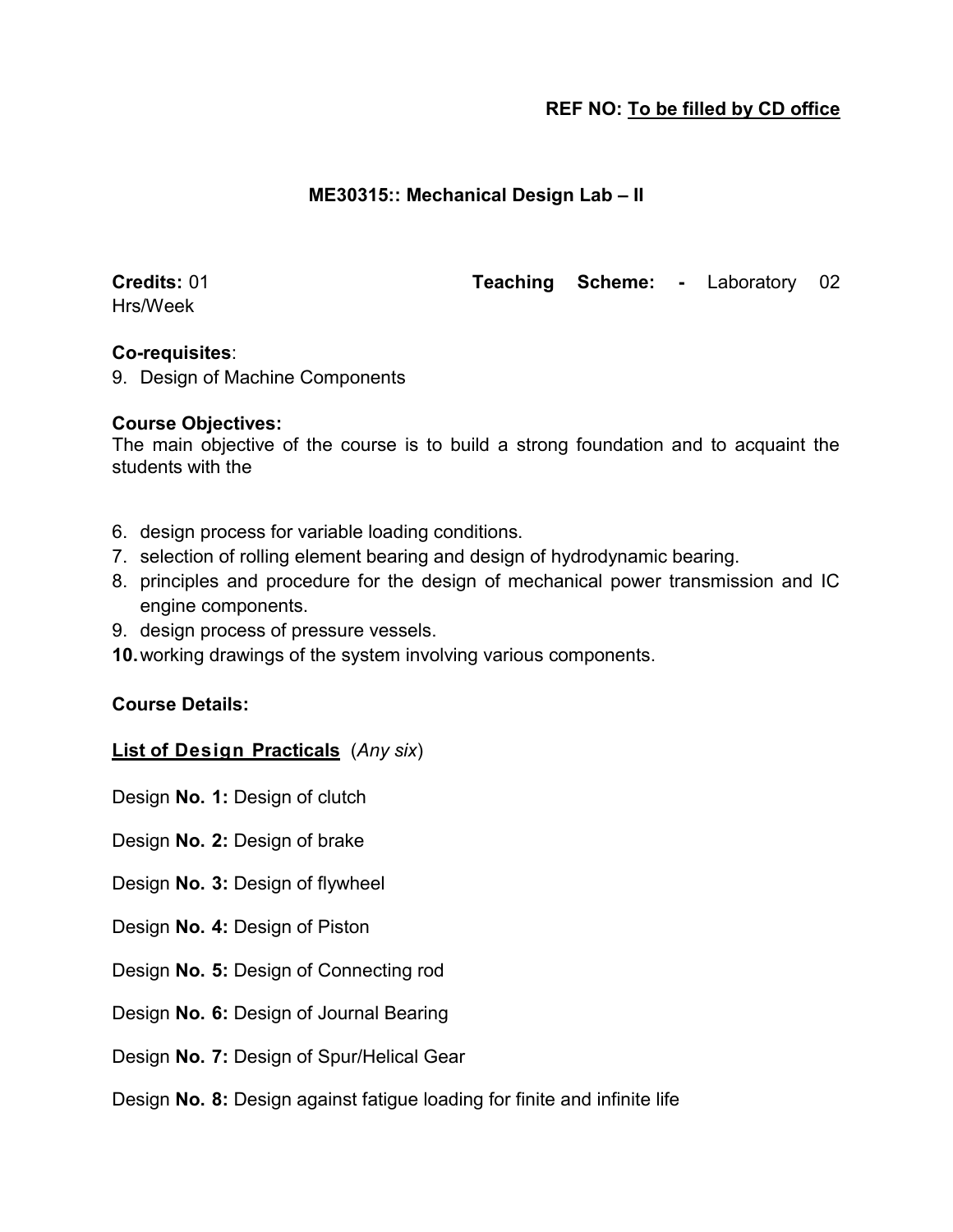Design **No. 9:** Design of thin/ thick cylindrical shells under internal fluid pressure

#### **Course Outcomes:**

#### **The students will be able to**

- **CO1:** Analyze life of components under fatigue loading.
- **CO2:** Analyze operating conditions of Journal bearings, and use manufacturer's catalogue for selection of rolling contact bearings.
- **CO3:** Identify, evaluate, compare and design different power transmission and absorption components like gears, clutches, and brakes.
- **CO4:** Perform strength design of IC engine components.
- **CO5:** Explain pressure vessels and their design.

#### **DESIGN DATA HAND BOOKS:**

- 1. "Design Hand Book", S. M. Jalaluddin; Anuradha Agencies Publications
- 2. "PSG Design Data Hand Book"**,** PSG College of Tech Coimbatore
- 3. "Machine Design Data Book", K. Lingaiah, Tata McGraw Hill

## **TEXT BOOKS:**

- T19. "Mechanical Engineerng Design", J. E. Shigley, C. R. Mischke, R. G. Budynas and K.J. Nisbett, Tata McGraw-Hill, 8<sup>th</sup> Edition, 2008.
- T20. "Design of Machine Elements", V. B. Bhandari, Tata McGraw-Hill, 3<sup>rd</sup> Edition, 2010.
- T21. "A Text Book of Machine Design", R. S. Khurmi and J.K. Gupta, S. Chand Publication, 14<sup>th</sup> Edition, 2005.

#### **REFERENCE BOOKS:**

- R37. "Design of Machine Elements", M.F. Spotts, T. E. Shoup and L.E. Hornberger, Pearson/Prentice Hall, 8<sup>th</sup> Edition, 2007.
- R38. "Machine Design", P. C. Sharma and D. K. Agrawal, S.K.Kataria & Sons, 11<sup>th</sup> Edition, 2007.
- R39. "Machine Design", R. L. Norton, Pearson Education Asia, 5<sup>th</sup> Edition, 2001.
- R40. "Fundamental of Machine Component Design", R.C. Juvinall and K.M. Marshek, Wiley India Pvt. Ltd., New Delhi,  $3^{rd}$  Edition, 2007.
- R41. "Machine Design", P. Kanaiah, Scietech Publications, 2nd Edition, 2008.
- R42. "Machine Drawing", N. D. Bhatt and V. M. Panchal, Charotar Publishing House Pvt. Ltd, 49<sup>th</sup> Edition, 2014.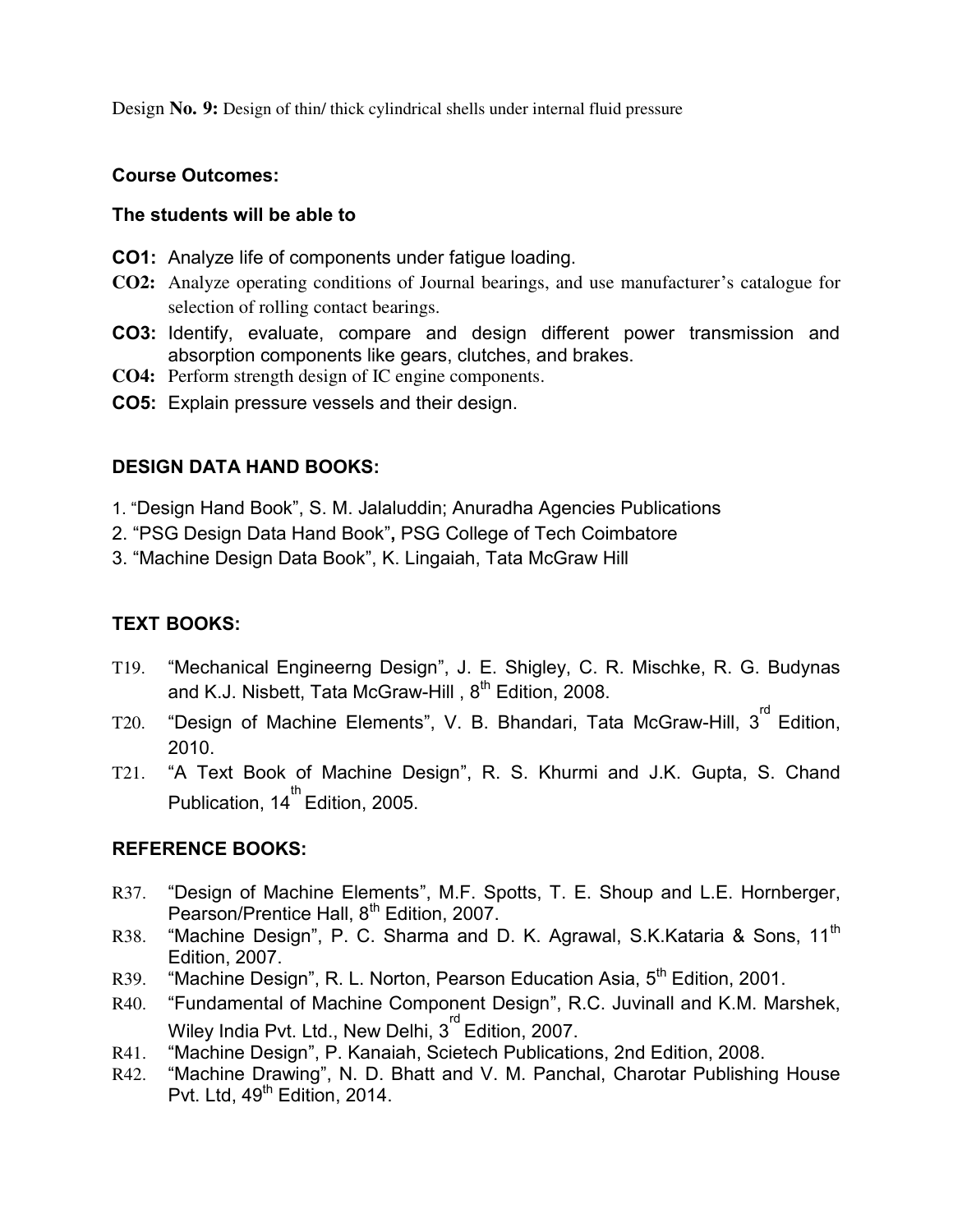#### **ME35367:: Numerical Computation Lab**

**Credits: 01 Teaching Scheme: - Laboratory 02 Hrs/Week** 

#### **Pre & Co-requisites:**

- 1. Computer Programming
- 2. Computational Methods in Mechanical Engineering

#### **Course Objectives:**

- 1. To develop computational skill using MATLAB as a programming language.
- 2. To find the root(s) of non-linear equations using Bisection/Newton-Rapshon/Secant methods.
- 3. To apply various numerical integration methods for calculating numerical values of definite integrals as well as solving ordinary & partial differential equations.
- 4. To find Eigen values and Eigen vectors of matrices using numerical method approach.
- 5. To solve simultaneous linear equations using Gauss Elimination/Gauss Siedel method.
- 6. To apply numerical differentiation method for estimating derivatives of mathematical functions using forward as well as backward difference approach.

#### **Course Details:**

#### **List of Practical** (*Any Ten*)

- **Experiment No. 1:** Introduction to MATLAB; Basic Mathematical Operations: Arithmetic, Logarithmic, Exponential, Trigonometric & Inverse Trigonometric; Working with Complex Numbers, Numeric Functions, Display Format.
- **Experiment No. 2:** Working with Arrays: Accessing, Adding & Deleting Elements; Builtin Functions; Mathematical Operations, Element-by-Element Operations, Arrays in Built-in Math Functions.
- **Experiment No. 3:** Script Files: Creating, Saving & Executing, Input & Output; Function Files: Function Definition Line, Anonymous Functions.
- **Experiment No. 4:** 2-Dimensional Plot: *plot* Command, Plot of a Function, Multiple Graphs in the Same Plot, *hold on* & *hold off* Command, Multiple Plots in the Same Page, Formatting a Plot.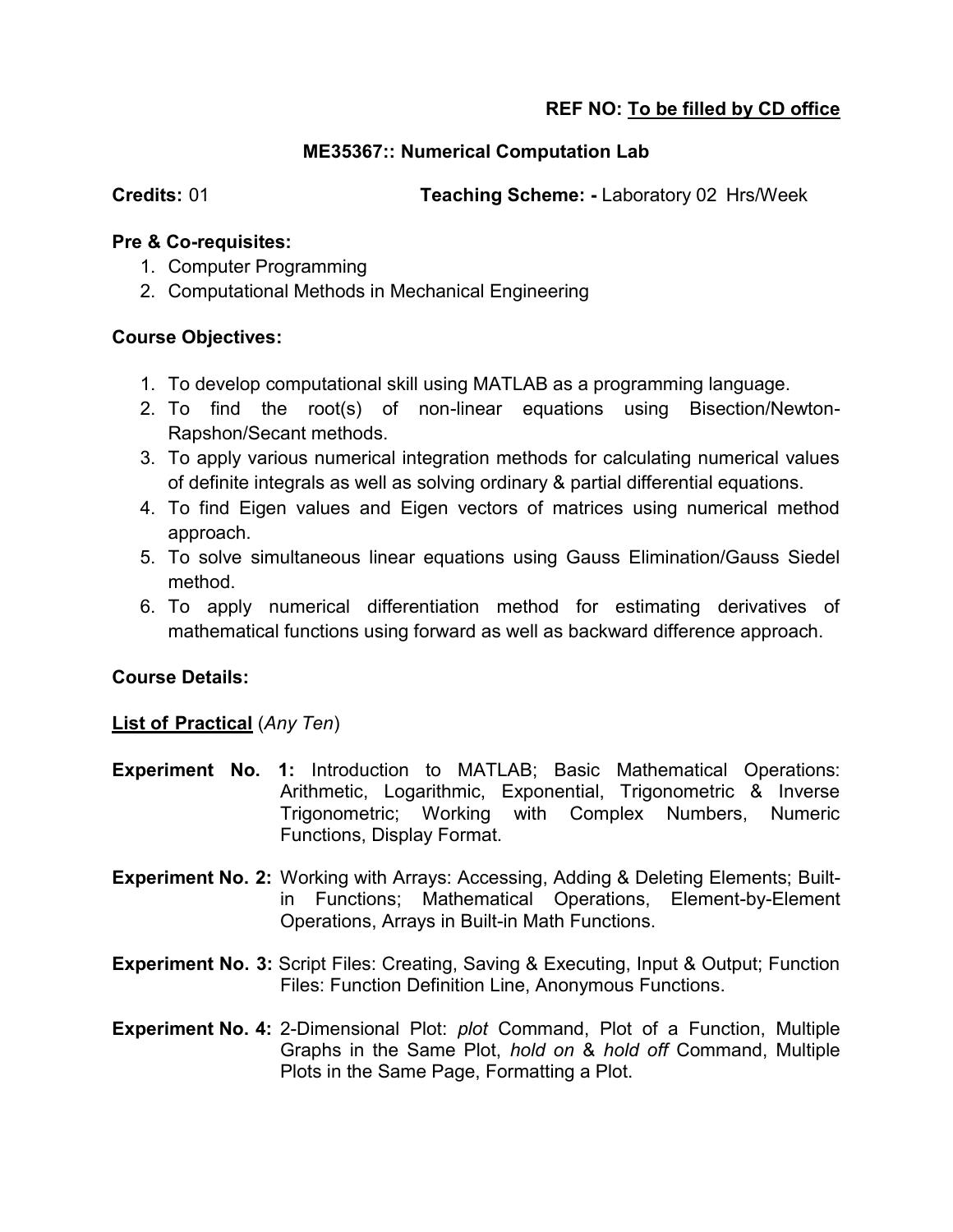**Experiment No.5:** Control Flow Statements & Loops: Relational & Logical Operations, Conditional Statements, *switch-case* Statements, *for-end* & *whileend* Loops, *break* & *continue* Commands.

**Experiment No. 6:** MATLAB Implementation (including graphics) of Bisection Method.

- **Experiment No. 7:** MATLAB Implementation (including graphics) of Newton-Rapshon/Secant Method.
- **Experiment No. 8:** MATLAB Implementation of Numerical Integration Method: The Trapezoidal Rule, The Simpson's 1/3 rd and 3/8<sup>th</sup> Rules.
- **Experiment No. 9:** MATLAB Implementation (including graphics) of Eigen Value Problems: Basic Power Method/Rayleigh Quotient Method/Shifted Power Method/Inverse Power Method/QR method (Any One).
- **Experiment No. 10:** MATLAB Implementation of Gauss Elimination/Gauss-Siedel Method to Solve System of Linear Equations.
- **Experiment No. 11:** MATLAB Implementation of Numerical Differentiation Method: Forward and Backward Difference Methods.
- **Experiment No. 12:** MATLAB Implementation of Initial Value Problems: Taylor Series Method/Euler Method/ Modified Euler Method/Runge-Kutta Method (Any One).

#### **Course Outcomes:**

The students will be able to

- **CO1:** develop computational skill using MATLAB as a programming language.
- **CO2:** determine the root(s) of non-linear equations using Bisection/Newton-Rapshon/Secant methods.
- **CO3:** apply various numerical integration methods for calculating numerical values of definite integrals as well as for solving ordinary & partial differential equations.
- **CO4:** evaluate Eigen values and Eigen vectors of matrices using numerical method approach.
- **CO5:** solve simultaneous linear equations using Gauss Elimination/Gauss Siedel method.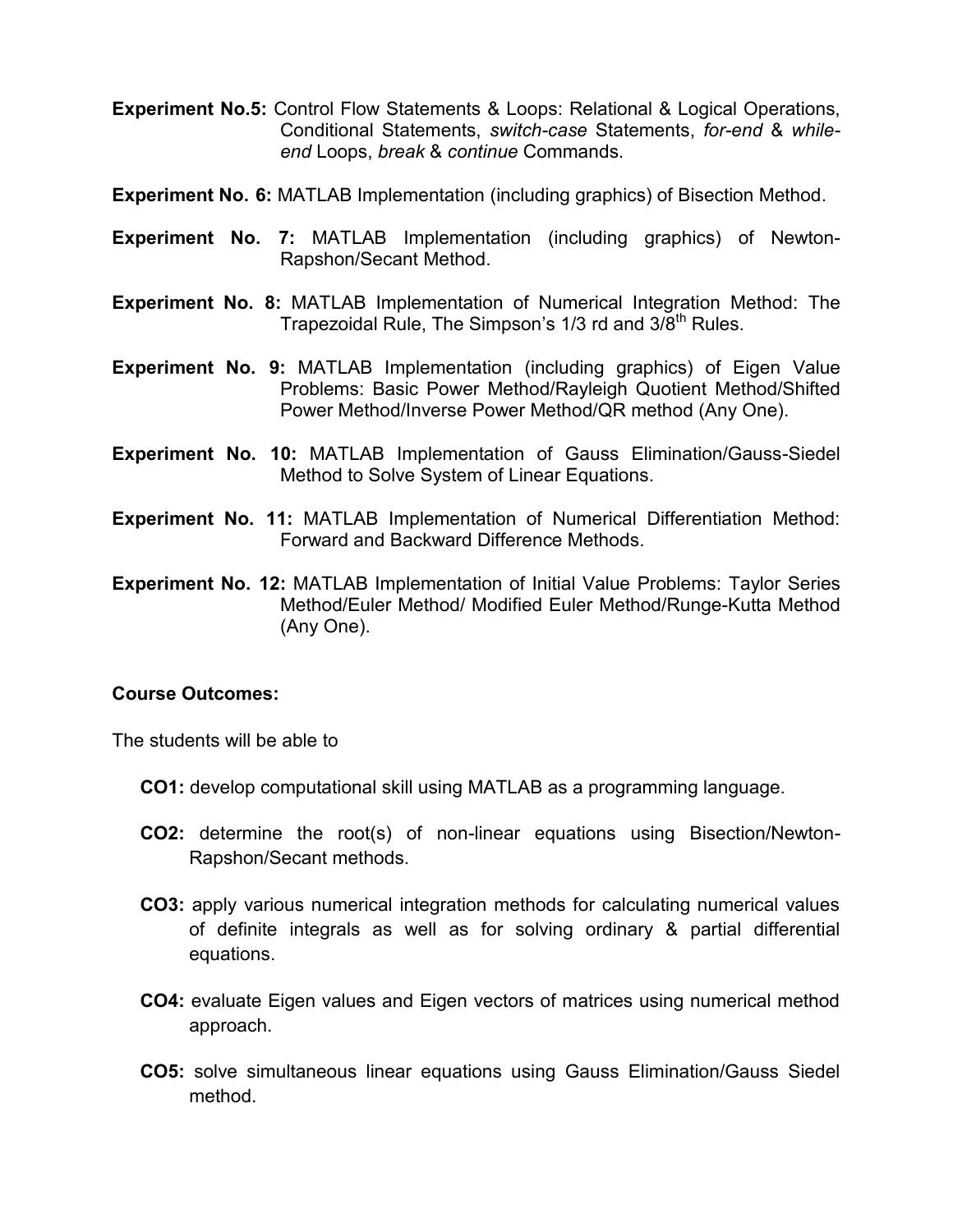**CO6:** apply numerical differentiation method for estimating derivatives of mathematical functions using forward as well as backward difference approach.

#### **Text Books:**

- T1. "MATLAB: An Introduction with Applications", Amos Gilat, John Wiley & Sons, Inc., Fourth Edition, 2011.
- T2. "Applied Numerical Methods with MATLAB for Engineers and Scientists", S. C. Chapra, TMH, Third Edition, 2012.
- T3. "Numerical Methods for Engineers and Scientists", J. D. Hoffman, Marcel Dekker Inc., Second Edition, 2001.

#### **Reference Books:**

- R1. "Numerical Methods", E. Balagurusamy, TMH, 25<sup>th</sup> Reprint, 2008.
- R2. "Getting Started with MATLAB", Rudra Pratap, Oxford University Press, First Edition, 2010.
- R3. "MATLAB Programming for Engineers", S. J. Chapman, Thomson Learning, Fourth Edition, 2008.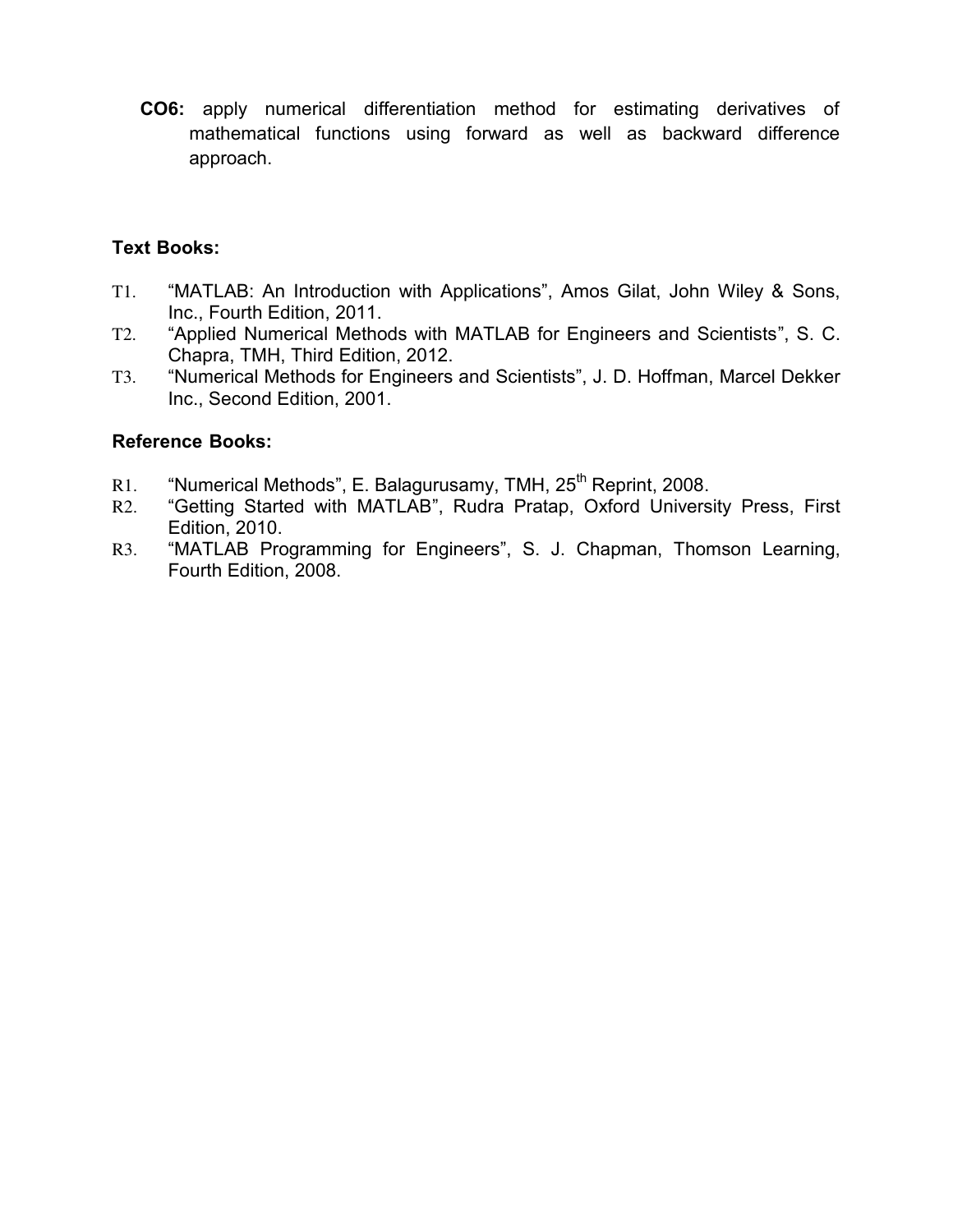# **IN37403:: Pre-placement Training**

**Credits:** 01 **Teaching Scheme: -** Laboratory 02 Hrs/Week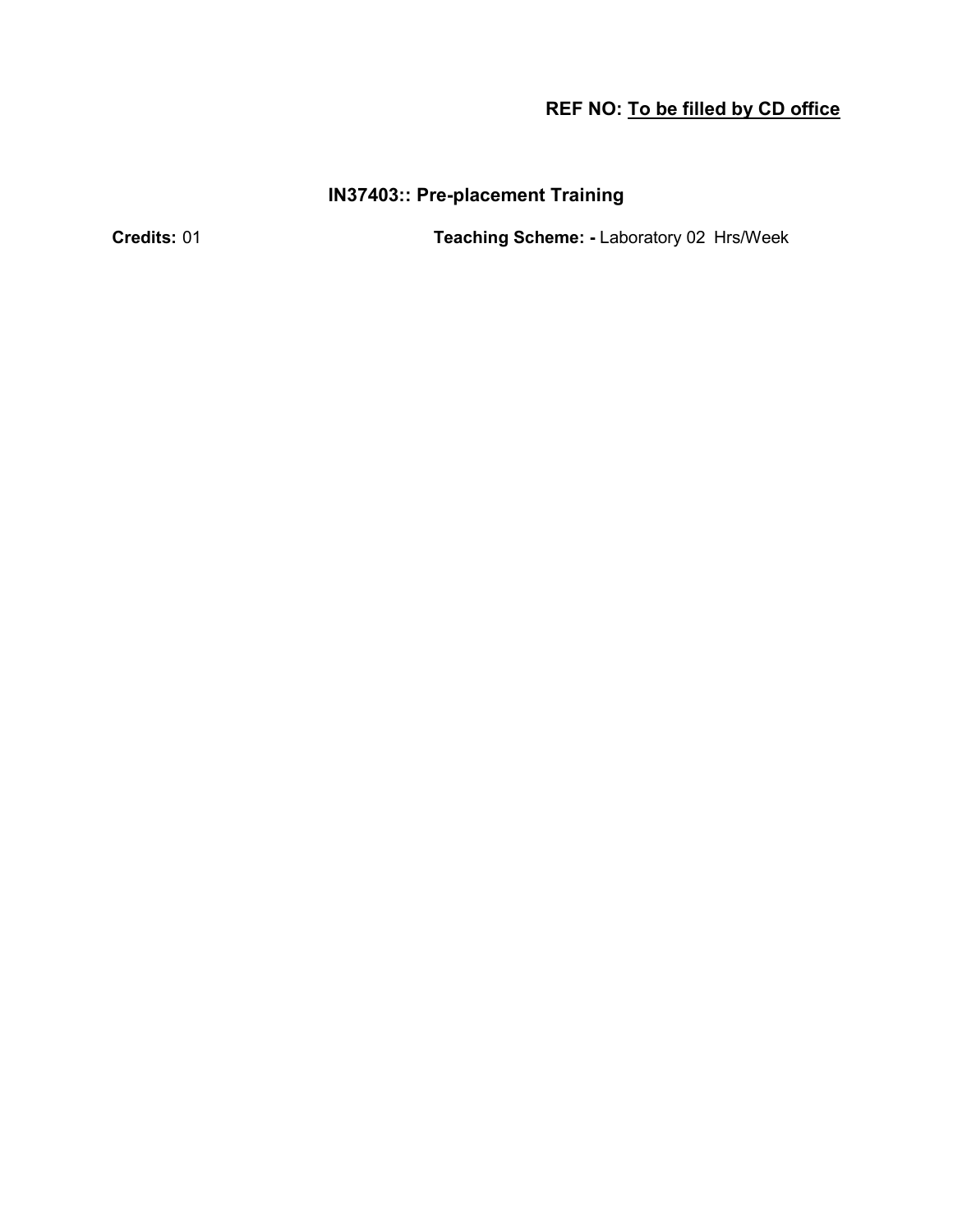#### **ME31366:: Production & Dynamics Lab**

**Credits:** 01 **Teaching Scheme: -** Laboratory 02 Hrs/Week

#### **Pre & Co-requisites**:

- 1. Dynamics of Machines
- 2. Production Metallurgy
- 3. Metal Cutting and Machine Tools
- 4. Design of Machine Components

#### **Course Objectives:**

The main objective of the course is build to a strong foundation and to acquaint the students with the

- 1. concepts of gyroscopic effect and calculation of gyroscopic couple.
- 2. performance of governor and procedure of mechanical balancing.
- 3. frictional characteristics in journal bearing.
- 4. operational practices on milling, shaping, planning and grinding machines.
- 5. measurement of cutting forces/torque using tool dynamometer
- 6. effect of heat treatment process on microstructure, and study of surface roughness.
- 7. part programming aspects in CNC machining.

#### **Course Details:**

**List of Practical** (*Any Ten*)

- **Experiment No. 1:** Determination of gyroscopic couple on a spinning disc subjected to applied torque
- **Experiment No. 2:** Determination of controlling force at a given speed, governor effort & power for a Hartnell governor
- **Experiment No. 3:** Determination of coefficient of friction & frictional torque for a journal bearing
- **Experiment No. 4:** Determination of balancing mass for complete balancing by drawing force and couple polygon

**Experiment No. 5:** Making a helical gear in a Milling Machine by Indexing.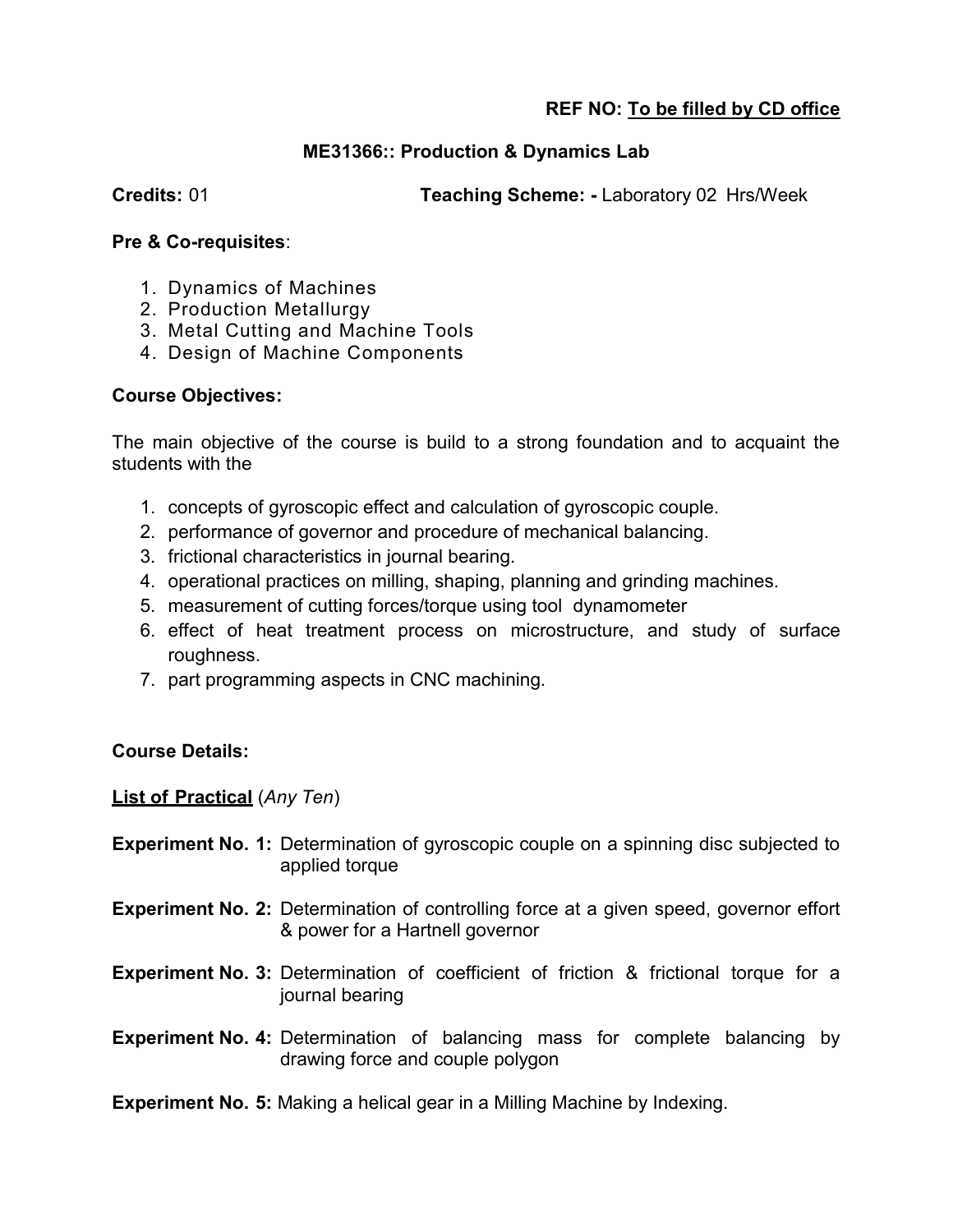**Experiment No. 6:** Reduction of work piece thickness using planner

- **Experiment No. 7:** Determination of cutting forces/torque in turning/drilling using tool dynamometer.
- **Experiment No. 8:** Making an external key way on the given work piece using Shaping Machine.
- **Experiment No. 9:** Comparative study on microstructure of metal specimen with and without annealing process.
- **Experiment No. 10:** Reduction of diameter of a cylindrical job by cylindrical grinding machine.

**Experiment No. 11:** Part programming for CNC machining.

**Experiment No. 12:** Measurement of surface roughness using surface roughness tester.

#### **Course Outcomes:**

Students will be able to

- **CO1:** observe the gyroscopic effect and evaluate the gyroscopic couple.
- **CO2:** evaluate the performance of governor and carry out balancing test.
- **CO3:** evaluate frictional characteristics in journal bearing.
- **CO4:** perform shaping, planning and grinding operations and carry out indexing operation on milling machine.
- **CO5:** measure cutting forces/torque in turning/drilling operation using tool dynamometer.
- **CO6:** demonstrate the effect of heat treatment process on microstructure, and measure surface roughness of a machined specimen.
- **CO7:** perform part programming in CNC turning/milling.

#### **Text Books:**

T3. "Theory of Machines", S.S Rattan., Tata McGraw-Hill, 3rd Edition, 2009.

T4. "Machining Technology; Machine Tools and Operation", A.Youssef and H. El-Hofy, CRC Press., 3<sup>rd</sup> Edition, 2008.

#### **Reference Books:**

R4. "Mechanisms and Machine Theory", J.S. Rao.and R.V. Dukkipati., Wiley-

Eastern Ltd., 2<sup>nd</sup> Edition, 2008.